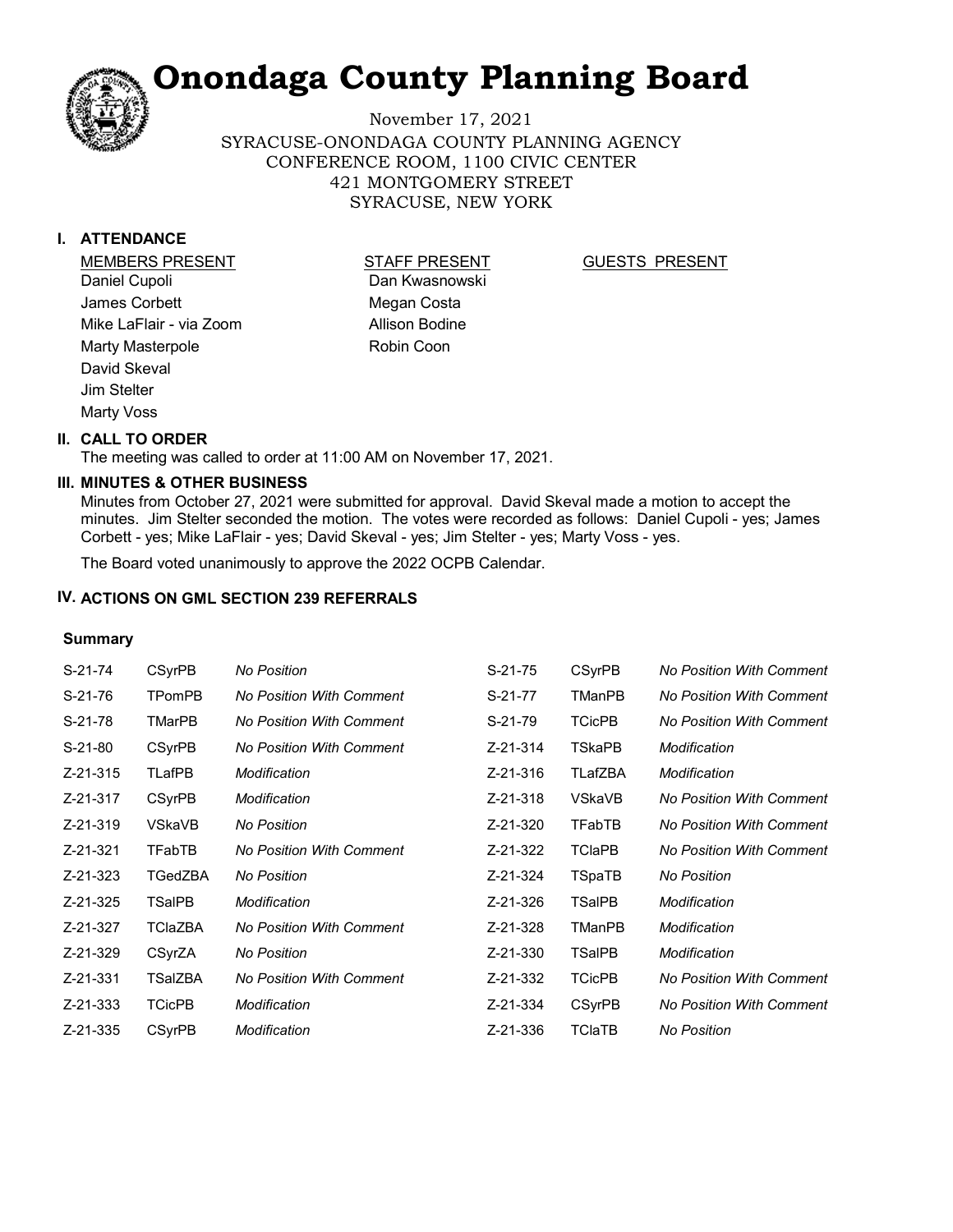

RESOLUTION OF THE ONONDAGA COUNTY PLANNING BOARD

Meeting Date: November 17, 2021 OCPB Case # S-21-74

- WHEREAS, the Onondaga County Planning Board, pursuant to General Municipal Law, Section 239 l, m and n, has considered and reviewed the referral for a FINAL SUBDIVISION from the City of Syracuse Planning Commission at the request of North Midler Properties, LLC for the property located at 386 & 388 North Midler Avenue, Rear; and
- WHEREAS, General Municipal Law Section 239-n allows the County Planning Board to review the approval of subdivisions and the site is located within 500 feet of New Court Avenue (Route 598), a state highway, and the municipal boundary between the City of Syracuse and the Town of DeWitt; and
- WHEREAS, the applicant is proposing to combine two parcels to create New Lot H-1 (1.658 acres) in an Industrial, Class A zoning district; and
- WHEREAS, the site is located in the City's Eastwood neighborhood with surrounding industrial land uses; the submitted Resubdivision Plat dated August 10, 2021 shows the site is landlocked between parcels containing other industrial uses and a CSX rail line; access to the site comes from North Midler Avenue through an adjacent parcel; North Midler Avenue is a city street that transitions to NYS Route 598 to the north; and
- WHEREAS, per the plan, Lot H  $(1.222 \text{ acres})$  is a long narrow parcel containing a onestory building that partially occurs on an adjacent parcel to the north located in the Town of DeWitt; the building appears to have connections to buildings to the north and south; Lot G (0.436 acres) is situated on the east side of Lot H and contains an existing one-story building that partially occurs on an adjacent parcel to the north; both parcels are under common ownership, as are the two neighboring properties to the north; and
- WHEREAS, per the local application, the lot combination is intended to facilitate the rehabilitation of the dilapidated structure on Lot G; and
- WHEREAS, the site is served by public drinking water and sewers and is located in Metropolitan Wastewater Treatment Plant and Ley Creek Pump Station services areas; no change to the existing infrastructure are proposed; and
- WHEREAS, per the Onondaga County Department of Water Environment Protection, the submitted project is located in an area designated as flow constrained or impacted by excessive wet weather flow or is tributary to a Combined Sewer Overflow (CSO); and
- the site is located in an Onondaga County Drainage District for Bear Trap and Ley Creek, which are maintained by the Department of Water Environment Protection in this area; and WHEREAS,
- WHEREAS, the project is within 2,000 feet of multiple sites (IDs: 734032, 734064, C734087) in the NYS Department of Environmental Conservation Environmental Site Remediation database (per EAF Mapper); and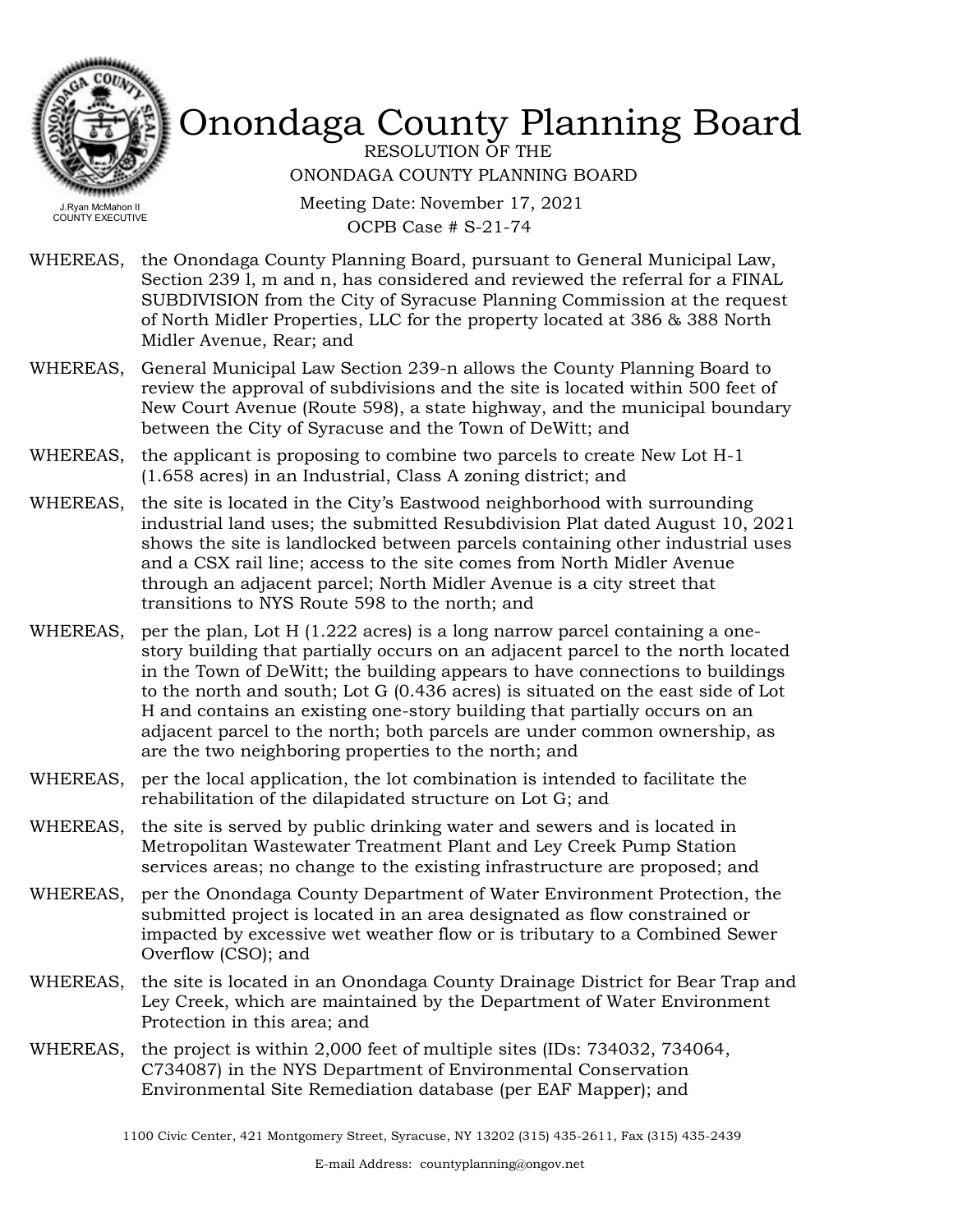WHEREAS, ADVISORY NOTE: per GML § 239-nn, the legislative body or other authorized body having jurisdiction in a municipality shall give notice to an adjacent municipality when a hearing is held by such body relating to a subdivision, site plan, special use permit, or a use variance on property that is within five hundred feet of an adjacent municipality; such notice shall be given by mail or electronic transmission to the clerk of the adjacent municipality at least ten days prior to any such hearing; and

NOW THEREFORE BE IT RESOLVED, that the Onondaga County Planning Board

has determined that said referral will have no significant adverse inter-community or county-wide implications and may consequently be acted on solely by the referring board.

**The motion was made by James Corbett and seconded by Jim Stelter. The votes were recorded as follows: Daniel Cupoli - yes; James Corbett - yes; Mike LaFlair yes; Marty Masterpole - yes; David Skeval - yes; Jim Stelter - yes; Marty Voss - yes.**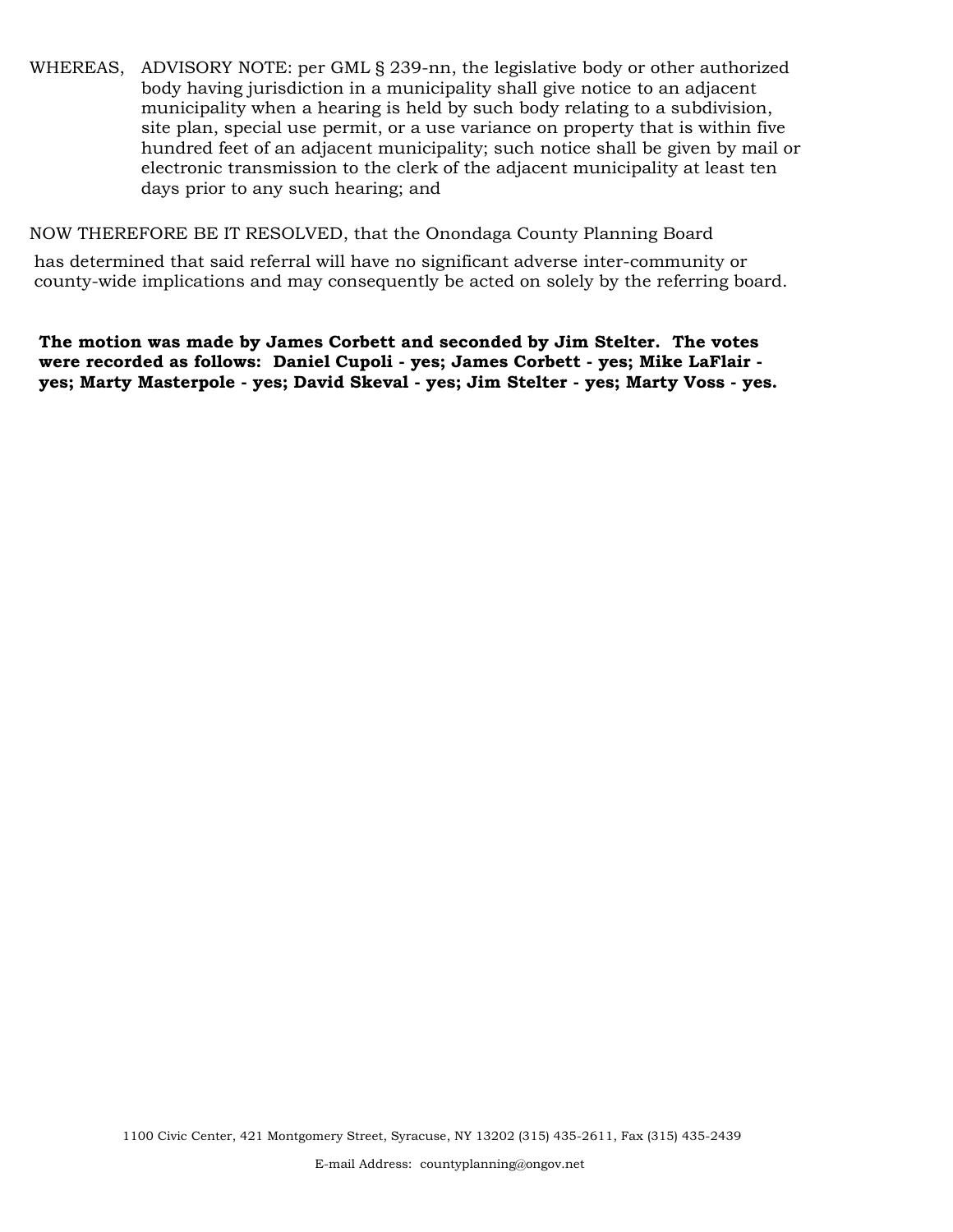

RESOLUTION OF THE ONONDAGA COUNTY PLANNING BOARD

Meeting Date: November 17, 2021 OCPB Case # S-21-75

- WHEREAS, the Onondaga County Planning Board, pursuant to General Municipal Law, Section 239 l, m and n, has considered and reviewed the referral for a PRELIMINARY SUBDIVISION from the City of Syracuse Planning Commission at the request of Scott Dumas for the property located at 1950 & 1970 West Fayette Street and 1499, 1501 & 1515 Erie Boulevard; and
- WHEREAS, General Municipal Law Section 239-n allows the County Planning Board to review the approval of subdivisions and the site is located within 500 feet of Harbor Brook, a county-owned drainage channel; and
- WHEREAS, the applicant is proposing to combine 5 parcels to create New Lot 1A (1.352) acres), in order to facilitate a proposed multi-use project in an Industrial, Class A (IA) zoning district; and
- WHEREAS, the Board is concurrently reviewing a project site review referral (Z-21-317) to renovate the site and existing building on proposed New Lot 1A; and
- WHEREAS, the site is located in the City's Westside neighborhood with surrounding industrial and commercial land uses; the submitted survey map shows the site has frontage on West Fayette Street and Erie Boulevard West, both city streets, and contains an existing three-story building (16,077 SF footprint), formerly Strathmore Paints, and a one-story building, to be removed; and
- WHEREAS, the submitted Layout Plan dated September 20, 2021 shows site modifications to include new sidewalks along both frontages, construction of three parking lots, and five new curb cuts, two on Erie Boulevard West and three on West Fayette Street; the proposed East Lot (31 spaces) will be located on the east side of the building and have an underground chamber infiltration system, as shown in the Grading, Drainage, and Utilities Plan; the proposed West Lot (7 spaces) will be at the front of the building; the proposed Staff Lot (12 spaces) is set at the rear of and down slope from the building, along Erie Boulevard West; there is a retaining wall bordering the south side of the Staff Lot; and
- WHEREAS, the Layout Plan shows a "Future Open Market Structure"; per the local application, the one-story building will be relocated and presumably be used as the market structure; the submitted Planting Plan shows new trees around the perimeter of the property and landscape beds adjacent to the East Lot; and
- the submitted floor plans show interior renovations are intended to allow for basement storage space, first floor warehouse, art trade school, and barber shop spaces, second floor office and trade school areas, and third floor offices; elevation drawings show exterior renovations to include repairing and repointing the existing brickwork, as necessary, repainting the brick, and installing new windows, new aluminum storefront systems, a new membrane roof, and new metal copings; and WHEREAS,
- WHEREAS, per the submitted Environmental Assessment Form (EAF) dated September 3, 2021, 0.93 acres will be disturbed by the proposed project; stormwater will be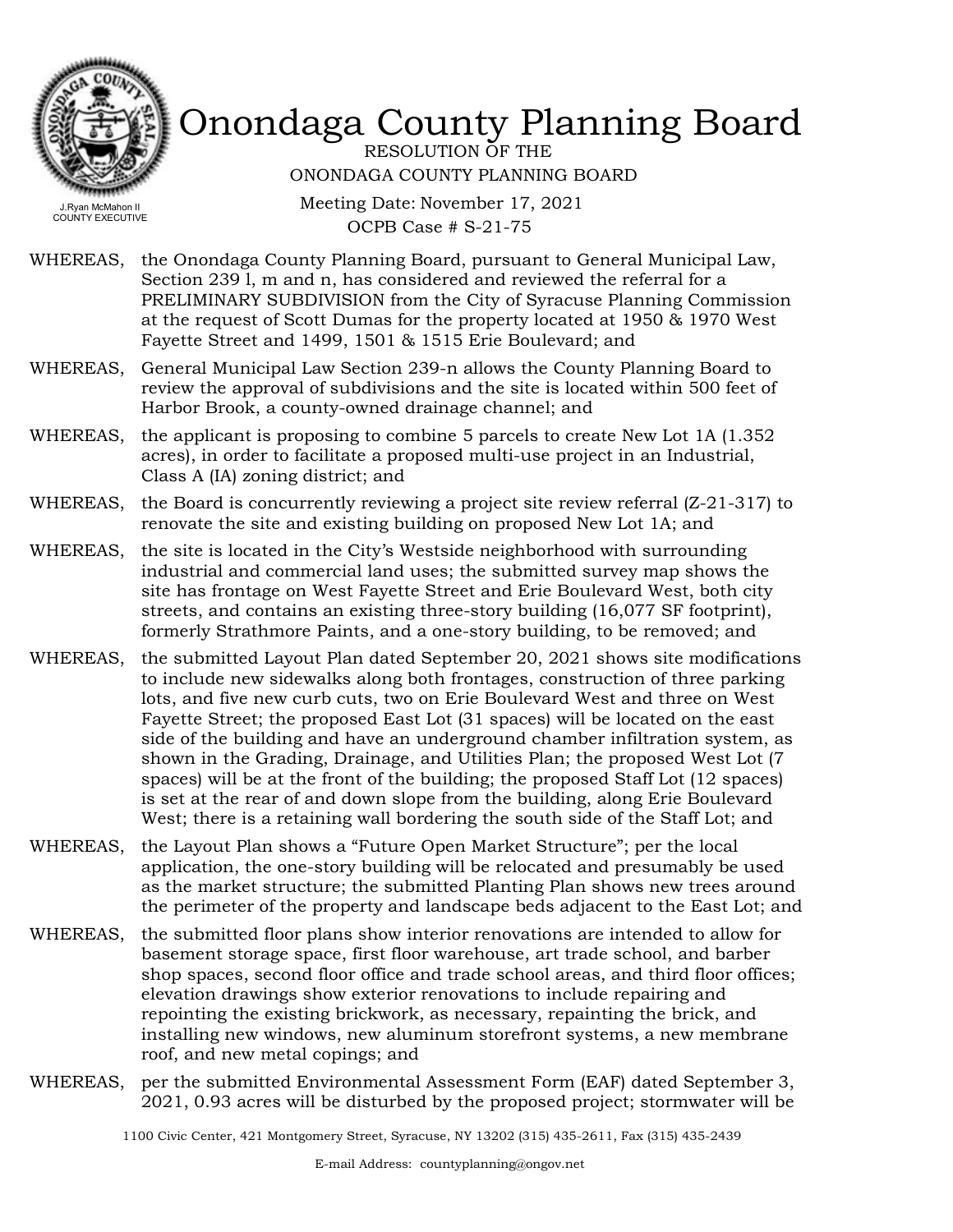directed to drainage structures and treated on-site before exiting to the municipal storm system; the site is located in an Onondaga County Drainage District for Harbor Brook, which is maintained by the Department of Water Environment Protection in this area; and

- WHEREAS, the building is served by public drinking water and sewers and is located in the Metropolitan Wastewater Treatment Plant service area; per the local application, utilities will be modified as necessary to meet the needs of the facility/site and will be designed to meet city code requirements; and
- WHEREAS, per the Onondaga County Department of Water Environment Protection, the submitted project is located in an area designated as flow constrained or impacted by excessive wet weather flow or is tributary to a Combined Sewer Overflow (CSO); ADVISORY NOTE: per the Onondaga County Department of Water Environment Protection, unless it can be demonstrated that anticipated

sanitary flows will not exceed previous flows in excess of one sewer unit over prior uses, the applicant must develop a 1 gallon to 1 gallon sanitary flow offset plan/project in coordination with the municipal engineer; and

- WHEREAS, the project is within 2,000 feet of multiple sites (IDs: 734075, 734083, 734039, C734083) in the NYS Department of Environmental Conservation Environmental Site Remediation database (per EAF Mapper); and
- WHEREAS, the site is located over, or immediately adjoining, primary and principal aquifers (per EAF Mapper); and
- WHEREAS, the site or a portion of it is located in or adjacent to an area designated as sensitive for archaeological sites on the NYS Historic Preservation Office archaeological site inventory (per EAF Mapper); and

NOW THEREFORE BE IT RESOLVED, that the Onondaga County Planning Board

has determined that said referral will have no significant adverse inter-community or county-wide implications. The Board has offered the following COMMENT(S) in regards to the above referral:

The Board offers the following comments for the project as a whole:

1. Projects within an Onondaga County Drainage District that require a Stormwater Pollution Prevention Plan (SWPPP) must submit a copy of the SWPPP to the Onondaga County Department of Water Environment Protection for review. The municipality must ensure any mitigation as may be determined by the Department is reflected on project plans prior to, or as a condition of, municipal approval.

2. The Onondaga County Department of Water Environment Protection asks that the applicant contact the Department at (315) 435-2260 early in the planning process to determine sewer availability and capacity and to discuss any offset requirements if needed.

**The motion was made by James Corbett and seconded by David Skeval. The votes were recorded as follows: Daniel Cupoli - yes; James Corbett - yes; Mike LaFlair yes; Marty Masterpole - yes; David Skeval - yes; Jim Stelter - yes; Marty Voss - yes.**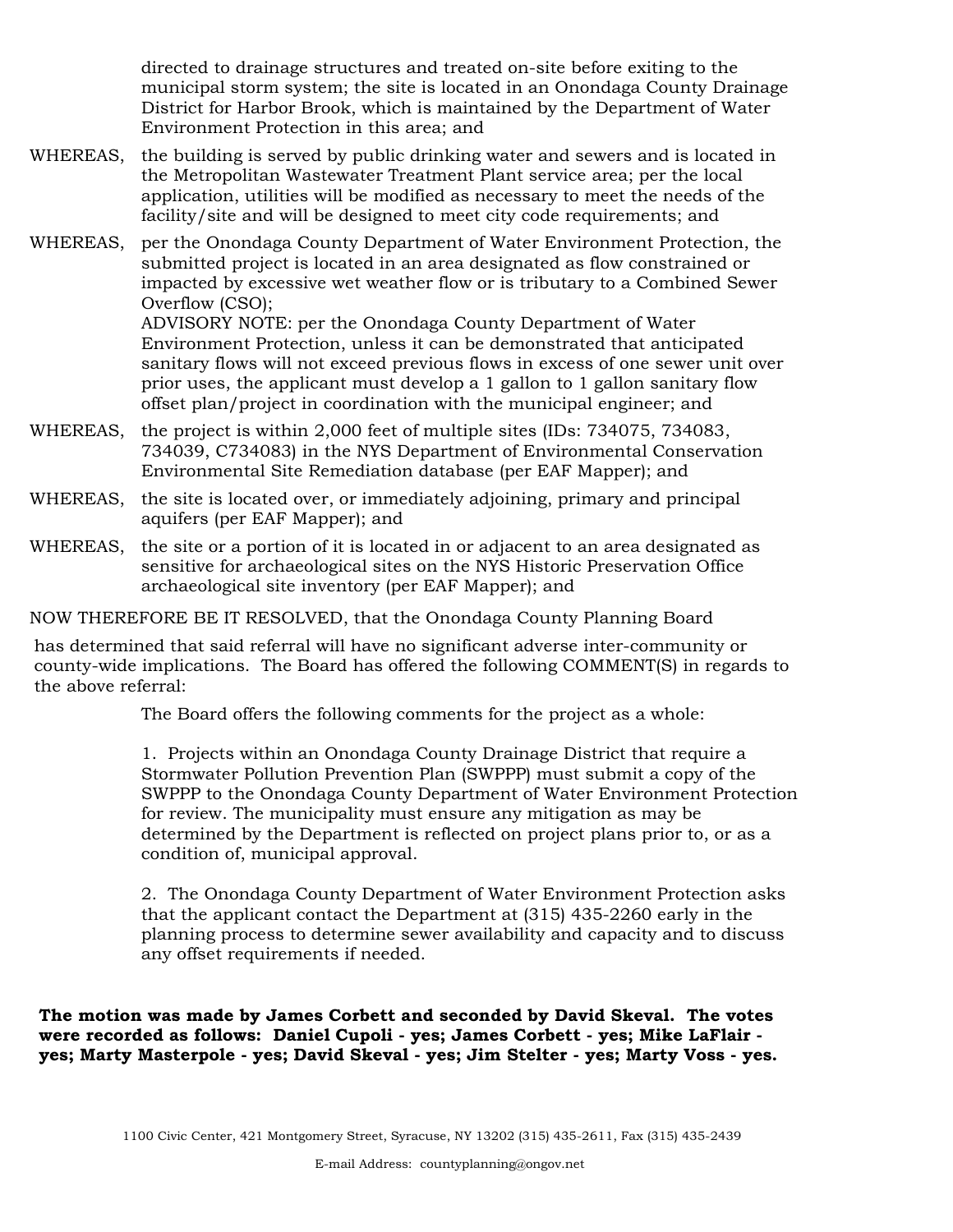

RESOLUTION OF THE ONONDAGA COUNTY PLANNING BOARD

Meeting Date: November 17, 2021 OCPB Case # S-21-76

- WHEREAS, the Onondaga County Planning Board, pursuant to General Municipal Law, Section 239 l, m and n, has considered and reviewed the referral for a PRELIMINARY SUBDIVISION from the Town of Pompey Planning Board at the request of Arne Komar for the property located at 4253 Oran Delphi Road; and
- WHEREAS, General Municipal Law Section 239-n allows the County Planning Board to review the approval of subdivisions and the site is located within 500 feet of Oran Delphi Road (Route 5), a county highway, and Cazenovia Road (Route 92), a state highway; and
- WHEREAS, the applicant is proposing to subdivide a 69.5-acre parcel into two new lots, Lot 1 (5.8 acres) and Lot 2 (63.7 acres), in a Farm zoning district; and
- WHEREAS, the site is located in a rural area with surrounding residential and agricultural land uses; the site and adjacent parcels are enrolled in the NYS Agricultural District 4, though they do not appear to contain active farmland; and
- the submitted Concept Plan dated June 7, 2021 shows the site has frontage on Oran Delphi Road and contains an existing single-family house, barns, and a driveway onto Oran Delphi Road; proposed Lot 1 (5.8 acres) will contain vacant lands and have 300' of frontage; the remaining lands, including the existing structures and driveway will be Lot 2 (63.7 acres); and WHEREAS,
- WHEREAS, Limestone Creek, a classification B(T), C stream, crosses the site and then follows part of the northern property line; current FEMA Flood Insurance Rate Maps (FIRM) indicate that a significant portion of the site is located within the 100-year floodplain and more restrictive floodway, which may require elevation of structures and other mitigation; GIS mapping shows the site may also contain state and/or federal wetlands; and
- WHEREAS, approximately 10 acres at the front of the site appears to be unencumbered; these unencumbered lands include proposed Lot 1 and the lands containing the existing structures and driveway; no development plans are indicated; and
- ADVISORY NOTE: any future or proposed driveways onto Oran Delphi Road will require highway access and work permits from the Onondaga County Department of Transportation and will be subject to the availability of sight distance; and WHEREAS,
- WHEREAS, the site is served by an individual well and septic system; and
- WHEREAS, the site is located near the Oran Community Church and Oran District No. 22 Schoolhouse which are listed on, or have been nominated by the NYS Board of Historic Preservation for inclusion on, the State or National Register of Historic Places; and
- WHEREAS, the site or a portion of it is located in or adjacent to an area designated as sensitive for archaeological sites on the NYS Historic Preservation Office archaeological site inventory (per EAF Mapper); and

<sup>1100</sup> Civic Center, 421 Montgomery Street, Syracuse, NY 13202 (315) 435-2611, Fax (315) 435-2439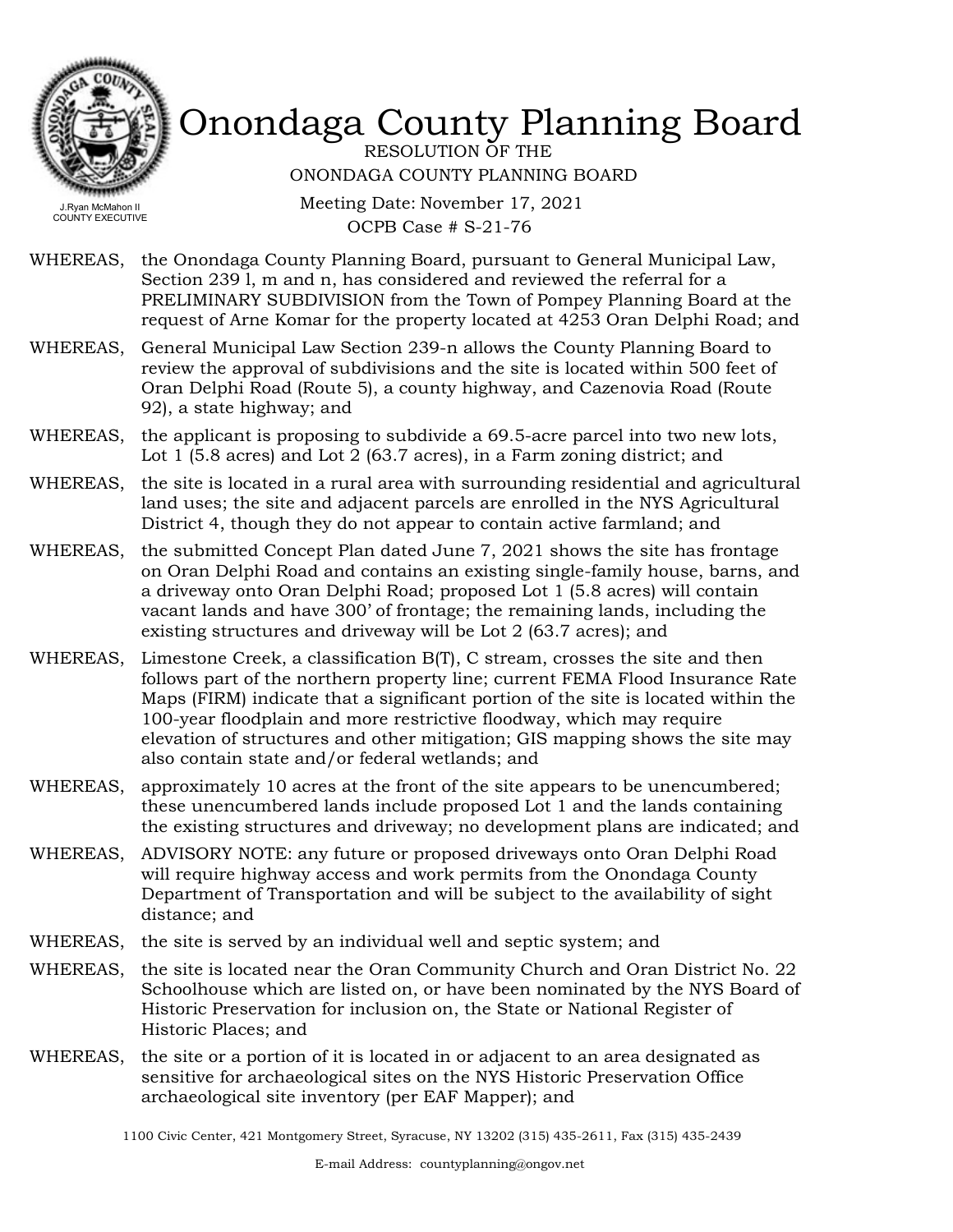NOW THEREFORE BE IT RESOLVED, that the Onondaga County Planning Board

has determined that said referral will have no significant adverse inter-community or county-wide implications. The Board has offered the following COMMENT(S) in regards to the above referral:

> 1. The applicant is advised to contact the Onondaga County Health Department for required verbiage that must be added to the plan prior to Department endorsement of the subdivision.

2. To ensure access to Oran Delphi Road will be granted and that the proposed lots meet minimum sight distance requirements, the applicant is advised to contact the Onondaga County Department of Transportation prior to municipal approval of the subdivision and submit sight distance estimates to the Department for their review.

3. The Board encourages the Town to consider the potential long-term effects of land fragmentation and large-lot, strip subdivisions along road frontages on the economic viability of agricultural lands, particularly within areas containing New York State Agricultural District properties and in farm/agricultural zoning districts. Potential conflicts with agricultural operations, changes to the rural character, increased public service demands and costs, reduction of open space and farmland, and impacts to road safety and mobility may cumulatively occur as a result of such subdivisions.

**The motion was made by James Corbett and seconded by David Skeval. The votes were recorded as follows: Daniel Cupoli - yes; James Corbett - yes; Mike LaFlair yes; Marty Masterpole - yes; David Skeval - yes; Jim Stelter - yes; Marty Voss - yes.**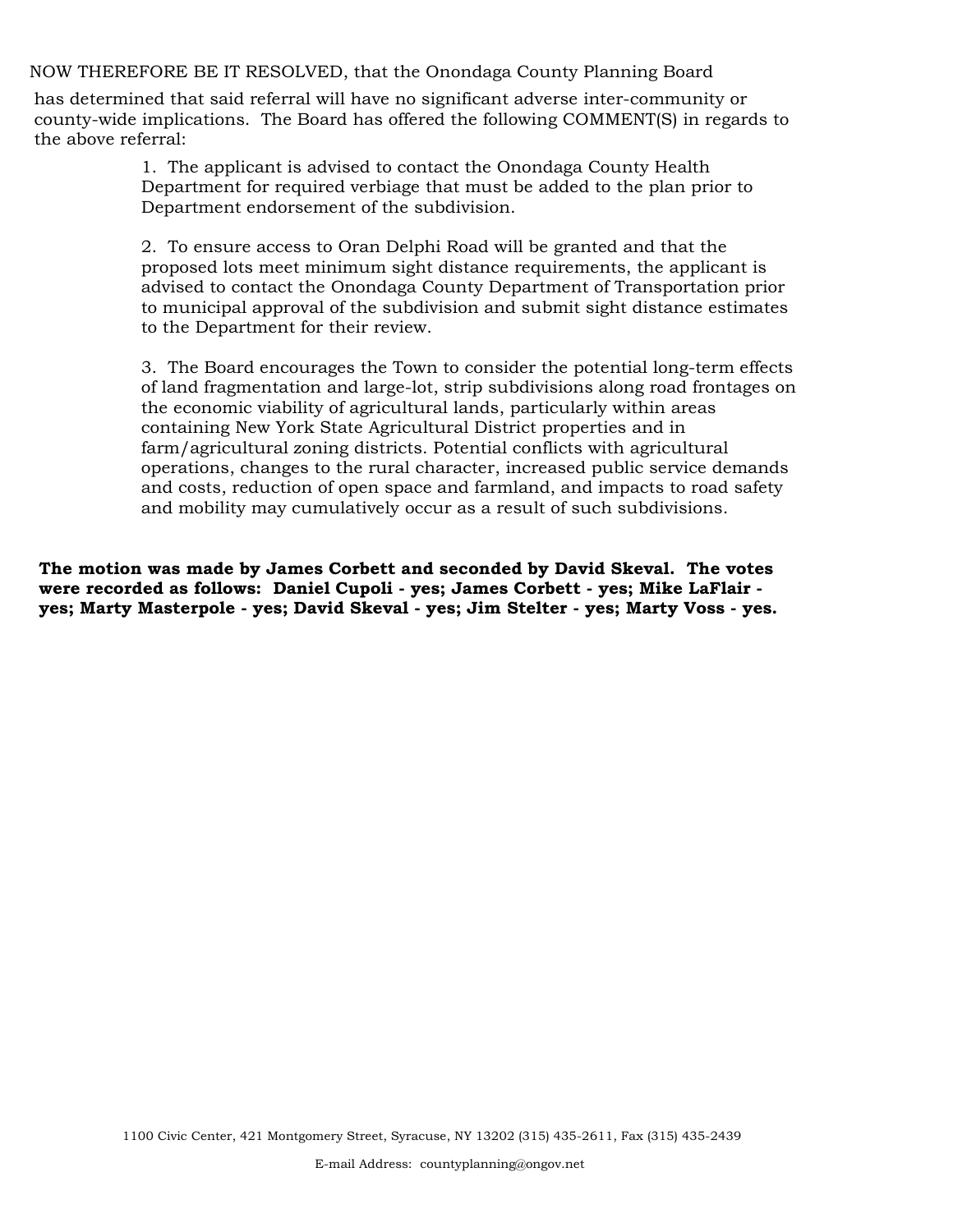

RESOLUTION OF THE ONONDAGA COUNTY PLANNING BOARD

Meeting Date: November 17, 2021 OCPB Case # S-21-77

- WHEREAS, the Onondaga County Planning Board, pursuant to General Municipal Law, Section 239 l, m and n, has considered and reviewed the referral for a PRELIMINARY SUBDIVISION from the Town of Manlius Planning Board at the request of Keplinger Freeman Associates for the property located at 8195 Cazenovia Road; and
- WHEREAS, General Municipal Law Section 239-n allows the County Planning Board to review the approval of subdivisions and the site is located within 500 feet of Cazenovia Road (Route 92), a state highway, and Pompey Center Road (Route 10), a county highway; and
- the applicant is proposing to subdivide a 3.21-acre parcel into two new lots, Lot 1 (2.794 acres) and Lot 2 (0.594 acres), in a Commercial A (CA) zoning district; and WHEREAS,
- WHEREAS, the Board is concurrently reviewing a site plan referral  $(Z-21-328)$  to construct a 3,090 sf dental office on proposed Lot 2; and
- WHEREAS, the site is located just outside the Village of Manlius with surrounding commercial, office and civic land uses; the site abuts the Eagle Hill Middle School to the north; the Topographic Survey Map dated August 17, 2021 shows the site has frontage on NYS Route 92 and contains an existing twostory, multi-tenant building, the Millstone Building, and a detached garage structure; there is a row of parking at the front of the building with two existing access points onto Route 92; the site also contains a rear gravel parking lot and a side parking lot that has an additional driveway onto Route 92;

ADVISORY NOTE: per the NYS Department of Transportation, all existing or proposed driveways on Route 92 must meet Department requirements; and

- WHEREAS, the submitted Subdivision Survey Map dated August 17, 2021 shows proposed Lot 1 (2.794 acres) to contain the existing structures and access; proposed Lot 2 (0.594 acres) will have 131.59' of frontage on Route 92 and includes lands at the western corner of the property; proposed Lot 2 appears to contain part of the side parking lot, which will be partially removed and modified to allow for the new dental office; and
- WHEREAS, the Site Layout and Planting Plan shows the proposed 3,090 SF building on Lot 2 with parking (20 spaces total) on two sides of the building; the site will use an existing driveway on Lot 1; an Agreement for Ingress and Egress Easement was included with the referral materials, granting ingress and egress rights to the buyer of Lot 2 for the easement area depicted; and
- WHEREAS, proposed lighting is shown in a Site Photometric Plan to include four wallmounted fixtures; per the elevation drawings, proposed signage will include a wall-mounted sign on the side of the building facing Route 92; and
- WHEREAS, per the submitted Environmental Assessment Form (EAF) dated August 30,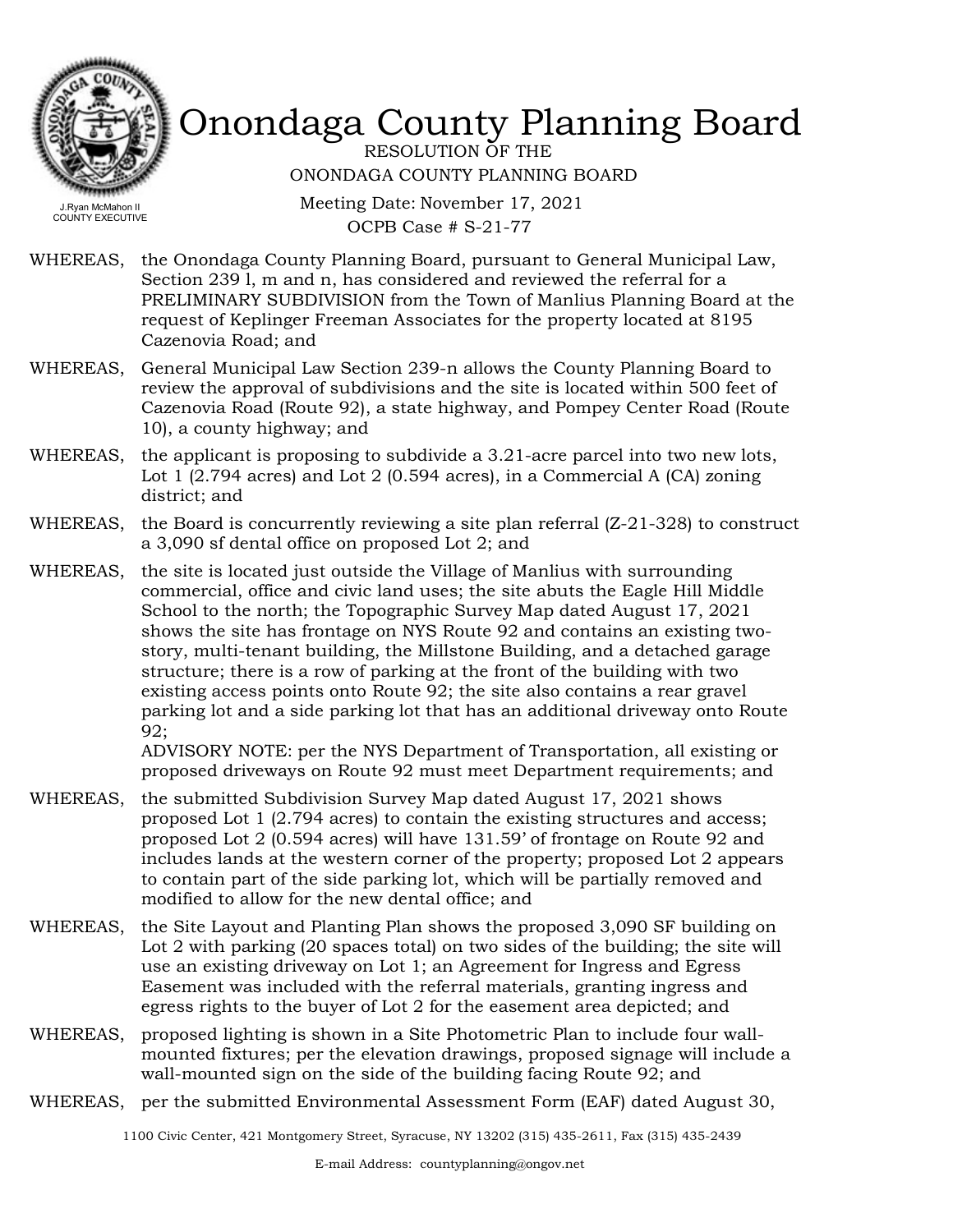2021, 0.97 acres will be disturbed by the proposed project; stormwater discharges will be directed to on-site facilities and then discharged to Route 92; per the submitted Concept Site Plan, a subsurface stormwater management area (1,880 SF) will be designed and located under the parking lot; a Drainage Study dated October 8, 2021 was included with the referral materials

ADVISORY NOTE: per the NYS Department of Transportation, additional stormwater runoff into the state's drainage system is prohibited; and

- WHEREAS, the site has access to public drinking water and sewers and is located in the Meadowbrook-Limestone Wastewater Treatment Plant service area; new connections for drinking water and wastewater services are proposed; ADVISORY NOTES: the applicant is advised to contact OCWA's Engineering Department to determine the activities and structures permitted within OCWA easements/right-of-ways, water availability and service options, obtain hydrant flow test information, evaluate backflow prevention requirements, and/or request that the Authority conduct hydrant flow testing to assess fire flow availability; the Onondaga County Department of Water Environment Protection asks that the applicant contact the Department's Flow Control office to determine sewer availability and capacity; and
- WHEREAS, per the Onondaga County Department of Water Environment Protection, the submitted project is located in an area designated as flow constrained or impacted by excessive wet weather flow or is tributary to a Combined Sewer Overflow (CSO);

ADVISORY NOTE: per the Onondaga County Department of Water Environment Protection, the applicant must develop a 2 gallon to 1 gallon sanitary flow offset plan/project in coordination with the municipal engineer; and

WHEREAS, the site may contain the Northern long-eared bat, or its associated habitat, which has been listed by the state or federal government as a threatened or endangered animal species (per EAF Mapper); impacts to bat species are often associated with tree clearing and from the Site Preparation Plan some trees will be removed as part of the proposed project; ADVISORY NOTE: per the NYS Department of Environmental Conservation (DEC), if the site contains a threatened or endangered species and/or associated habitat, and the project requires review under the State Environmental Quality Review Act (SEQRA), a request for a project screening should be submitted to the New York Natural Heritage Program or to the regional DEC Division of Environmental Permits office; and

WHEREAS, the site or a portion of it is located in or adjacent to an area designated as sensitive for archaeological sites on the NYS Historic Preservation Office archaeological site inventory (per EAF Mapper); ADVISORY NOTE: the applicant and/or municipality is advised to contact the NYS Historic Preservation Office to determine if the project should be submitted to the Office for review as part of the State Environmental Quality Review (SEQR) process; and

NOW THEREFORE BE IT RESOLVED, that the Onondaga County Planning Board

has determined that said referral will have no significant adverse inter-community or county-wide implications. The Board has offered the following COMMENT(S) in regards to the above referral: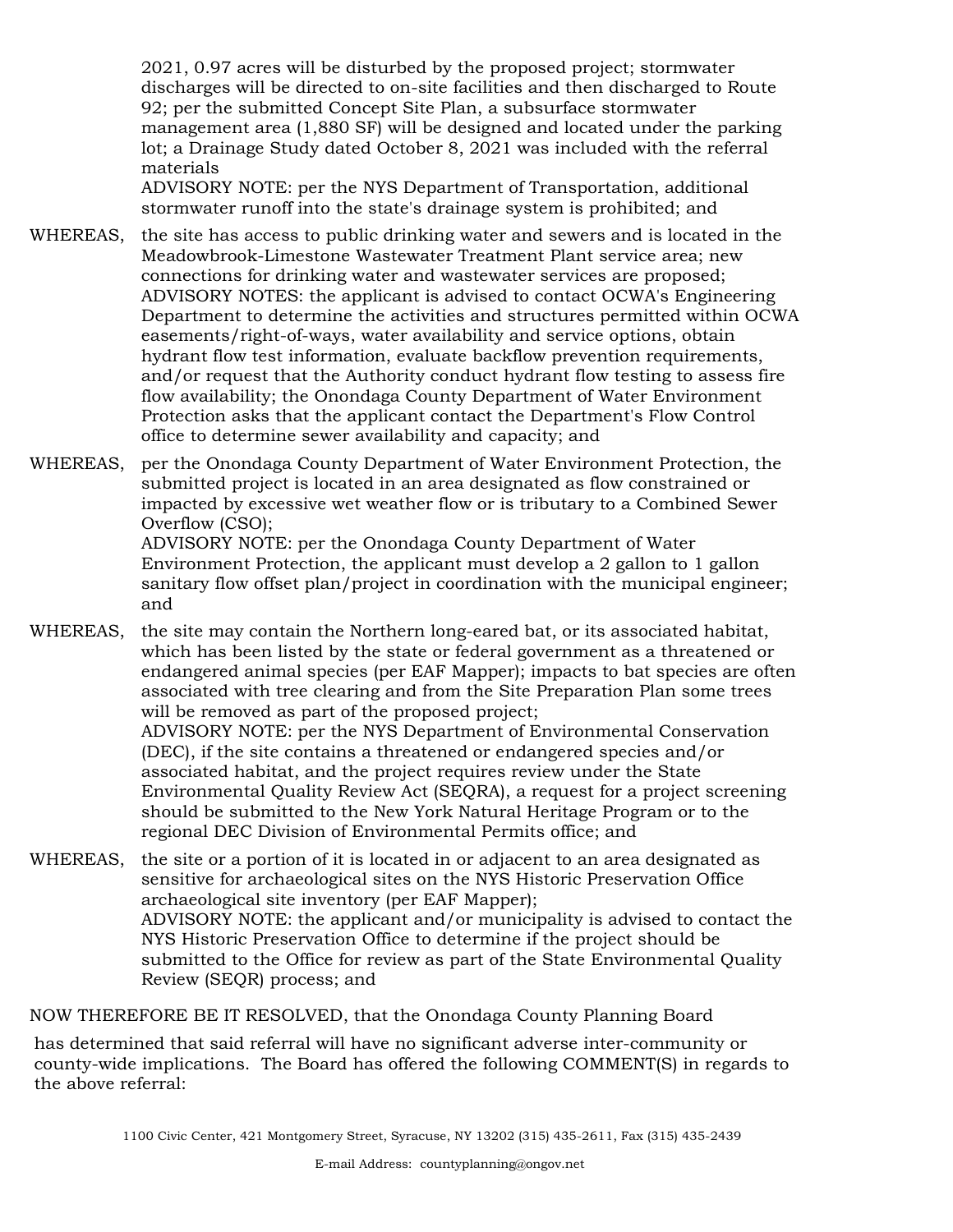The following comments are offered for the project as a whole:

1. The applicant must continue to coordinate with the New York State Department of Transportation on review of traffic data, stormwater management plans, and lighting plans and issuance of a permit. The municipality must ensure any mitigation as may be determined by the Department is reflected on the project plans prior to, or as a condition of, municipal approval.

2. The Onondaga County Department of Water Environment Protection asks that the applicant contact the Department at (315) 435-2260 early in the planning process to determine sewer availability and capacity and to discuss any offset requirements if needed.

**The motion was made by James Corbett and seconded by David Skeval. The votes were recorded as follows: Daniel Cupoli - yes; James Corbett - yes; Mike LaFlair yes; Marty Masterpole - yes; David Skeval - yes; Jim Stelter - yes; Marty Voss - yes.**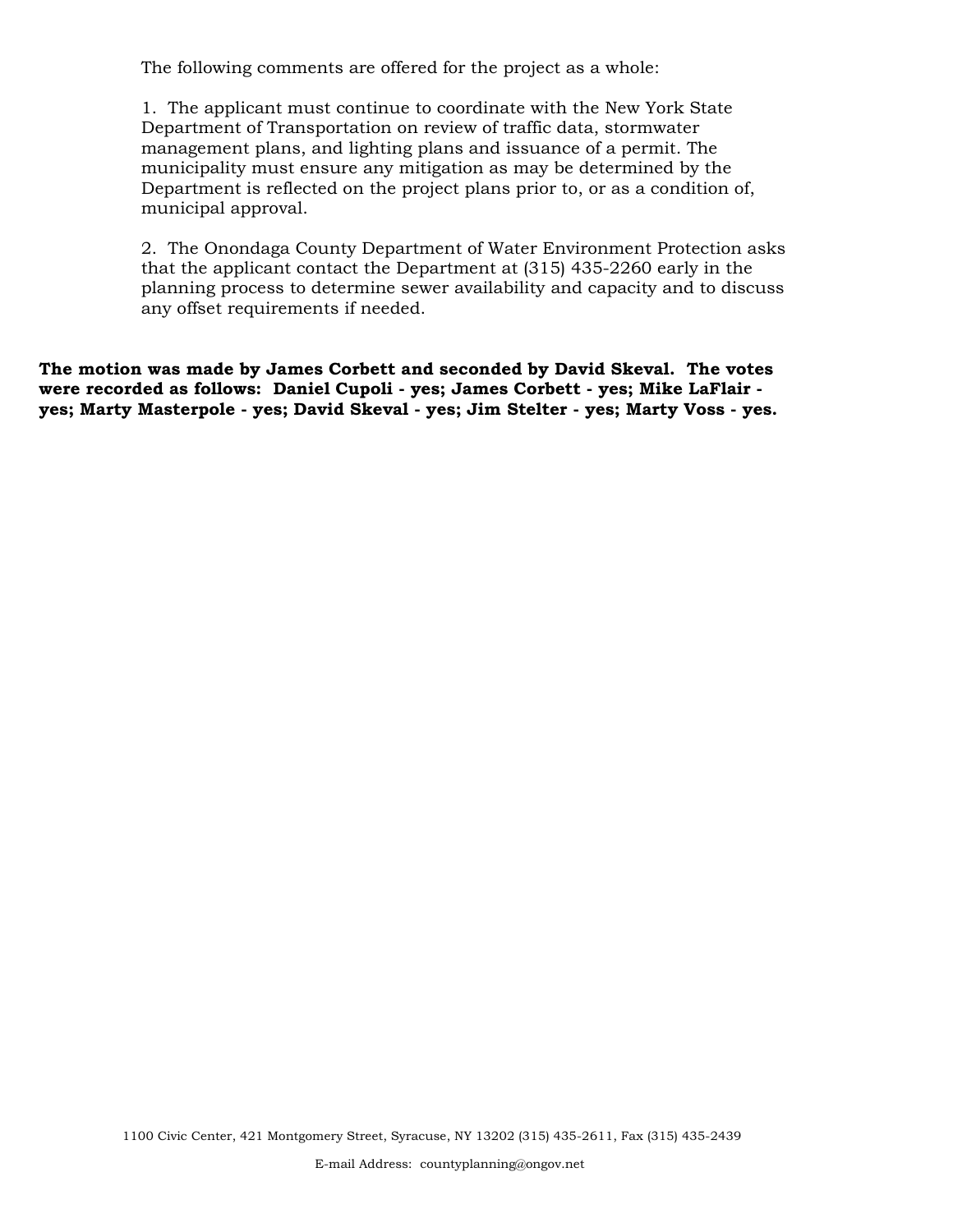

RESOLUTION OF THE ONONDAGA COUNTY PLANNING BOARD

Meeting Date: November 17, 2021 OCPB Case # S-21-78

- WHEREAS, the Onondaga County Planning Board, pursuant to General Municipal Law, Section 239 l, m and n, has considered and reviewed the referral for a PRELIMINARY SUBDIVISION from the Town of Marcellus Planning Board at the request of Donald LaPointe for the property located at 3940 Slate Hill Road; and
- WHEREAS, General Municipal Law Section 239-n allows the County Planning Board to review the approval of subdivisions and the site is located within 500 feet of Slate Hill Road (Route 150), a county highway, and a farm operation located in a NYS Agricultural District; and
- the applicant is proposing to subdivide an 8.29-acre parcel into two new lots, Lot 1 (50,733 sf) and Lot 2 (7.133 acres), in a Residential (R-1) zoning district; and WHEREAS,
- WHEREAS, the site is located in a rural area with surrounding low-density residential and agricultural land uses; the site and adjacent parcels are enrolled in NYS Agricultural District 2; the site is surrounded on three sides by land that appears to contain active farmland; and
- WHEREAS, the submitted subdivision plan dated March 23, 2021 shows the site has frontage on Slate Hill Road and contains an existing house, detached garage, shed and driveway, all to be contained on proposed Lot 1 (1.16 acres); proposed Lot 2 (7.13 acres) will contain an existing barn and the remainder of the site, which includes undeveloped, forested lands; and
- WHEREAS, per the local application, it is intended for Lot 2 to be developed; ADVISORY NOTE: any proposed or future driveways onto Slate Hill Road require highway access and work permits from the Onondaga County Department of Transportation and will be subject to the availability of sight distance; and
- WHEREAS, the site is served by public drinking water and an individual septic system; a new municipal connection to drinking water service is proposed; a new individual septic system is also proposed; ADVISORY NOTE: the Onondaga County Health Department's Bureau of Public Health Engineering must formally accept or approve, respectively, any existing or proposed septic system to service Lot 2 prior to Department endorsement of the subdivision; and

NOW THEREFORE BE IT RESOLVED, that the Onondaga County Planning Board

has determined that said referral will have no significant adverse inter-community or county-wide implications. The Board has offered the following COMMENT(S) in regards to the above referral:

1. To ensure access to Slate Hill Road will be granted and that the proposed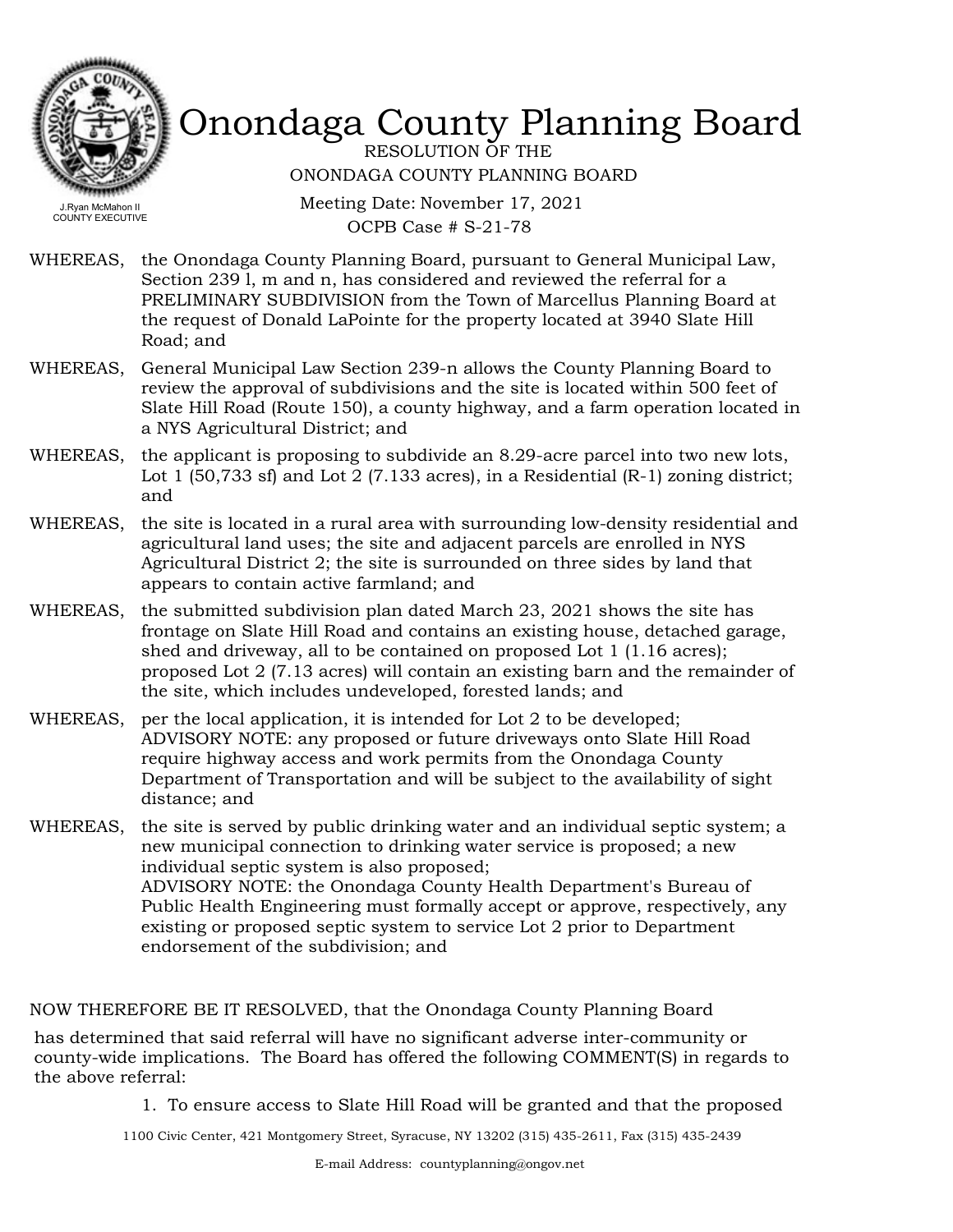lots meet minimum sight distance requirements, the applicant is advised to contact the Onondaga County Department of Transportation prior to municipal approval of the subdivision and submit sight distance estimates to the Department for their review.

2. The Board encourages the Town to consider the potential long-term effects of land fragmentation, large-lot, strip subdivisions along road frontages, and division of farmsteads and farmlands onto separate lots on the economic viability of agricultural lands, particularly within areas containing New York State Agricultural District properties and in farm/agricultural zoning districts. Potential conflicts with agricultural operations, changes to the rural character of the surrounding area, increases in public service demands and costs, reduction of open space and farmland, and impacts to road safety and mobility may cumulatively occur as a result of such subdivisions.

**The motion was made by James Corbett and seconded by David Skeval. The votes were recorded as follows: Daniel Cupoli - yes; James Corbett - yes; Mike LaFlair yes; Marty Masterpole - yes; David Skeval - yes; Jim Stelter - yes; Marty Voss - yes.**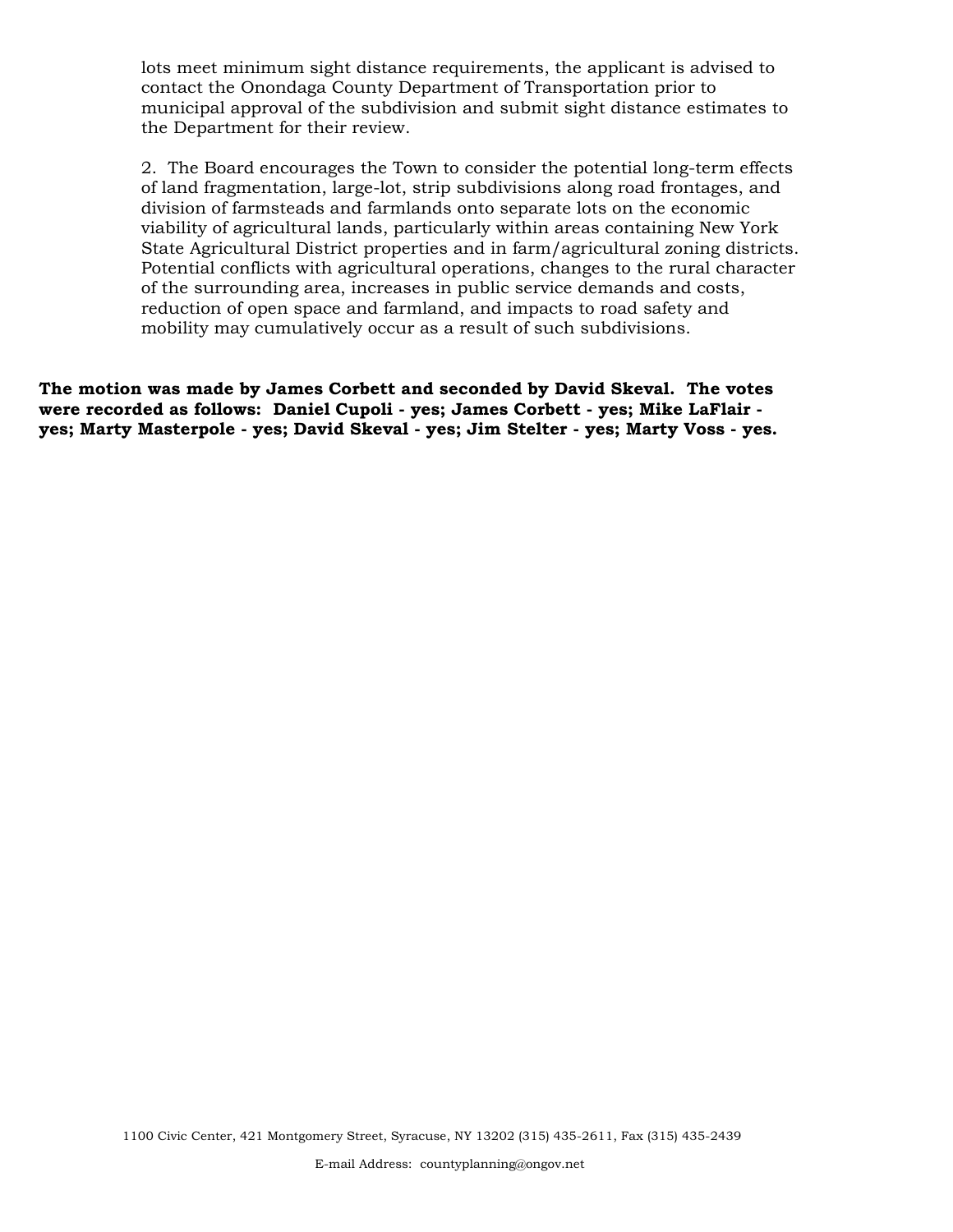

RESOLUTION OF THE ONONDAGA COUNTY PLANNING BOARD

Meeting Date: November 17, 2021 OCPB Case # S-21-79

- WHEREAS, the Onondaga County Planning Board, pursuant to General Municipal Law, Section 239 l, m and n, has considered and reviewed the referral for a PRELIMINARY & FINAL SUBDIVISION from the Town of Cicero Planning Board at the request of Chester Dudzinski for the property located at 7172 Island Road; and
- WHEREAS, General Municipal Law Section 239-n allows the County Planning Board to review the approval of subdivisions and the site is located within 500 feet of Island Road (Route 215), a county highway, and a farm operation located in a NYS Agricultural District; and
- the applicant is proposing to subdivide a 41.2-acre parcel into two new lots, Lot 7172A (1.0 acres) and Lot 7172B (40.2 acres), in an Agricultural (AG) zoning district; and WHEREAS,
- WHEREAS, the site and adjacent parcels are enrolled in NYS Agricultural District 3 and appear to contain active farmland; other surrounding land uses are primarily residential; and
- WHEREAS, aerial imagery dated May 2021 and the submitted subdivision plan show the site is divided into two sections by Island Road; the northern portion of the site appears to contain only farmland; the southern portion of the site contains an existing house, detached garage, and driveway, to be subdivided onto proposed Lot 7172A (1.0 acre); the remainder of the southern portion contains two sheds, active farmland, and wooded lands; proposed Lot 7172B (40.2 acres) will include the entire northern portion of the site and the remaining lands south of Island Road; and
- WHEREAS, no development plans are indicated; ADVISORY NOTE: any proposed or future driveways onto Island Road require highway access and work permits from the Onondaga County Department of Transportation and will be subject to the availability of sight distance; and
- the site is served by public drinking water and an individual septic system; the Onondaga County Sanitary District boundary appears to cross the southern portion of the site; no changes to the existing infrastructure are proposed; and WHEREAS,
- WHEREAS, GIS mapping shows the site may contain state and federal wetland areas which appear to coincide with the wooded lands on Lot 7172B; and
- WHEREAS, the site may contain the following natural communities: Silver Maple-Ash Swamp (per EAF Mapper); and
- WHEREAS, the site or a portion of it is located in or adjacent to an area designated as sensitive for archaeological sites on the NYS Historic Preservation Office archaeological site inventory (per EAF Mapper); and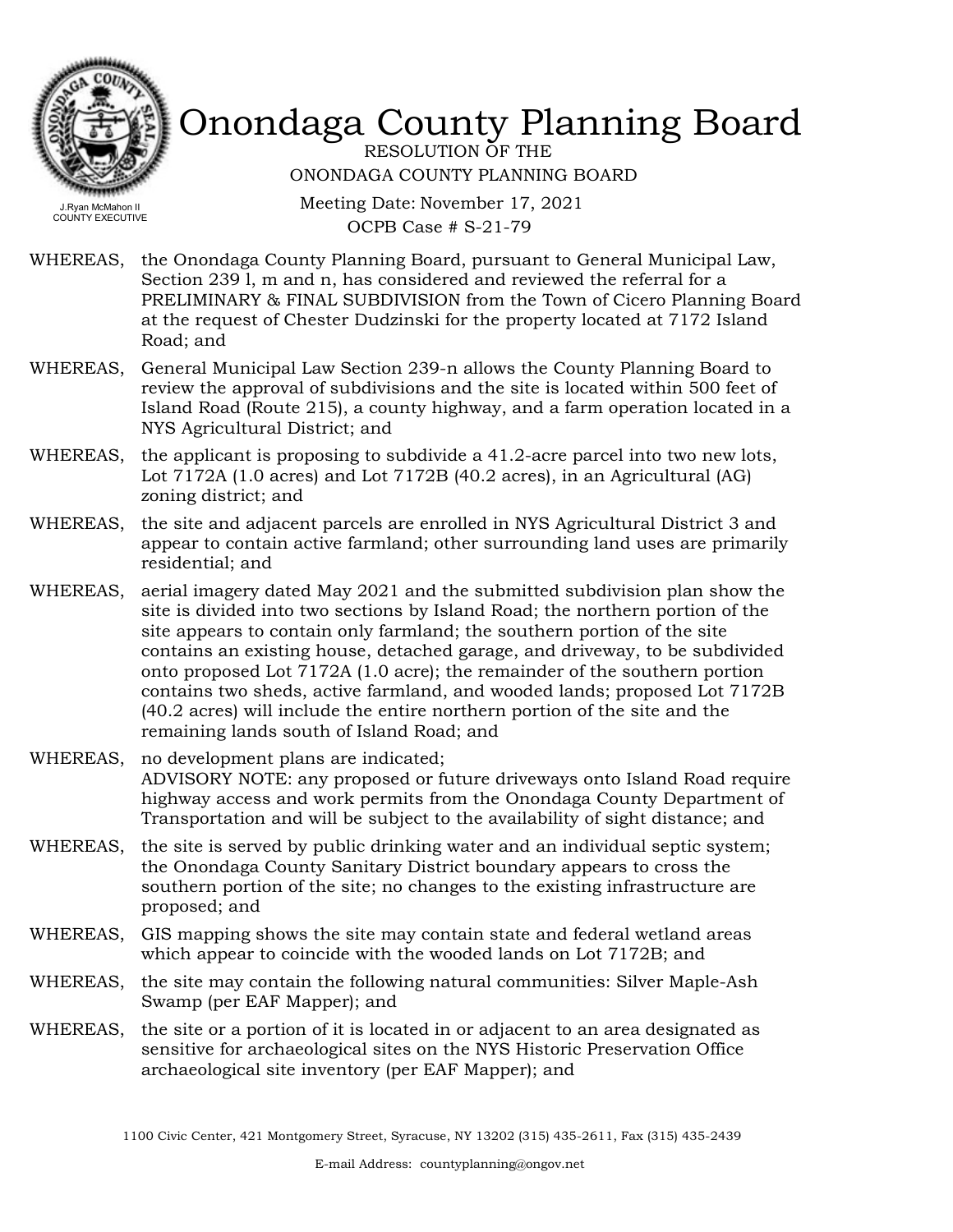NOW THEREFORE BE IT RESOLVED, that the Onondaga County Planning Board

has determined that said referral will have no significant adverse inter-community or county-wide implications. The Board has offered the following COMMENT(S) in regards to the above referral:

> 1. To ensure access to Island Road will be granted and that the proposed lots meet minimum sight distance requirements, the applicant is advised to contact the Onondaga County Department of Transportation prior to municipal approval of the subdivision and submit sight distance estimates to the Department for their review.

> 2. The Board encourages the Town to consider the potential long-term effects of land fragmentation, large-lot, strip subdivisions along road frontages, and division of farmsteads and farmlands onto separate lots on the economic viability of agricultural lands, particularly within areas containing New York State Agricultural District properties and in farm/agricultural zoning districts. Potential conflicts with agricultural operations, changes to the rural character of the surrounding area, increases in public service demands and costs, reduction of open space and farmland, and impacts to road safety and mobility may cumulatively occur as a result of such subdivisions.

**The motion was made by James Corbett and seconded by David Skeval. The votes were recorded as follows: Daniel Cupoli - yes; James Corbett - yes; Mike LaFlair yes; Marty Masterpole - yes; David Skeval - yes; Jim Stelter - yes; Marty Voss - yes.**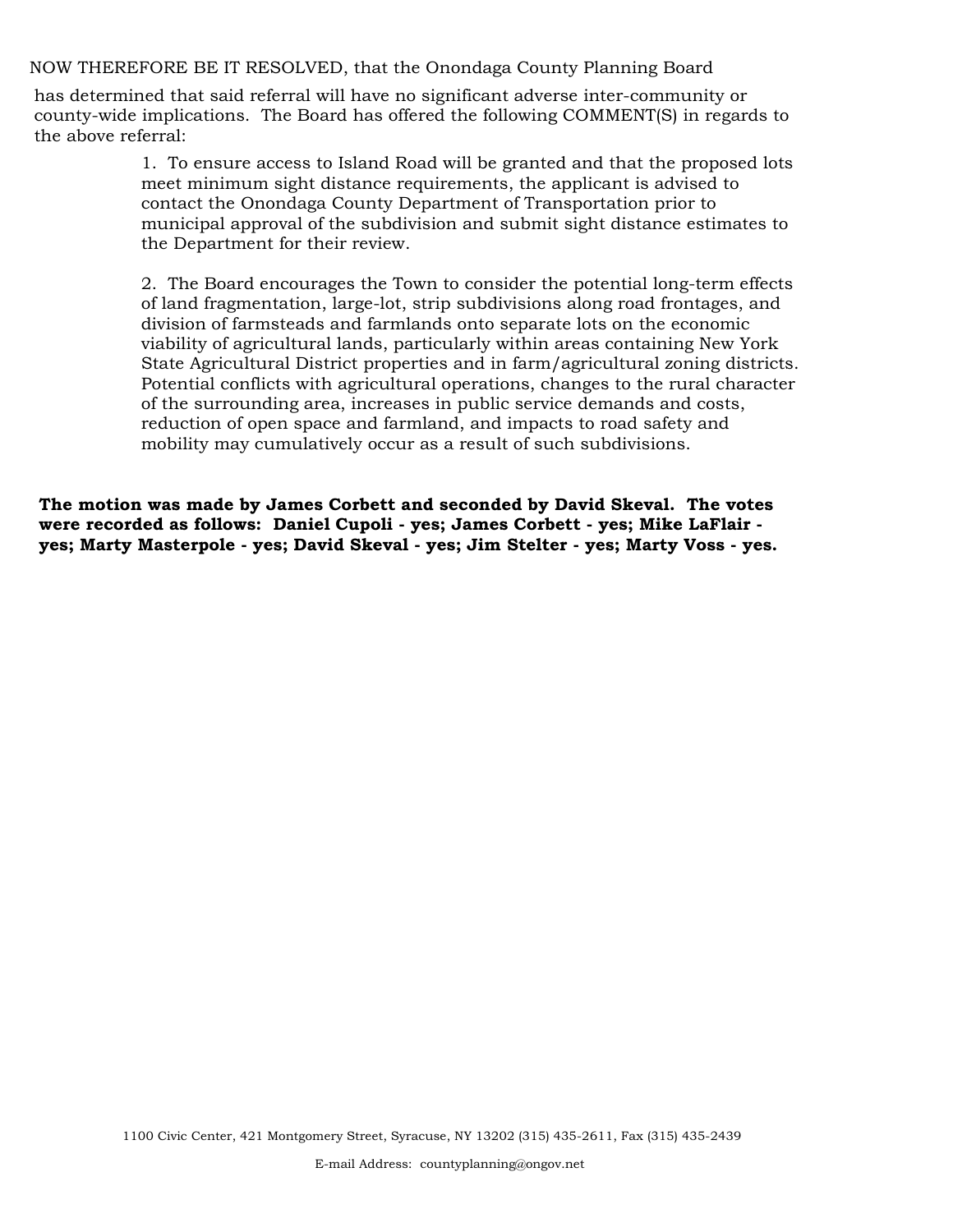

RESOLUTION OF THE ONONDAGA COUNTY PLANNING BOARD

Meeting Date: November 17, 2021 OCPB Case # S-21-80

WHEREAS, the Onondaga County Planning Board, pursuant to General Municipal Law, Section 239 l, m and n, has considered and reviewed the referral for a FINAL SUBDIVISION from the City of Syracuse Planning Commission at the request of Opus AE Group, LLC for the property located at 1030-1060 East Genesee Street; and

- WHEREAS, General Municipal Law Section 239-n allows the County Planning Board to review the approval of subdivisions and the site is located within 500 feet of the Institute for Human Performance (SUNY Upstate), a state-owned facility; and
- the applicant is proposing to subdivide a 2.69-acre parcel into two new lots, New Scholar Hotel Lot (1.801 acres) and New Opus at Syracuse Lot (0.885 acres), in an Office, Class B zoning district; and WHEREAS,
- WHEREAS, the Board is concurrently reviewing a project site review referral (Z-21-334) to construct a seven-story residential building on the proposed New Opus at Syracuse Lot (0.885 acres); previously, the Board offered no position for concurrent project site review  $(Z-14-111)$  and area variance  $(Z-14-112)$ referrals to enclose an existing open terrace associated with the property and located primarily in the City right-of-way; and
- the site is located in the City's University Hill neighborhood; surrounding land uses include retail and restaurants, parking lots, student housing, and various buildings for the surrounding universities and hospitals; and WHEREAS,
- WHEREAS, the submitted subdivision plan shows the site has frontage on three city streets, East Genesee Street, University Avenue, and Madison Street, and contains existing two-story and seven-story buildings for the Scholar Hotel and an associated parking lot; the site has three existing driveways, one on East Genesee Street and two on Madison Street; the proposed New Scholar Hotel Lot (1.801 acres) will have the East Genesee Street and University Avenue frontages and contain the existing hotel buildings and a portion of the parking lot, to be reconfigured for 24 hotel parking spaces; the proposed New Opus at Syracuse Lot (0.885 acres) will have the Madison Street frontage and contain the remainder of the parking lot; and
- WHEREAS, the submitted Site Plan dated September 20, 2021 shows the proposed sevenstory residential building will be constructed on the New Opus at Syracuse Lot; both driveways on Madison Street will be removed; a new driveway is proposed that will provide direct access to the building's first level parking and three basement floor parking levels; the indoor parking will include 93 spaces for the apartment use and 136 spaces for Scholar Hotel; the upper floors of the new building will have 104 residential units including studio, onebedroom, two-bedroom, three-bedroom, and four-bedroom apartments; additional amenities for the residential use will include an outdoor deck and pool, lobby, indoor bike storage, fitness center, clubroom, and lounge; and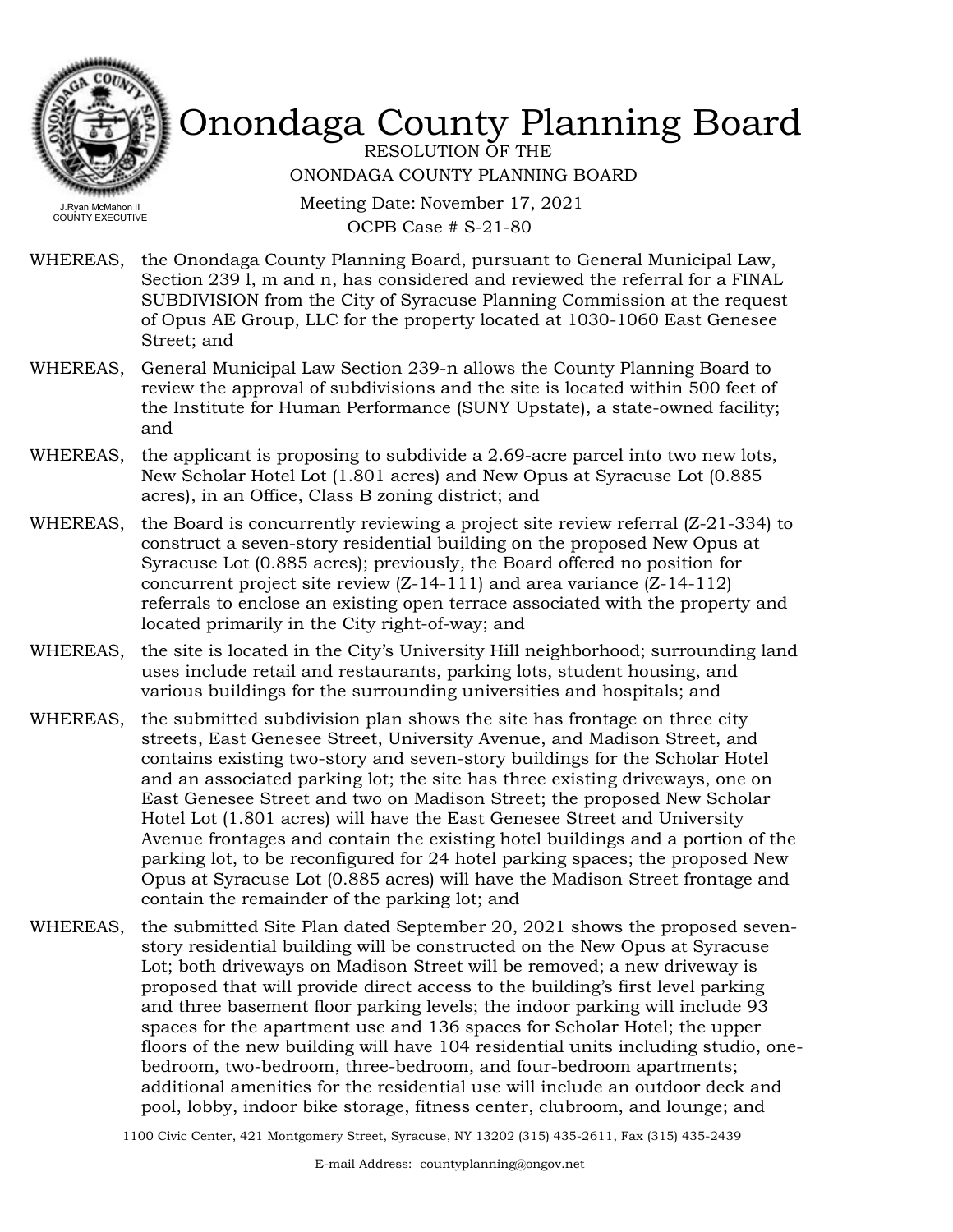- WHEREAS, the submitted Project Overview indicates the applicant is requesting waivers for maximum lot coverage of buildings or structures (73% where 40% is permitted or 65% is permitted with premiums granted for provision of amenities), residential density (371 SF per dwelling unit where 425 SF per unit is required or 374 SF per unit is required with granted side and rear yard reductions), and off-street parking (93 spaces where 104 is required) for the Opus at Syracuse Lot; additional waivers will be necessary for the Scholar Lot and include maximum lot coverage for parking, floor area ratio, and open space; and
- WHEREAS, per the local application, proposed signage includes five wall signs  $(60" \times 11'$ -4",  $14$ " x  $12'$ -3", or  $15$ " x  $13'$ -6" in size) and two awning signs (20" x 23' or  $12$ " x 11'-9" in size); all signs will be located on the north or south face of the building; and
- WHEREAS, per the submitted Environmental Assessment Form (EAF) dated September 23, 2021, 0.88 acres of the site will be disturbed by the proposed project; an underground stormwater detention system is proposed; ADVISORY NOTE: any project that cumulatively disturbs one acre or more of land must be covered under the NYS SPDES Permit; the municipality is advised to ensure that the applicant has obtained the appropriate permits from the NYS Department of Environmental Conservation prior to municipal approval; and
- WHEREAS, the site is served by public drinking water and sewers and is located in the Metropolitan Wastewater Treatment Plant service area; new municipal connections to drinking water and wastewater services are proposed for the residential building; per the EAF, anticipated water usage and liquid waste generation are each estimated at 31,240 gallons per day; and
- WHEREAS, per the Onondaga County Department of Water Environment Protection, the submitted project is located in an area designated as flow constrained or impacted by excessive wet weather flow or is tributary to a Combined Sewer Overflow (CSO); ADVISORY NOTE: per the Onondaga County Department of Water Environment Protection, the applicant must develop a 1 gallon to 1 gallon sanitary flow offset plan/project in coordination with the municipal engineer; and
- WHEREAS, the project is within 2,000 feet of multiple sites (IDs: C734111, B00003, V00502) in the NYS Department of Environmental Conservation Environmental Site Remediation database (per EAF Mapper); and
- WHEREAS, the site is located near the Grace Episcopal Church and Temple Society or Concord which are both listed on, or have been nominated by the NYS Board of Historic Preservation for inclusion on, the State or National Register of Historic Places; and

NOW THEREFORE BE IT RESOLVED, that the Onondaga County Planning Board

has determined that said referral will have no significant adverse inter-community or county-wide implications. The Board has offered the following COMMENT(S) in regards to the above referral:

The Board offers the following comments for the project as a whole:

1. The Onondaga County Department of Water Environment Protection asks that the applicant contact the Department at (315) 435-2260 early in the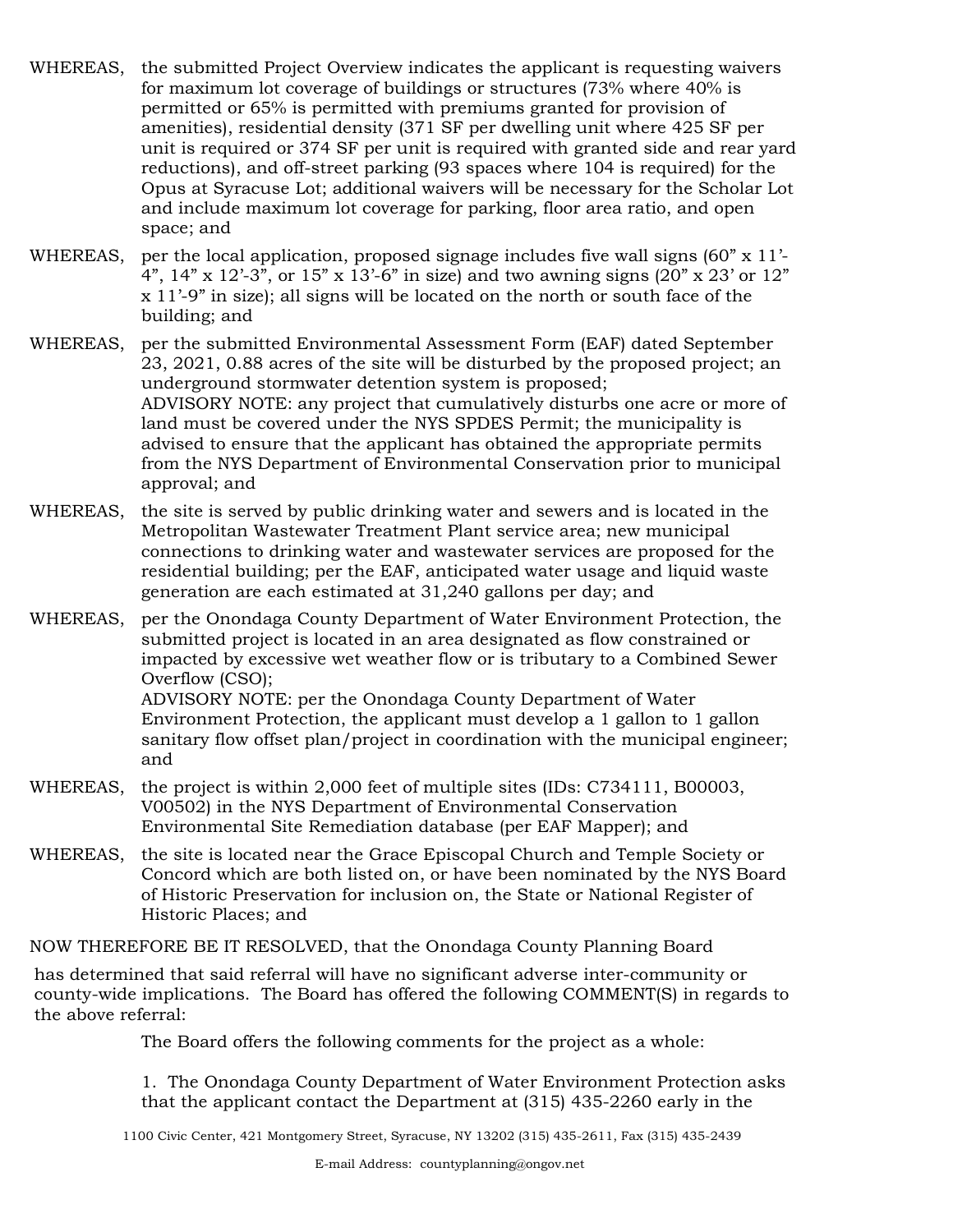planning process to determine sewer availability and capacity and to discuss offset requirements.

2. Given the volume and density of recently proposed and completed projects in the University Hill area, the Onondaga County Department of Water Environment Protection (WEP) recommends that the City assess sewage capacity on a project level basis. A sewer flow study, to be completed by applicants or City staff, in consultation with WEP's Flow Control office, would assess anticipated flow and capacity impacts from the tie-in location of new projects to the Metropolitan Wastewater Treatment Plant.

3. The Board supports the multi-modal urban development activity within the University Hill area. To ensure continued mobility and access where parking is limited, the Board would like to see the universities, hospitals, developers, the City of Syracuse, and other partners work toward a comprehensive, updated Transportation Demand Management plan to coordinate a shared network of transportation options for University Hill workers, students and

**The motion was made by James Corbett and seconded by David Skeval. The votes were recorded as follows: Daniel Cupoli - yes; James Corbett - yes; Mike LaFlair yes; Marty Masterpole - yes; David Skeval - yes; Jim Stelter - yes; Marty Voss - yes.**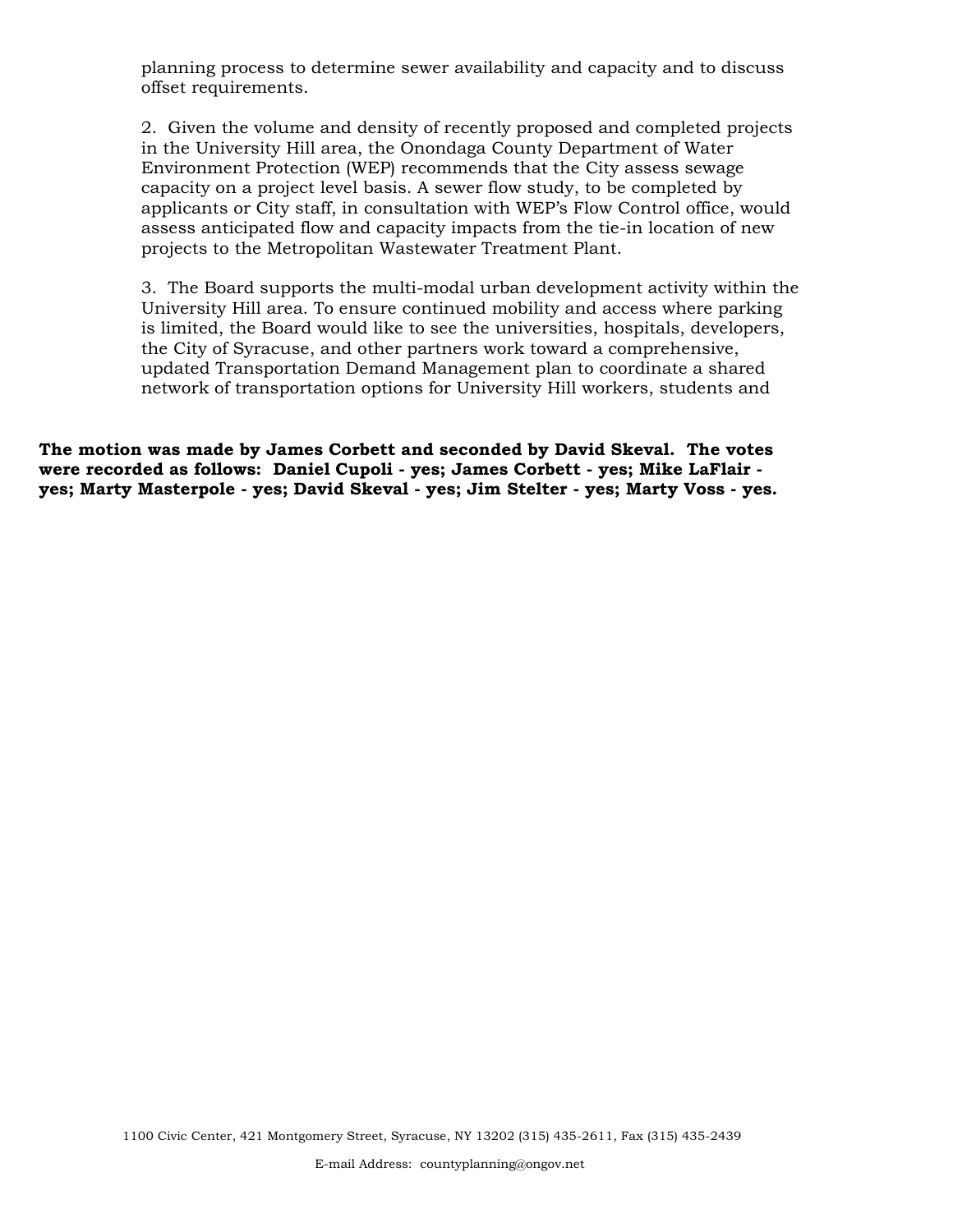

RESOLUTION OF THE ONONDAGA COUNTY PLANNING BOARD

Meeting Date: November 17, 2021 OCPB Case # Z-21-314

- WHEREAS, the Onondaga County Planning Board, pursuant to General Municipal Law, Section 239 l, m and n, has considered and reviewed the referral for a SPECIAL PERMIT from the Town of Skaneateles Planning Board at the request of Nathan Card for the property located at 4440 Jordan Road; and
- WHEREAS, General Municipal Law Section 239-m allows the County Planning Board to review issuance of special permits and the site is located within 500 feet of Jordan Road (Route 22), a county highway; and
- WHEREAS, the applicant is requesting a special permit to expand an existing landscaping business on a 10.8-acre parcel in an Industrial/Research/Office (IRO) zoning district; and
- WHEREAS, in 2014, the Board offered no position for a special permit referral (Z-14-113) to establish a landscape business with storage buildings and parking; and
- WHEREAS, the site is located along Jordan Road just outside the Skaneateles Falls hamlet; the site is near Skaneateles Park North, an industrial office park; other surrounding land uses are residential; and
- WHEREAS, aerial imagery dated May 2021 and the submitted survey map show the site contains an existing landscaping business, Card Mowing, with two metal garages and a concrete pad with storage bins for landscape materials, all surrounded by a gravel parking and equipment storage area; there is an existing driveway onto Jordan Road; ADVISORY NOTE: per the Onondaga County Department of Transportation, all existing or proposed driveways on Jordan Road must meet Department requirements; and
- WHEREAS, per the submitted Narrative dated October 1, 2021, site modifications will include constructing two new storage buildings (3,200 SF each), one heated and one not, installing two concrete slabs (900 SF each) for additional storage bins, and expanding the gravel parking area 120 feet towards the rear lot line; and
- the submitted Site Plan dated October 1, 2021 shows the site has an existing bio-swale at the front of the property; there is drainage gravel shown at the rear of each existing and proposed building; a drainage area for bio-swale (340,086 SF) is shown at the rear of the site in an area that appears to be wooded; and WHEREAS,
- WHEREAS, the site is served by public drinking water and an individual septic system, which is not shown in the project plans; no changes to the existing infrastructure are proposed; and
- WHEREAS, the project is within 2,000 feet of a site (ID: 734010) in the NYS Department of Environmental Conservation Environmental Site Remediation database (per EAF Mapper); and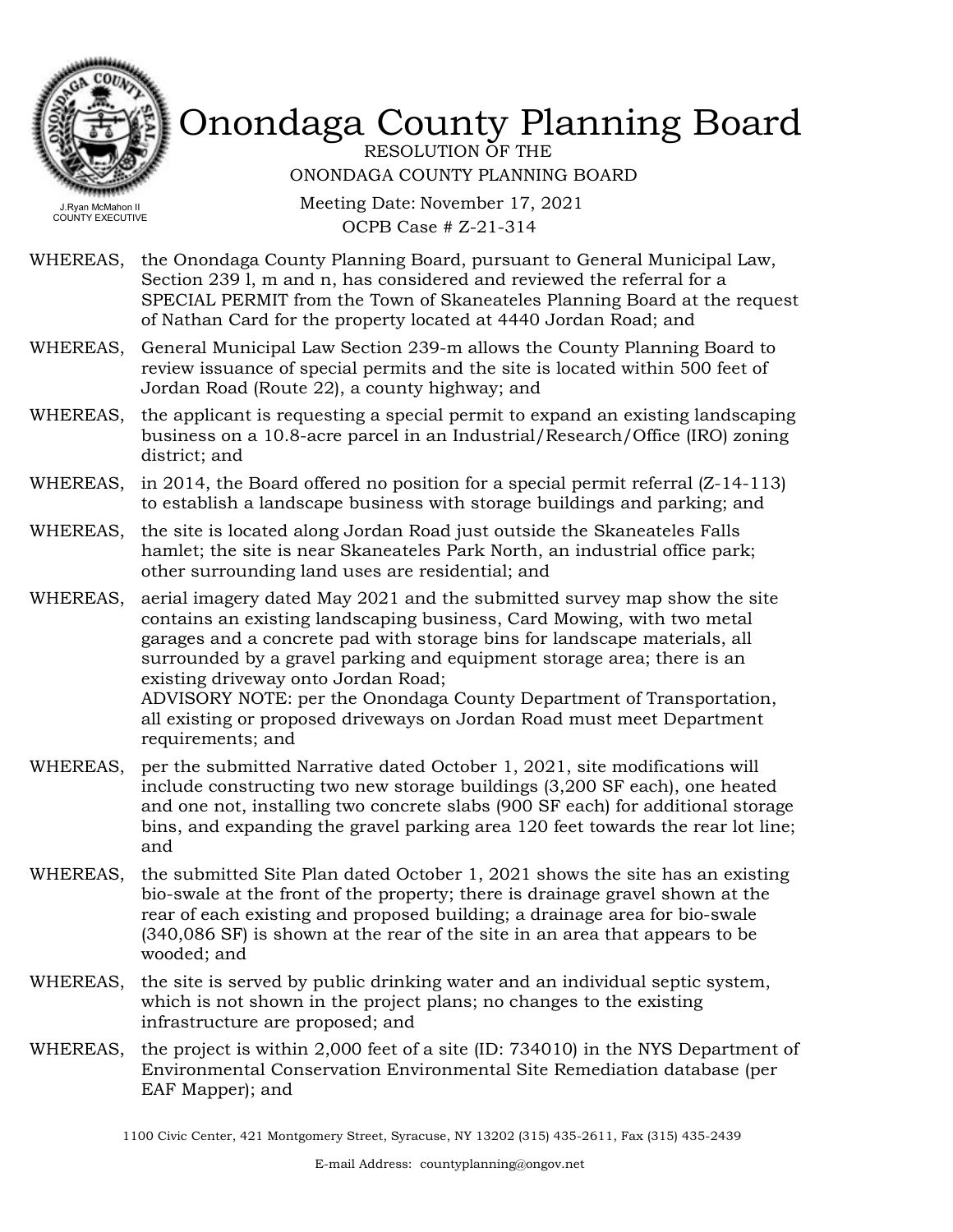- WHEREAS, the site is located over, or immediately adjoining, a principal aquifer (per EAF Mapper); and
- WHEREAS, the site or a portion of it is located in or adjacent to an area designated as sensitive for archaeological sites on the NYS Historic Preservation Office archaeological site inventory (per EAF Mapper); and

NOW THEREFORE BE IT RESOLVED, that the Onondaga County Planning Board

recommends the following MODIFICATION(S) to the proposed action prior to local board approval of the proposed action:

> The applicant must contact the Onondaga County Health Department's Bureau of Public Health Engineering to confirm the location of the existing sewage disposal system to ensure it will not be impacted by the proposed construction.

The Board also offers the following comments:

1. The applicant is encouraged to retain as much existing tree cover as possible or provide landscaping at the rear of the property to help buffer the nearby creek.

2. The Town is advised to ensure project complies with any NYS Department of Environmental Conservation regulations or guidelines for the storage of salt and salt/sand mixtures on-site.

**The motion was made by Marty Voss and seconded by Marty Masterpole. The votes were recorded as follows: Daniel Cupoli - yes; James Corbett - yes; Mike LaFlair yes; Marty Masterpole - yes; David Skeval - yes; Jim Stelter - yes; Marty Voss - yes.**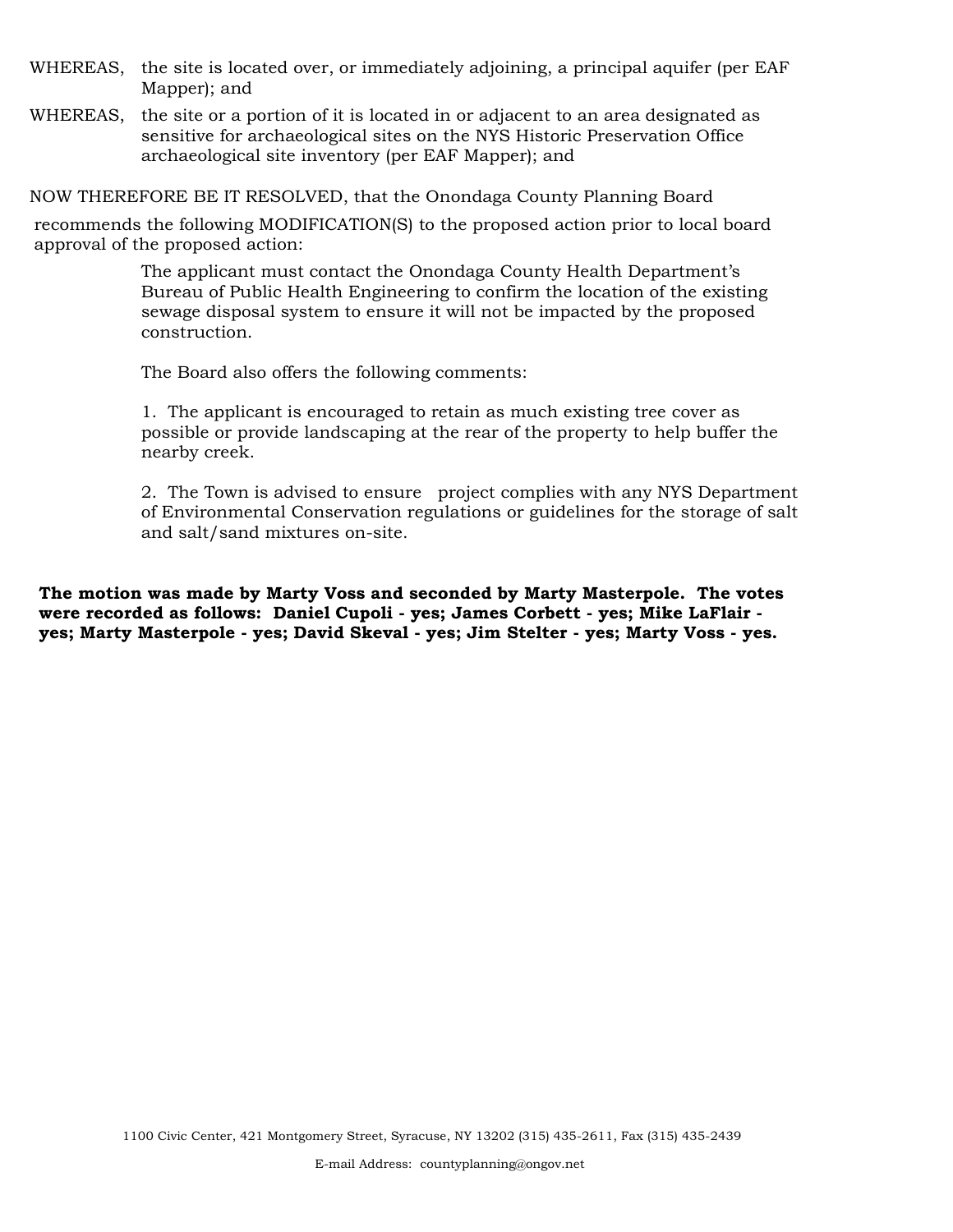

RESOLUTION OF THE ONONDAGA COUNTY PLANNING BOARD

Meeting Date: November 17, 2021 OCPB Case # Z-21-315

- WHEREAS, the Onondaga County Planning Board, pursuant to General Municipal Law, Section 239 l, m and n, has considered and reviewed the referral for a SITE PLAN from the Town of LaFayette Planning Board at the request of ICT Clean, Inc. for the property located at Route 11; and
- WHEREAS, General Municipal Law Section 239-m allows the County Planning Board to review approval of site plans and the site is located within 500 feet of US Route 11 and Interstate 81, both state highways; and
- WHEREAS, the applicant is proposing to construct a  $3,200$  square foot building for a new manufacturing use on an 8.58-acre parcel in a Business zoning district; and
- WHEREAS, the Board is concurrently reviewing a special permit referral  $(Z-21-316)$  as part of the proposed project; the Board has previously reviewed several proposed projects for the subject parcel, including an equipment rental business (Z-20-266), a dental office (Z-20-30), and a self-storage facility (Z-08- 156), generally citing wastewater, drainage, access, and lighting requirements; and
- WHEREAS, the vacant parcel is located along Route 11 with a mix of surrounding land uses including a Town park, apartment complex, and various commercial uses; the parcel abuts I-81 to the west; and
- WHEREAS, the submitted Overall Site Plan dated October 1, 2021 shows a proposed 80' x 40' pole barn with asphalt parking (12 spaces total) at the front and side of the building and a proposed 28' wide driveway onto Route 11; there is a NYSDOT drainage easement area at the front of the site with a drainage pipe crossing Route 11 at this location;

ADVISORY NOTE: the proposed driveway onto Route 11 requires highway access and work permits from the NYS Department of Transportation and will be subject to the availability of sight distance; and

- WHEREAS, per the local application, the project is intended for a new facility that will manufacture modular wall units, which is a permitted use subject to a Special Permit and Site Plan Review; and
- WHEREAS, per the submitted Environmental Assessment Form (EAF) dated August 10, 2021, 1.0 acre of the site will be disturbed by the proposed project; the submitted Grading, Erosion Control, and Utility Plan dated October 1, 2021 shows a proposed stormwater basin adjacent to the parking area; per the local application, a Stormwater Pollution Prevention Plan (SWPPP) will be provided; ADVISORY NOTES: per the NYS Department of Transportation, additional stormwater runoff into the state's drainage system is prohibited; any project that cumulatively disturbs one acre or more of land must be covered under the NYS SPDES Permit, and the municipality is advised to ensure that the applicant has obtained the appropriate permits from the NYS Department of Environmental Conservation prior to municipal approval; and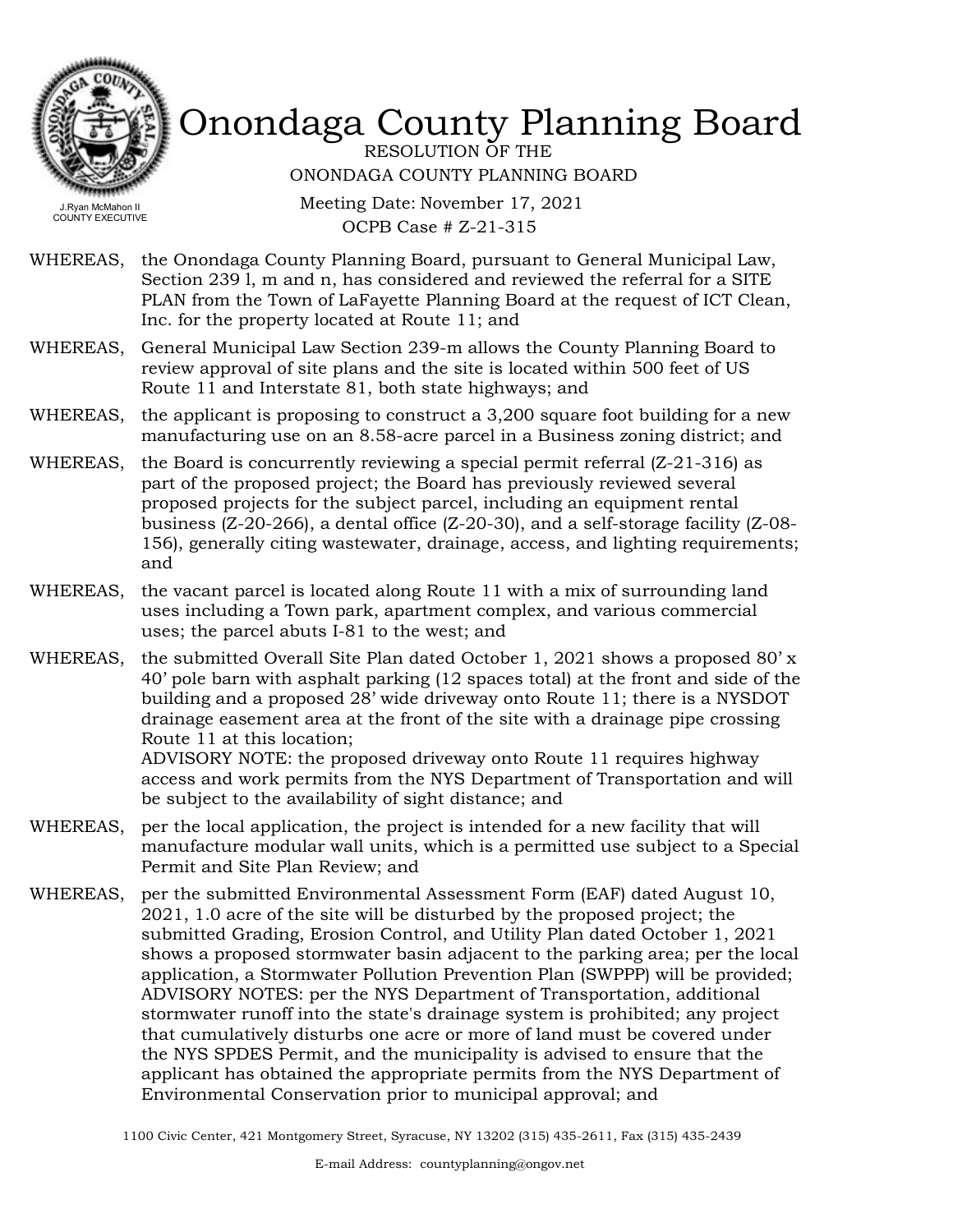- WHEREAS, the site does not have existing drinking water or wastewater services and is located outside of the Onondaga County Sanitary District; the Grading, Erosion Control, and Utility Plan shows public drinking water service will be provided and connect to the existing water main along Route 11; per the EAF, an individual septic system is proposed though it is not shown in the plans; ADVISORY NOTE: the applicant is advised to contact OCWA's Engineering Department to determine the activities and structures permitted within OCWA easements/right-of-ways, water availability and service options, obtain hydrant flow test information, evaluate backflow prevention requirements, and/or request that the Authority conduct hydrant flow testing to assess fire flow availability; and
- WHEREAS, GIS mapping shows a potential riverine wetland under federal jurisdiction that crosses the southern half of the parcel; all of the proposed development appears to be outside the wetland area; and

NOW THEREFORE BE IT RESOLVED, that the Onondaga County Planning Board

recommends the following MODIFICATION(S) to the proposed action prior to local board approval of the proposed action:

> 1. The Onondaga County Health Department's Bureau of Public Health Engineering must formally accept or approve, respectively, any existing or proposed septic system to service this property prior to, or as a condition of, municipal approval of the project.

2. Per the New York State Department of Transportation (NYSDOT), any previous approvals issued by the Department for this site are no longer valid as the proposed site plan, use, and access for the site have changed. The applicant is required to coordinate Route 11 access plans with the NYSDOT. To further meet Department requirements, the applicant must submit a copy of the Stormwater Pollution Prevention Plan (SWPPP), ITE Trip Generation traffic figures, and a lighting plan to the Department for review. The municipality must ensure any mitigation as may be determined by the Department is reflected on the project plans prior to, or as a condition of, municipal approval.

The Board also offers the following comment:

Front yard landscaping is encouraged to improve the aesthetics of the site along the Route 11 frontage and screen parking areas from view.

**The motion was made by Marty Voss and seconded by Marty Masterpole. The votes were recorded as follows: Daniel Cupoli - yes; James Corbett - yes; Mike LaFlair yes; Marty Masterpole - yes; David Skeval - yes; Jim Stelter - yes; Marty Voss - yes.**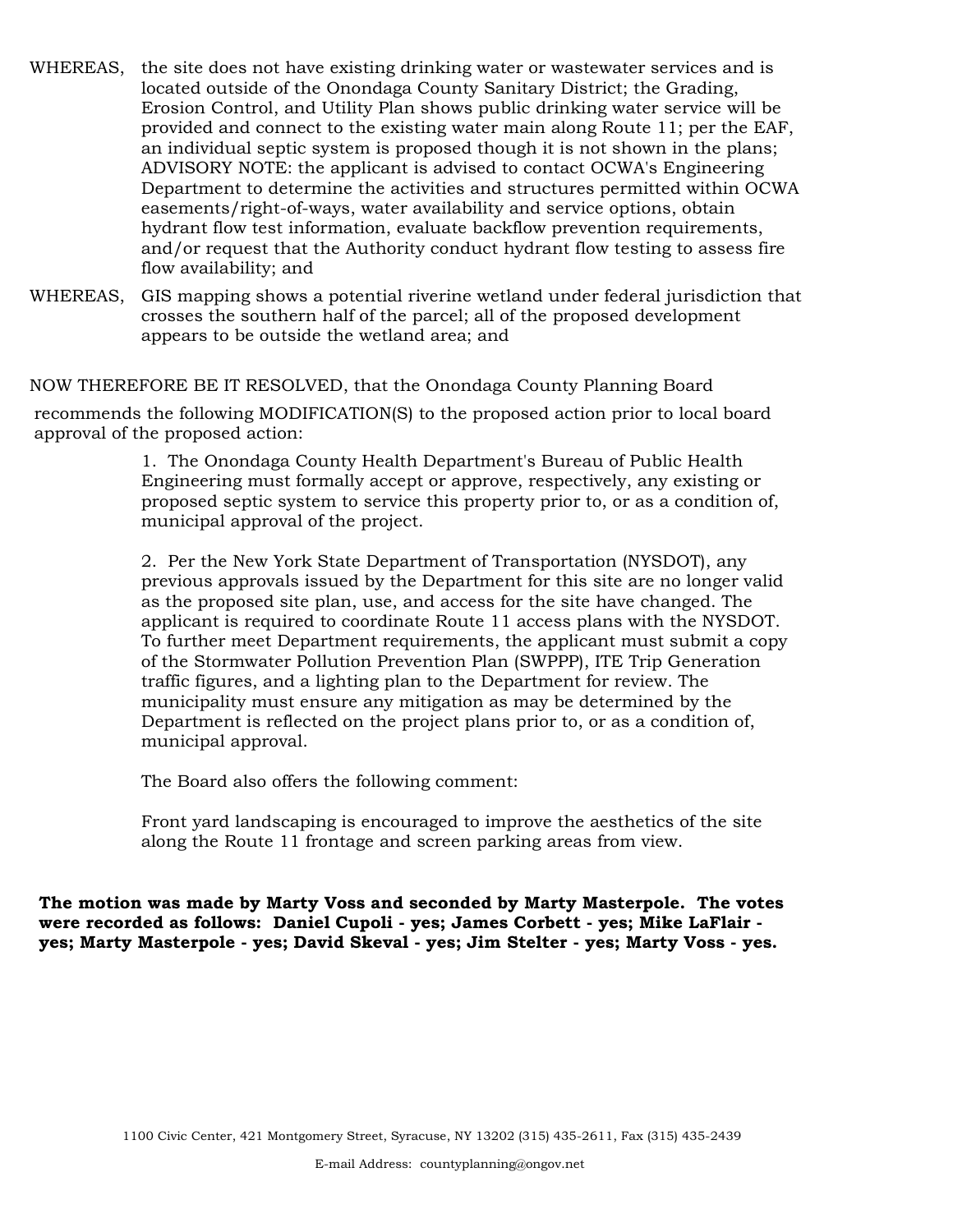

RESOLUTION OF THE ONONDAGA COUNTY PLANNING BOARD

Meeting Date: November 17, 2021 OCPB Case # Z-21-316

- WHEREAS, the Onondaga County Planning Board, pursuant to General Municipal Law, Section 239 l, m and n, has considered and reviewed the referral for a SPECIAL PERMIT from the Town of LaFayette Zoning Board of Appeals at the request of ICT Clean, Inc. for the property located at Route 11; and
- WHEREAS, General Municipal Law Section 239-m allows the County Planning Board to review issuance of special permits and the site is located within 500 feet of US Route 11 and Interstate 81, both state highways; and
- WHEREAS, the applicant is requesting a special permit to allow a manufacturing use on an 8.58-acre parcel in a Business zoning district; and
- WHEREAS, the Board is concurrently reviewing a site plan referral  $(Z-21-315)$  as part of the proposed project; the Board has previously reviewed several proposed projects for the subject parcel, including an equipment rental business (Z-20- 266), a dental office (Z-20-30), and a self-storage facility (Z-08-156), generally citing wastewater, drainage, access, and lighting requirements; and
- WHEREAS, the vacant parcel is located along Route 11 with a mix of surrounding land uses including a Town park, apartment complex, and various commercial uses; the parcel abuts I-81 to the west; and
- WHEREAS, the submitted Overall Site Plan dated October 1, 2021 shows a proposed 80' x 40' pole barn with asphalt parking (12 spaces total) at the front and side of the building and a proposed 28' wide driveway onto Route 11; there is a NYSDOT drainage easement area at the front of the site with a drainage pipe crossing Route 11 at this location;

ADVISORY NOTE: the proposed driveway onto Route 11 requires highway access and work permits from the NYS Department of Transportation and will be subject to the availability of sight distance; and

- WHEREAS, per the local application, the project is intended for a new facility that will manufacture modular wall units, which is a permitted use subject to a Special Permit and Site Plan Review; and
- WHEREAS, per the submitted Environmental Assessment Form (EAF) dated August 10, 2021, 1.0 acre of the site will be disturbed by the proposed project; the submitted Grading, Erosion Control, and Utility Plan dated October 1, 2021 shows a proposed stormwater basin adjacent to the parking area; per the local application, a Stormwater Pollution Prevention Plan (SWPPP) will be provided; ADVISORY NOTES: per the NYS Department of Transportation, additional stormwater runoff into the state's drainage system is prohibited; any project that cumulatively disturbs one acre or more of land must be covered under the NYS SPDES Permit, and the municipality is advised to ensure that the applicant has obtained the appropriate permits from the NYS Department of Environmental Conservation prior to municipal approval; and
- WHEREAS, the site does not have existing drinking water or wastewater services and is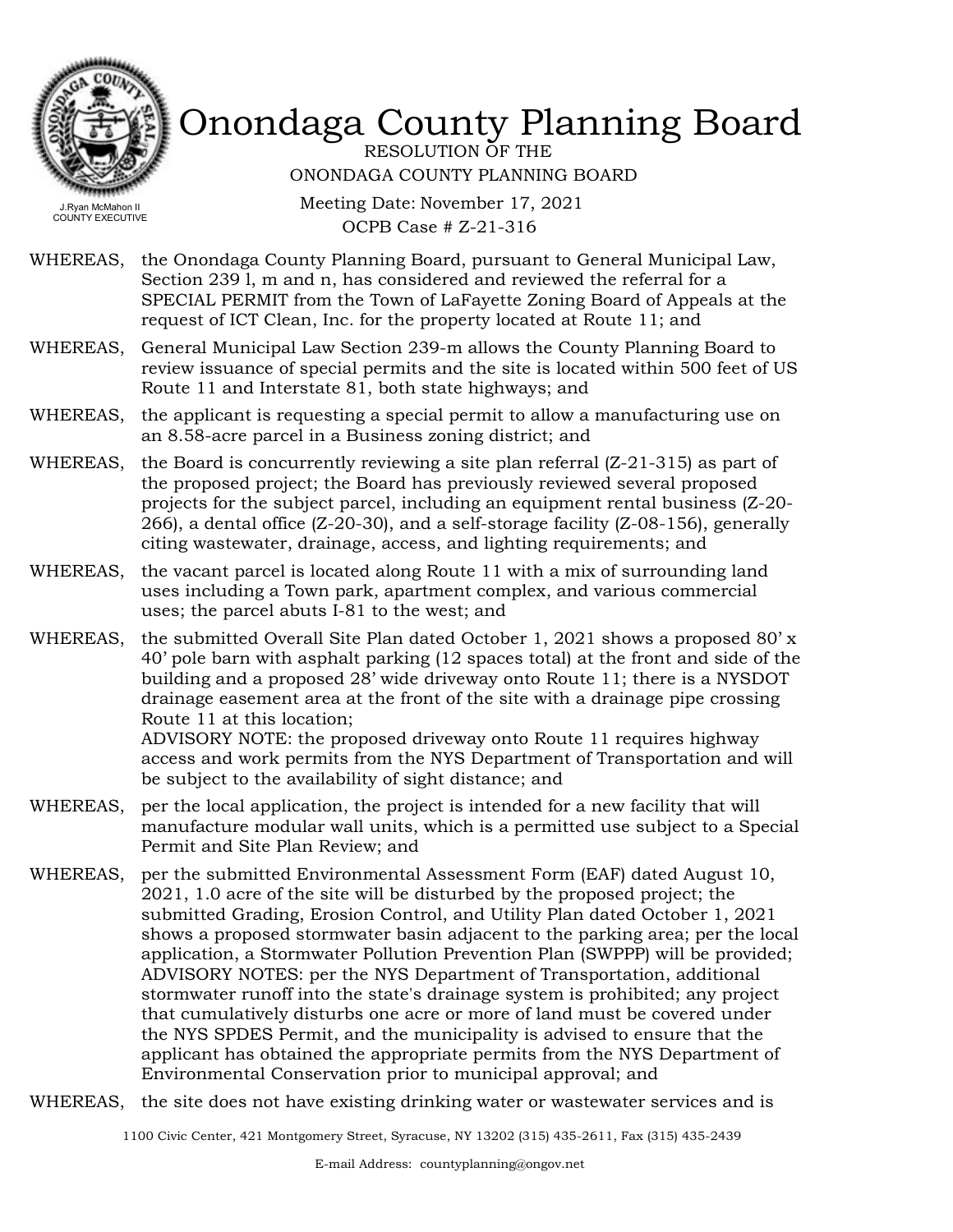located outside of the Onondaga County Sanitary District; the Grading, Erosion Control, and Utility Plan shows public drinking water service will be provided and connect to the existing water main along Route 11; per the EAF, an individual septic system is proposed though it is not shown in the plans; ADVISORY NOTE: the applicant is advised to contact OCWA's Engineering Department to determine the activities and structures permitted within OCWA easements/right-of-ways, water availability and service options, obtain hydrant flow test information, evaluate backflow prevention requirements, and/or request that the Authority conduct hydrant flow testing to assess fire flow availability; and

WHEREAS, GIS mapping shows a potential riverine wetland under federal jurisdiction that crosses the southern half of the parcel; all of the proposed development appears to be outside the wetland area; and

NOW THEREFORE BE IT RESOLVED, that the Onondaga County Planning Board

recommends the following MODIFICATION(S) to the proposed action prior to local board approval of the proposed action:

> 1. The Onondaga County Health Department's Bureau of Public Health Engineering must formally accept or approve, respectively, any existing or proposed septic system to service this property prior to, or as a condition of, municipal approval of the project.

2. Per the New York State Department of Transportation (NYSDOT), any previous approvals issued by the Department for this site are no longer valid as the proposed site plan, use, and access for the site have changed. The applicant is required to coordinate Route 11 access plans with the NYSDOT. To further meet Department requirements, the applicant must submit a copy of the Stormwater Pollution Prevention Plan (SWPPP), ITE Trip Generation traffic figures, and a lighting plan to the Department for review. The municipality must ensure any mitigation as may be determined by the Department is reflected on the project plans prior to, or as a condition of, municipal approval.

The Board also offers the following comment:

Front yard landscaping is encouraged to improve the aesthetics of the site along the Route 11 frontage and screen parking areas from view.

**The motion was made by Marty Voss and seconded by Marty Masterpole. The votes were recorded as follows: Daniel Cupoli - yes; James Corbett - yes; Mike LaFlair yes; Marty Masterpole - yes; David Skeval - yes; Jim Stelter - yes; Marty Voss - yes.**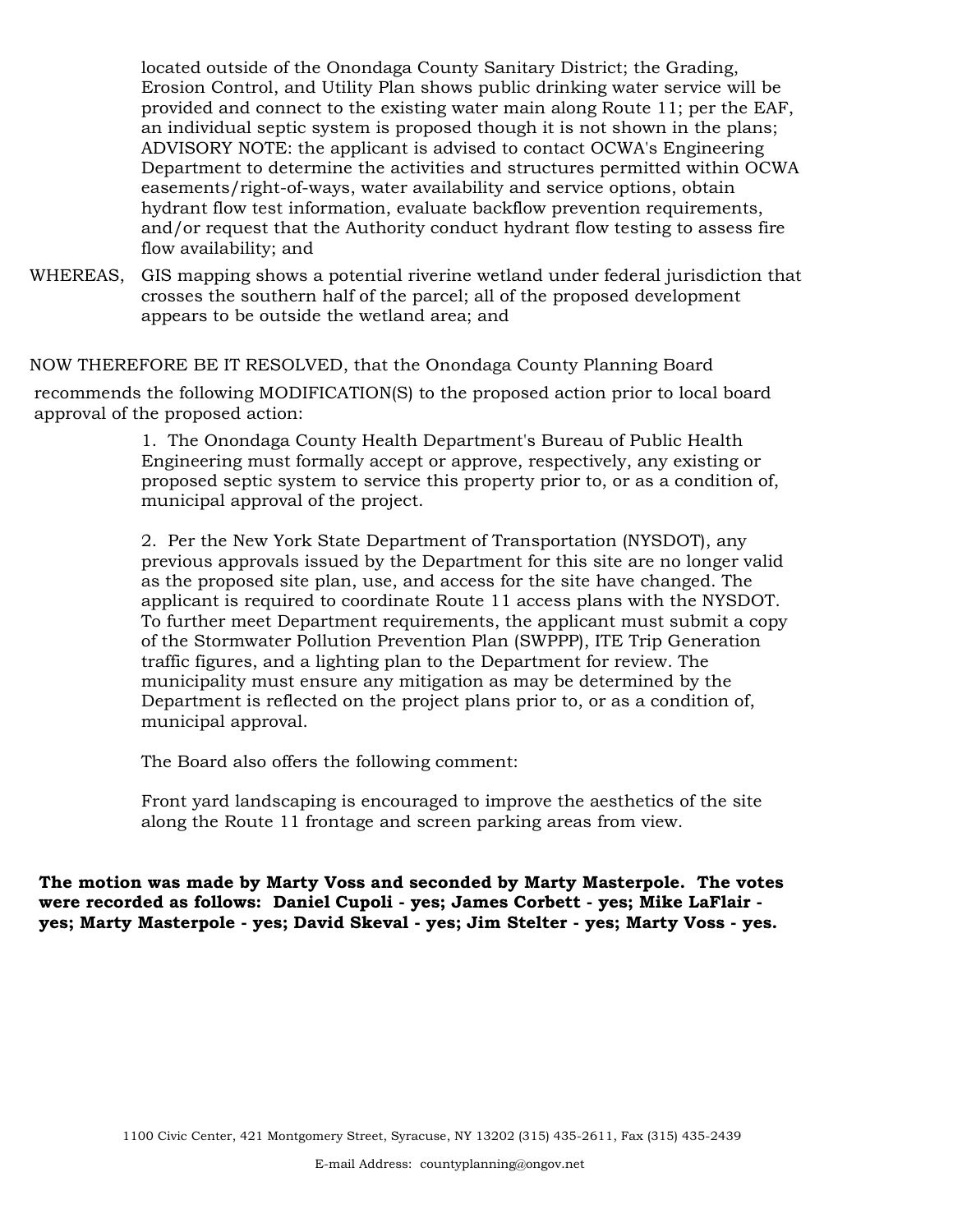

RESOLUTION OF THE ONONDAGA COUNTY PLANNING BOARD

Meeting Date: November 17, 2021 OCPB Case # Z-21-317

- WHEREAS, the Onondaga County Planning Board, pursuant to General Municipal Law, Section 239 l, m and n, has considered and reviewed the referral for a PROJECT SITE REVIEW from the City of Syracuse Planning Commission at the request of Scott Dumas for the property located at 1950 & 1970 West Fayette Street and 1499, 1501 & 1515 Erie Boulevard; and
- WHEREAS, General Municipal Law Section 239-m allows the County Planning Board to review approval of site plans and the site is located within 500 feet of Harbor Brook, a county-owned drainage channel; and
- WHEREAS, the applicant is proposing façade and site modifications to renovate an existing building for a multi-use project on five parcels totaling 1.352 acres in an Industrial, Class A (IA) zoning district; and
- WHEREAS, the Board is concurrently reviewing a preliminary subdivision referral (S-21-75) to combine the 5 subject parcels into New Lot 1A (1.352 acres) as part of the proposed project; and
- WHEREAS, the site is located in the City's Westside neighborhood with surrounding industrial and commercial land uses; the submitted survey map shows the site has frontage on West Fayette Street and Erie Boulevard West, both city streets, and contains an existing three-story building (16,077 SF footprint), formerly Strathmore Paints, and a one-story building, to be removed; and
- WHEREAS, the submitted Layout Plan dated September 20, 2021 shows site modifications to include new sidewalks along both frontages, construction of three parking lots, and five new curb cuts, two on Erie Boulevard West and three on West Fayette Street; the proposed East Lot (31 spaces) will be located on the east side of the building and have an underground chamber infiltration system, as shown in the Grading, Drainage, and Utilities Plan; the proposed West Lot (7 spaces) will be at the front of the building; the proposed Staff Lot (12 spaces) is set at the rear of and down slope from the building, along Erie Boulevard West; there is a retaining wall bordering the south side of the Staff Lot; and
- WHEREAS, the Layout Plan shows a "Future Open Market Structure"; per the local application, the one-story building will be relocated and presumably be used as the market structure; the submitted Planting Plan shows new trees around the perimeter of the property and landscape beds adjacent to the East Lot; and
- WHEREAS, the submitted floor plans show interior renovations are intended to allow for basement storage space, first floor warehouse, art trade school, and barber shop spaces, second floor office and trade school areas, and third floor offices; elevation drawings show exterior renovations to include repairing and repointing the existing brickwork, as necessary, repainting the brick, and installing new windows, new aluminum storefront systems, a new membrane roof, and new metal copings; and
- WHEREAS, per the submitted Environmental Assessment Form (EAF) dated September 3,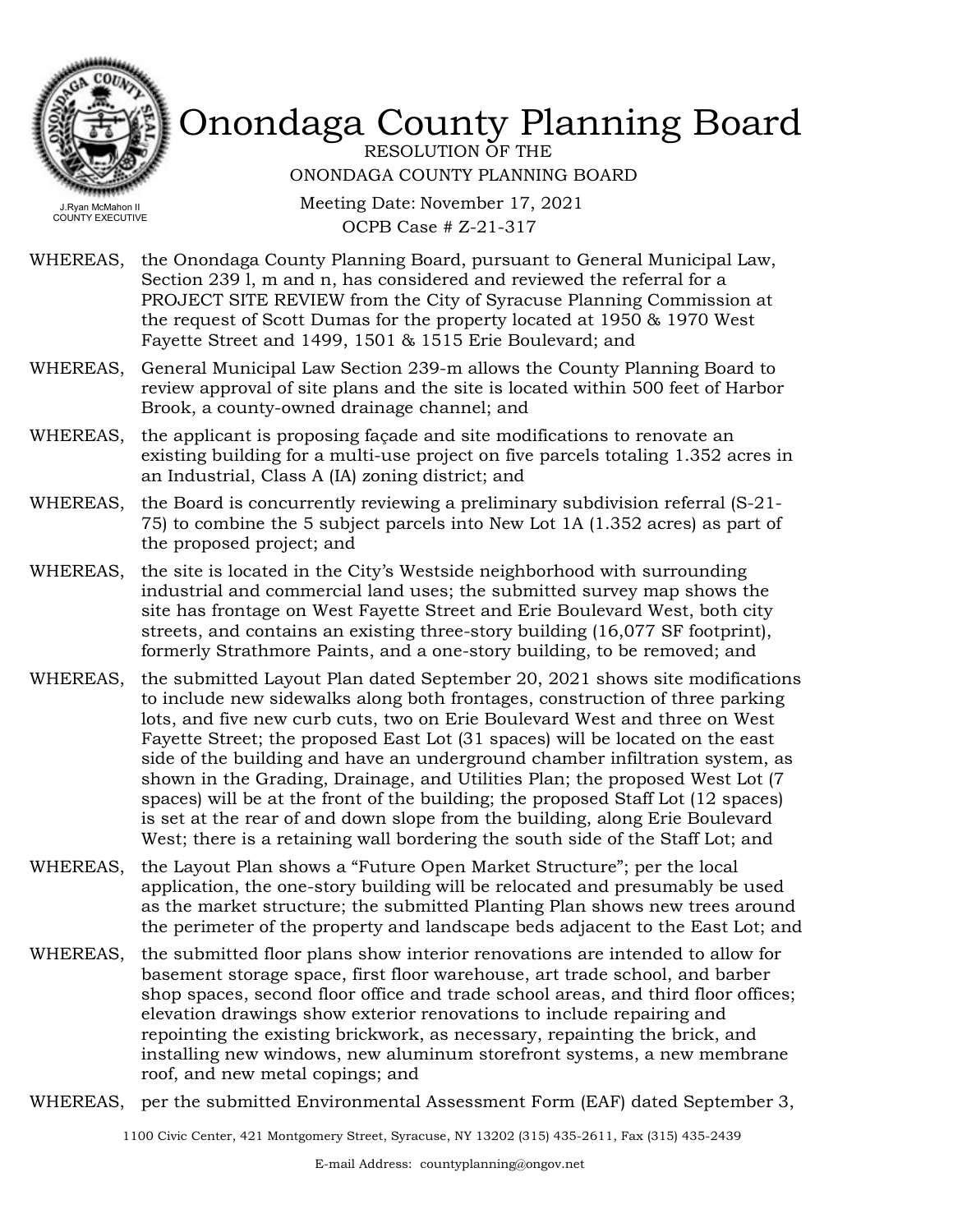2021, 0.93 acres will be disturbed by the proposed project; stormwater will be directed to drainage structures and treated on-site before exiting to the municipal storm system; the site is located in an Onondaga County Drainage District for Harbor Brook, which is maintained by the Department of Water Environment Protection in this area; and

- WHEREAS, the building is served by public drinking water and sewers and is located in the Metropolitan Wastewater Treatment Plant service area; per the local application, utilities will be modified as necessary to meet the needs of the facility/site and will be designed to meet city code requirements; and
- WHEREAS, per the Onondaga County Department of Water Environment Protection, the submitted project is located in an area designated as flow constrained or impacted by excessive wet weather flow or is tributary to a Combined Sewer Overflow (CSO);

ADVISORY NOTE: per the Onondaga County Department of Water Environment Protection, unless it can be demonstrated that anticipated sanitary flows will not exceed previous flows in excess of one sewer unit over prior uses, the applicant must develop a 1 gallon to 1 gallon sanitary flow offset plan/project in coordination with the municipal engineer; and

- WHEREAS, the project is within 2,000 feet of multiple sites (IDs: 734075, 734083, 734039, C734083) in the NYS Department of Environmental Conservation Environmental Site Remediation database (per EAF Mapper); and
- WHEREAS, the site is located over, or immediately adjoining, primary and principal aquifers (per EAF Mapper); and
- WHEREAS, the site or a portion of it is located in or adjacent to an area designated as sensitive for archaeological sites on the NYS Historic Preservation Office archaeological site inventory (per EAF Mapper); and

NOW THEREFORE BE IT RESOLVED, that the Onondaga County Planning Board

recommends the following MODIFICATION(S) to the proposed action prior to local board approval of the proposed action:

> Projects within an Onondaga County Drainage District that require a Stormwater Pollution Prevention Plan (SWPPP) must submit a copy of the SWPPP to the Onondaga County Department of Water Environment Protection for review. The municipality must ensure any mitigation as may be determined by the Department is reflected on project plans prior to, or as a condition of, municipal approval.

The Board also offers the following comment:

The Onondaga County Department of Water Environment Protection asks that the applicant contact the Department at (315) 435-2260 early in the planning process to determine sewer availability and capacity and to discuss any offset requirements if needed.

**The motion was made by Marty Voss and seconded by Marty Masterpole. The votes were recorded as follows: Daniel Cupoli - yes; James Corbett - yes; Mike LaFlair yes; Marty Masterpole - yes; David Skeval - yes; Jim Stelter - yes; Marty Voss - yes.**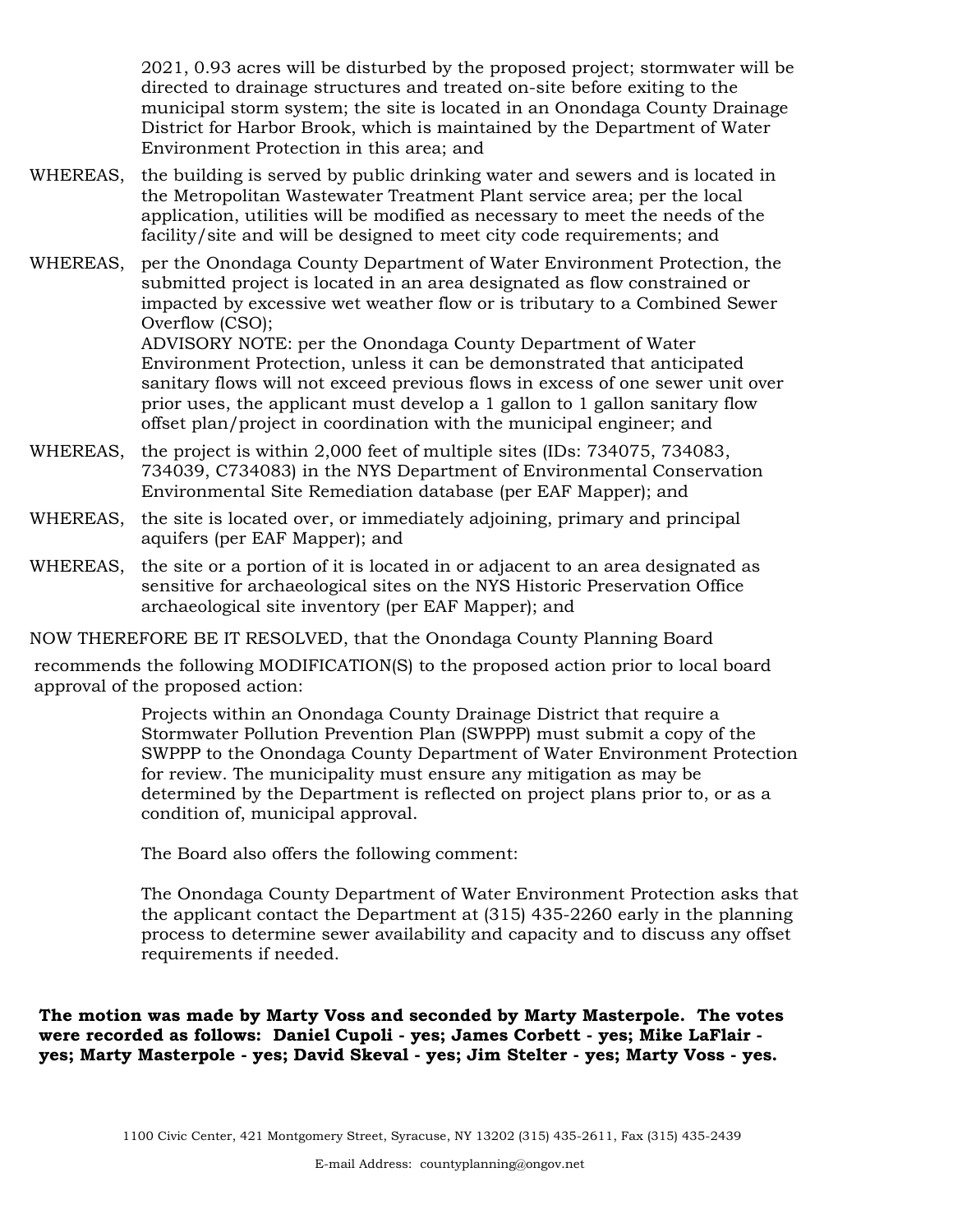

RESOLUTION OF THE ONONDAGA COUNTY PLANNING BOARD

Meeting Date: November 17, 2021 OCPB Case # Z-21-318

- WHEREAS, the Onondaga County Planning Board, pursuant to General Municipal Law, Section 239 l, m and n, has considered and reviewed the referral for a LOCAL LAW from the Village of Skaneateles Village Board at the request of Village of Skaneateles for the property located ; and
- WHEREAS, General Municipal Law Section 239-m allows the County Planning Board to review the adoption or amendment of a zoning ordinance or local law; and
- WHEREAS, the applicant is proposing Local Law  $#4$  of 2021 to amend Chapter 225 ("Zoning") of the Village of Skaneateles Code to allow for sidewalk cafes for outdoor dining; and
- WHEREAS, the proposed Local Law will amend Article II ("Word Usage and Definitions"), Section 225-4 ("Definitions") by adding the following definition: "Sidewalk Café – An outdoor dining area located adjacent to a public sidewalk and/or on private property which provides food and/or beverages and contains readily removable tables, chairs, railings, planters or similar furnishings or structures. It shall be otherwise unenclosed by fixed walls and open to the air"; and
- WHEREAS, the proposed Local Law will add a new article, Article XIX ("Sidewalk Cafes"), to the Village Zoning Code; the purpose and intent of the new article is for "the Board of Trustees to permit sidewalk cafes in the zoning districts C and downtown D of the Village" and regulate such use; the Permitted Use Chart will be amended accordingly; and

WHEREAS, per the Village Zoning Map, lands in the Village zoned C or D generally occur along parts of East Genesee Street, Fennell Street, and Jordan Street, bounded by Skaneateles Lake to the south, Hannum Street to the west, and State Street to the east; and

- WHEREAS, East Genesee Street is under state jurisdiction and the state right-of-way appears to extend to the building line on a significant number of the parcels zoned C or D; ADVISORY NOTE: per the NYS Department of Transportation, any encroachment into the state right-of-way is subject to review by the NYS Department of Transportation and issuance of a Use and Occupancy permit; and
- WHEREAS, proposed Article XIX will regulate the location, standards, hours of operation, and licensing/permit requirements for sidewalk cafes; and
- WHEREAS, per proposed Article XIX, sidewalks cafes shall not impede pedestrian or vehicular traffic, or interfere with any public service facilities; the specific location of tables, chairs and any other structures related to the sidewalk café shall be approved by the Village Planning Board; a sidewalk café may only be located directly in front of the establishment it is associated with; and
- WHEREAS, per proposed Article XIX, furnishings or structures must be of suitable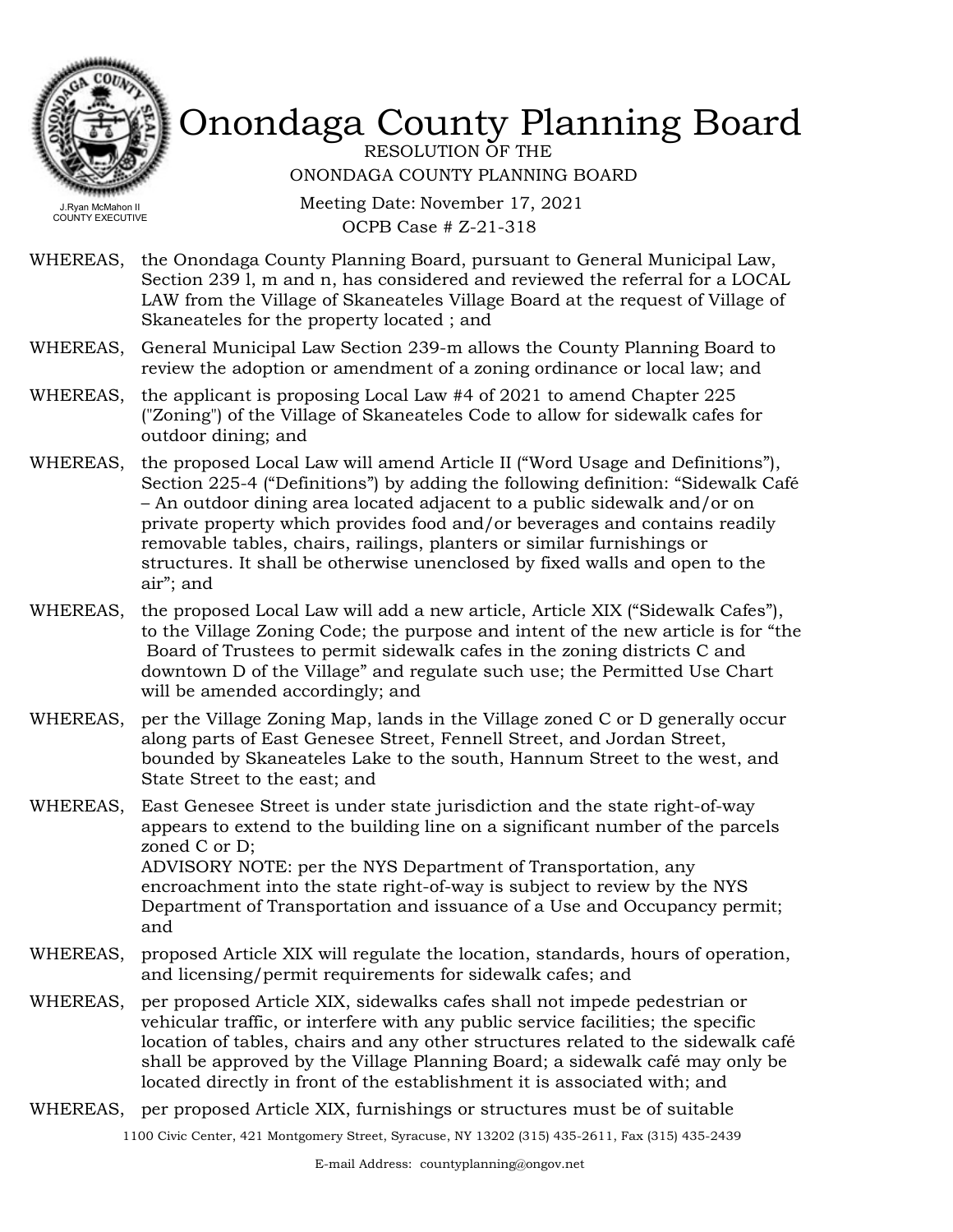construction and color, to be reviewed by the Planning Board; furnishings or structures shall not be temporarily or permanently attached to the sidewalk or building; live performances, recorded audio transmissions, sound amplification, and public address systems are all prohibited; no display of merchandise or advertising of goods and services will be permitted; all alcoholic beverages must be prepared within the appurtenant establishment and consumed while seated; no smoking or vaping will be permitted; no disposable paper or plastic goods shall be used, except for napkins; no structure, container or enclosure for garbage may be placed adjacent to or within the confines of the sidewalk café; and

- WHEREAS, per proposed Article XIX, hours of operation for sidewalk cafes will be limited to 7AM to 10PM, with hours posted; chairs shall be removed from the sidewalk when the establishment is closed; and
- WHEREAS, per proposed Article XIX, sidewalk cafes may operate from April 15 to November 15; an annual permit must be secured from the Planning Board; and

NOW THEREFORE BE IT RESOLVED, that the Onondaga County Planning Board

has determined that said referral will have no significant adverse inter-community or county-wide implications. The Board has offered the following COMMENT(S) in regards to the above referral:

> The Village may want to include language within the local law to condition approval of sidewalk cafes within the public right-of-way on applicable permissions and assurances of the right-of-way owner, such as the NYS Department of Transportation.

**The motion was made by James Corbett and seconded by David Skeval. The votes were recorded as follows: Daniel Cupoli - yes; James Corbett - yes; Mike LaFlair yes; Marty Masterpole - yes; David Skeval - yes; Jim Stelter - yes; Marty Voss - yes.**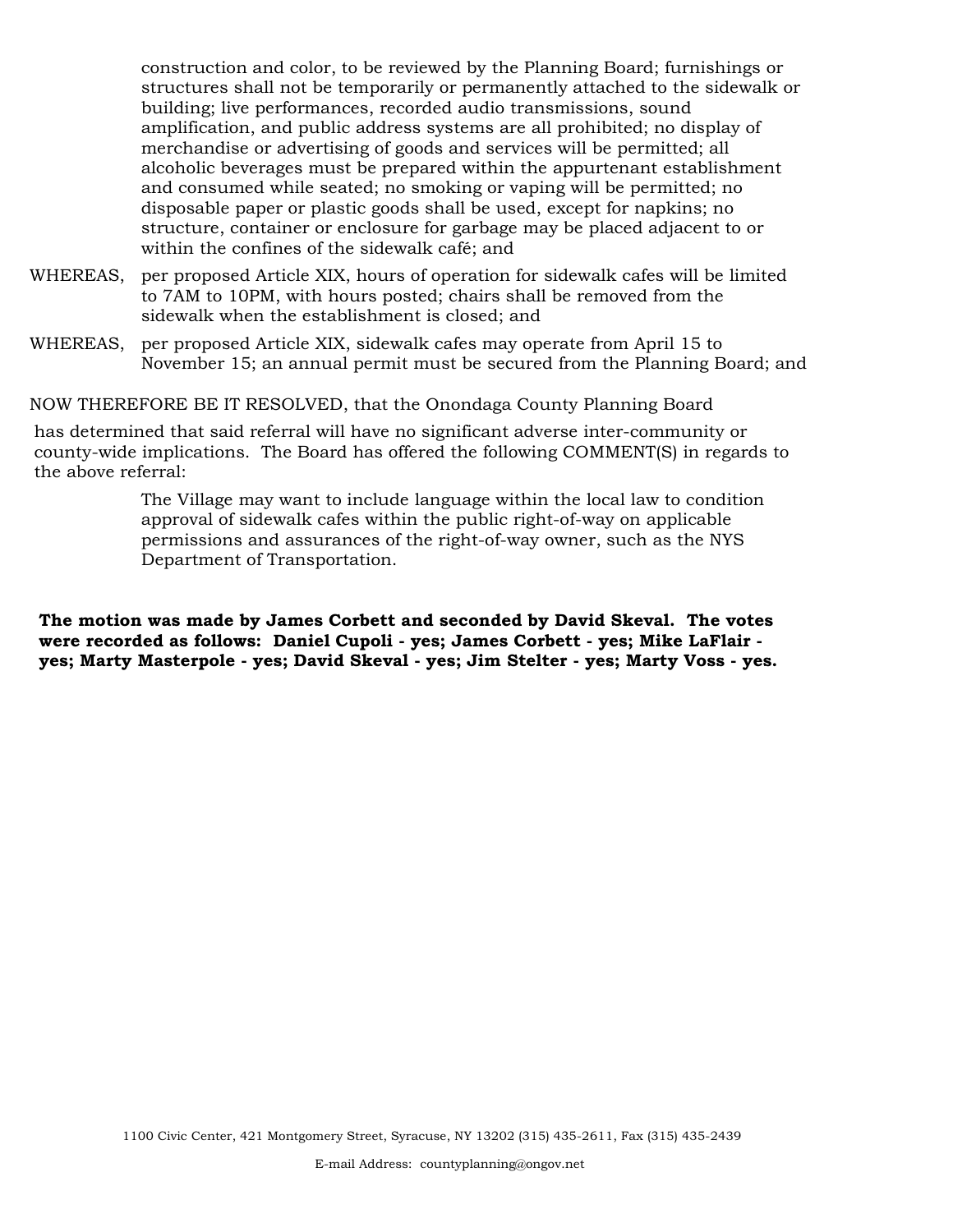

RESOLUTION OF THE ONONDAGA COUNTY PLANNING BOARD

Meeting Date: November 17, 2021 OCPB Case # Z-21-319

- WHEREAS, the Onondaga County Planning Board, pursuant to General Municipal Law, Section 239 l, m and n, has considered and reviewed the referral for a LOCAL LAW from the Village of Skaneateles Village Board at the request of Village of Skaneateles for the property located ; and
- WHEREAS, General Municipal Law Section 239-m allows the County Planning Board to review the adoption or amendment of a zoning ordinance or local law; and
- WHEREAS, the applicant is proposing Local Law #5 of 2021 to amend Chapter 140 ("Parks and Recreation") of the Village of Skaneateles Code; and
- WHEREAS, the proposed Local Law will amend Section 140-2 ("Prohibited acts") to add "smoking, vaping, or similar activity" to the list of acts that are prohibited upon the premises of all public parks in the Village; and

#### NOW THEREFORE BE IT RESOLVED, that the Onondaga County Planning Board

has determined that said referral will have no significant adverse inter-community or county-wide implications and may consequently be acted on solely by the referring board.

**The motion was made by James Corbett and seconded by Jim Stelter. The votes were recorded as follows: Daniel Cupoli - yes; James Corbett - yes; Mike LaFlair yes; Marty Masterpole - yes; David Skeval - yes; Jim Stelter - yes; Marty Voss - yes.**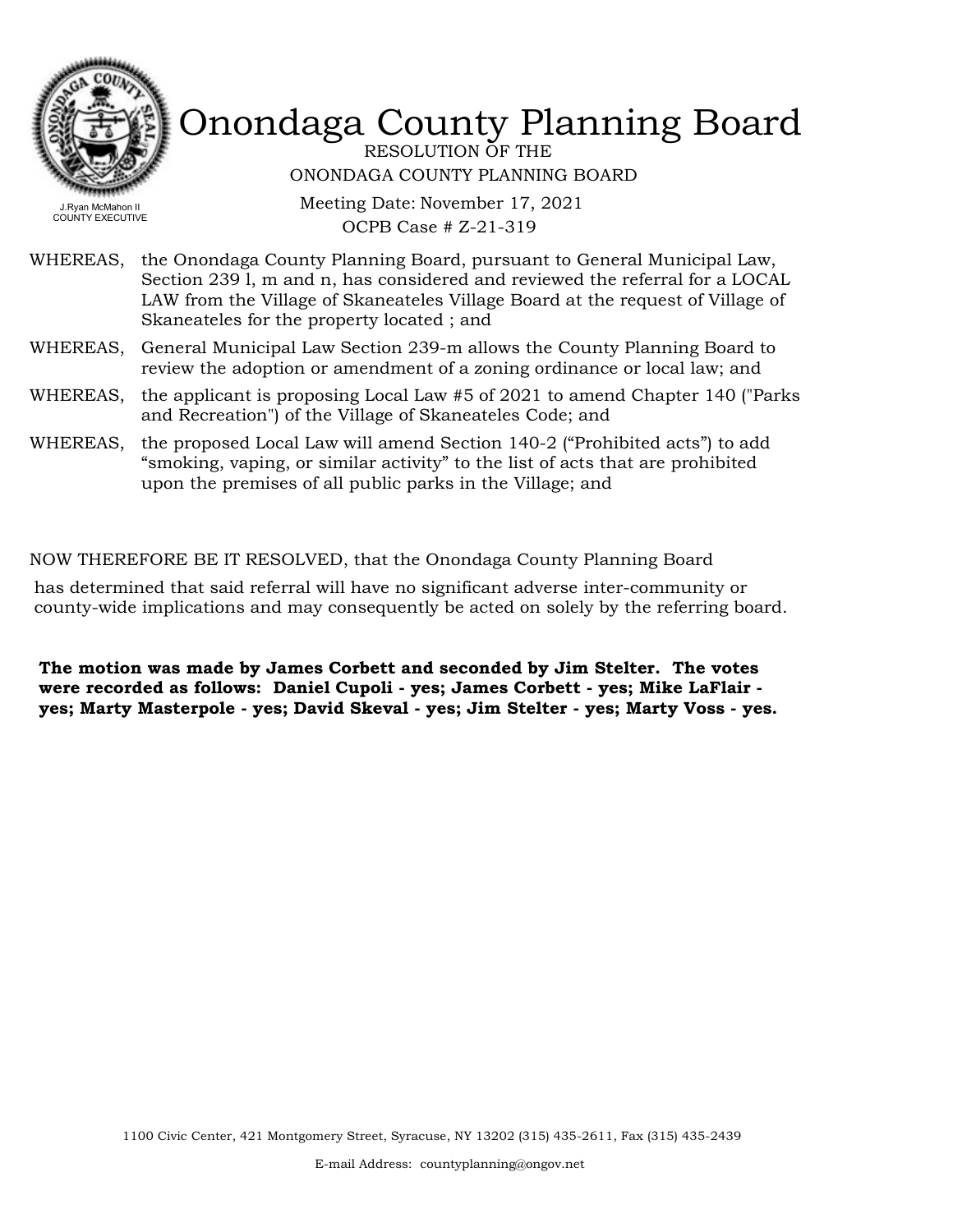

RESOLUTION OF THE ONONDAGA COUNTY PLANNING BOARD

COUNTY EXECUTIVE

Meeting Date: November 17, 2021 OCPB Case # Z-21-320

- WHEREAS, the Onondaga County Planning Board, pursuant to General Municipal Law, Section 239 l, m and n, has considered and reviewed the referral for a LOCAL LAW from the Town of Fabius Town Board at the request of Town of Fabius for the property located ; and
- WHEREAS, General Municipal Law Section 239-m allows the County Planning Board to review the adoption or amendment of a zoning ordinance or local law; and
- WHEREAS, the applicant is proposing Local Law #3, 2021 to amend the Town Code and establish a Solar Energy System Law in the Town of Fabius; and
- WHEREAS, the Board is concurrently reviewing a local law referral  $(Z-21-321)$  for Local Law #4, 2021 to establish a Tier 3 Solar Energy Systems Overlay Zone District; and
- WHEREAS, the Statement of Purpose states "This Solar Energy Local Law is adopted to advance and protect the public health, safety, and welfare of the Town by creating regulations for the installation and use of solar energy-generating systems and equipment, with the following objectives: 1) To take advantage of a safe, abundant, renewable and non-polluting energy resource; 2) To decrease the cost of electricity to the owners of residential and commercial properties, including single-family houses; 3) To increase employment and business development in the Town, to the extent reasonably practical, by furthering the installation of Solar Energy Systems; 4) To mitigate the impacts of solar energy systems on environmental resources such as important agricultural lands, forests, wildlife, and other protected resources, and; 5) To maintain the rural character of the Town of Fabius and to integrate solar energy usage in the Town in such a way as to minimize the visual impact on the community"; and
- WHEREAS, per the new Solar Energy System Law, solar energy systems will be classified as Tier 1, Tier 2, or Tier 3; and
- Tier 1 systems include roof-mounted solar energy systems and buildingintegrated solar energy systems and are subject to a permit issued by the Town Code Officer; Tier 1 systems are permitted in all zoning districts; roofmounted systems are subject to the following permitting requirements: 1) solar panels on a pitched roof must be parallel to the roof, may not extend higher that the highest point of the roof, and are permitted a maximum mounting height of 8 inches; 2) solar panels on a flat roof may not extend about the top of the surrounding parapet or more than 24 inches above the flat surface of the roof, whichever is higher; and 3) systems shall have neutral paint colors to the extent possible; all solar panels shall have anti-reflective coating(s); building-integrated systems must be shown on plans submitted for building permit applications; and WHEREAS,
- WHEREAS, Tier 2 systems include ground-mounted solar energy systems and are subject to site plan review and issuance of a special use permit by the Town Planning 1100 Civic Center, 421 Montgomery Street, Syracuse, NY 13202 (315) 435-2611, Fax (315) 435-2439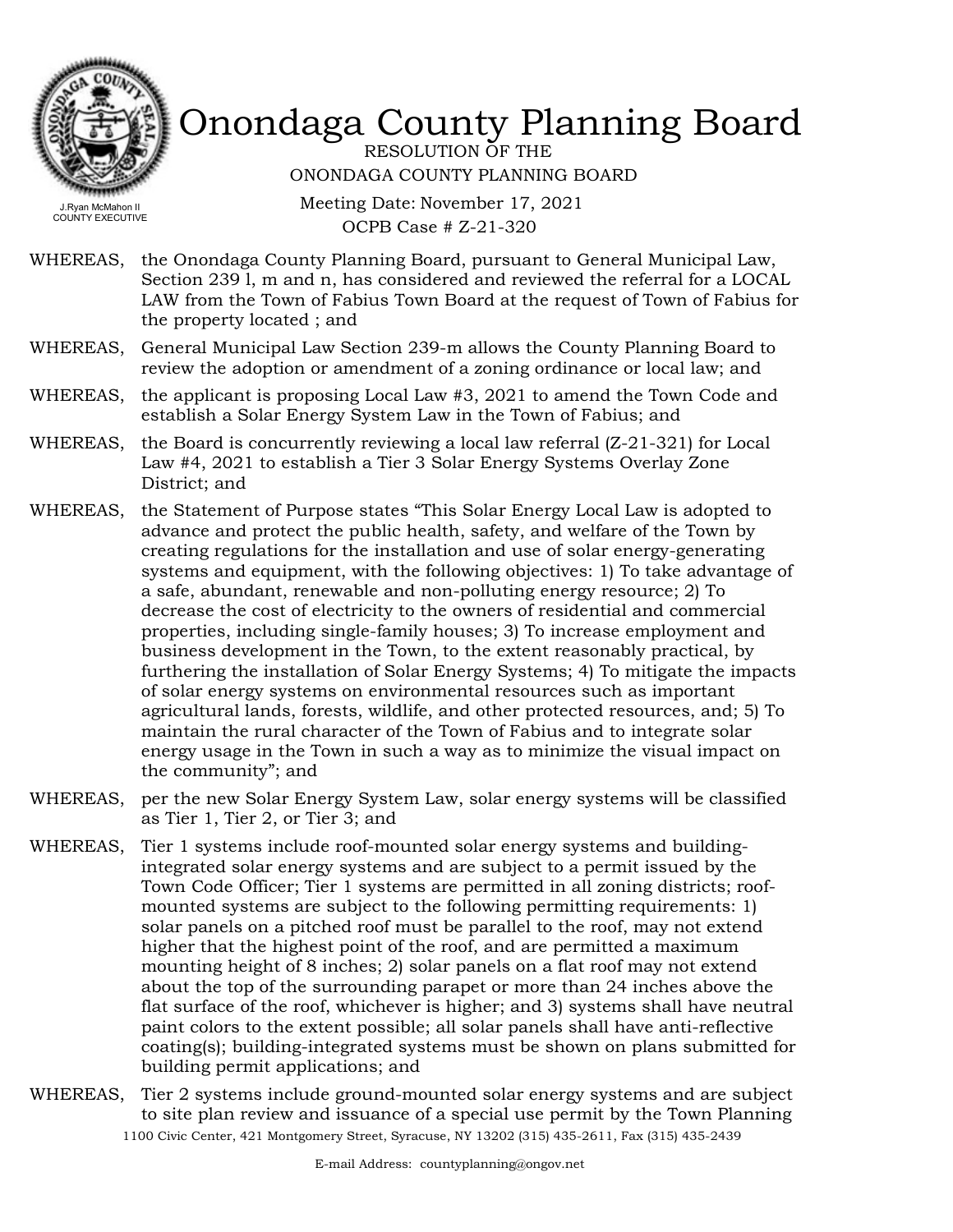Board; Tier 2 systems are permitted in all zoning districts; Tier 2 groundmounted systems are subject to the following permitting requirements: 1) systems are prohibited in front yards and must comply with the area, yard and area/lot coverage requirements of the zoning district; 2) systems are only permitted on lots 20,000 SF in size or larger; 3) the height of the panels is restricted to 10 feet in R-1, R-2, and R-3 zoning districts and 15 feet in A-1, A-2, B-1, Industrial and Commercial zoning districts; 4) systems shall be screened to the extent possible and located in a manner to minimize view, blockage, and shading of surrounding properties; and

- Tier 3 systems include systems not included in the Tier 1 or Tier 2 list and are subject to site plan review and issuance of a special use permit by the Town Board, to include review and recommendation by the Town Planning Board; Tier 3 systems are permitted in all zoning districts except for C-1, I-1, R-1, and R-2 and through the approval of a Solar Energy System Overlay District, to be established with Local Law #4, 2021 (Z-21-321); Tier 3 systems are subject to the following permitting requirements: 1) systems are only permitted on lots 75 acres in size or larger; 2) systems shall be set back at least 100 feet from all property lines unless the systems crosses multiple lots; 3) systems shall not exceed 75% lot coverage; 4) all solar panels shall have anti-reflective coating(s); 5) removal of trees larger than 6 inches in diameter should be minimized; 6) a decommissioning plan shall be submitted as part of the application; and 7) a glint and glare study will be required for systems greater than 1 megawatt; and WHEREAS,
- WHEREAS, solar energy systems subject to a special use permit are also subject to the following conditions: 1) systems larger than 10 acres require a visual assessment and screening & landscaping plan; and 2) must be enclosed by a 7-foot high fence; and
- WHEREAS, for Tier 3 solar energy systems on agricultural lands, the Town Board shall give special consideration for systems that will be located on Prime Farmland or Farmland of Statewide Important; systems located on Prime Farmland must be constructed in accordance with the construction requirements of the NYS Department of Agriculture and Markets; system owners must develop, implement, and maintain native vegetation pursuant to a vegetation management plan and establish perennial vegetation and beneficial foraging habitat with the use of native species and seed mixes; and

NOW THEREFORE BE IT RESOLVED, that the Onondaga County Planning Board

has determined that said referral will have no significant adverse inter-community or county-wide implications. The Board has offered the following COMMENT(S) in regards to the above referral:

> 1. The Board commends the Town on the proposed local law, which will help to promote solar energy projects while minimizing impacts to the community and agricultural lands.

2. The Town is advised to clarify its solar energy system classifications. As proposed, the Tier 1 and Tier 2 classifications appear to include all types of solar energy systems and it is unclear what systems would be classified as Tier 3.

The NYS Energy Research and Development Authority (NYSERDA) recommends classifying solar energy systems in a manner that separates 1100 Civic Center, 421 Montgomery Street, Syracuse, NY 13202 (315) 435-2611, Fax (315) 435-2439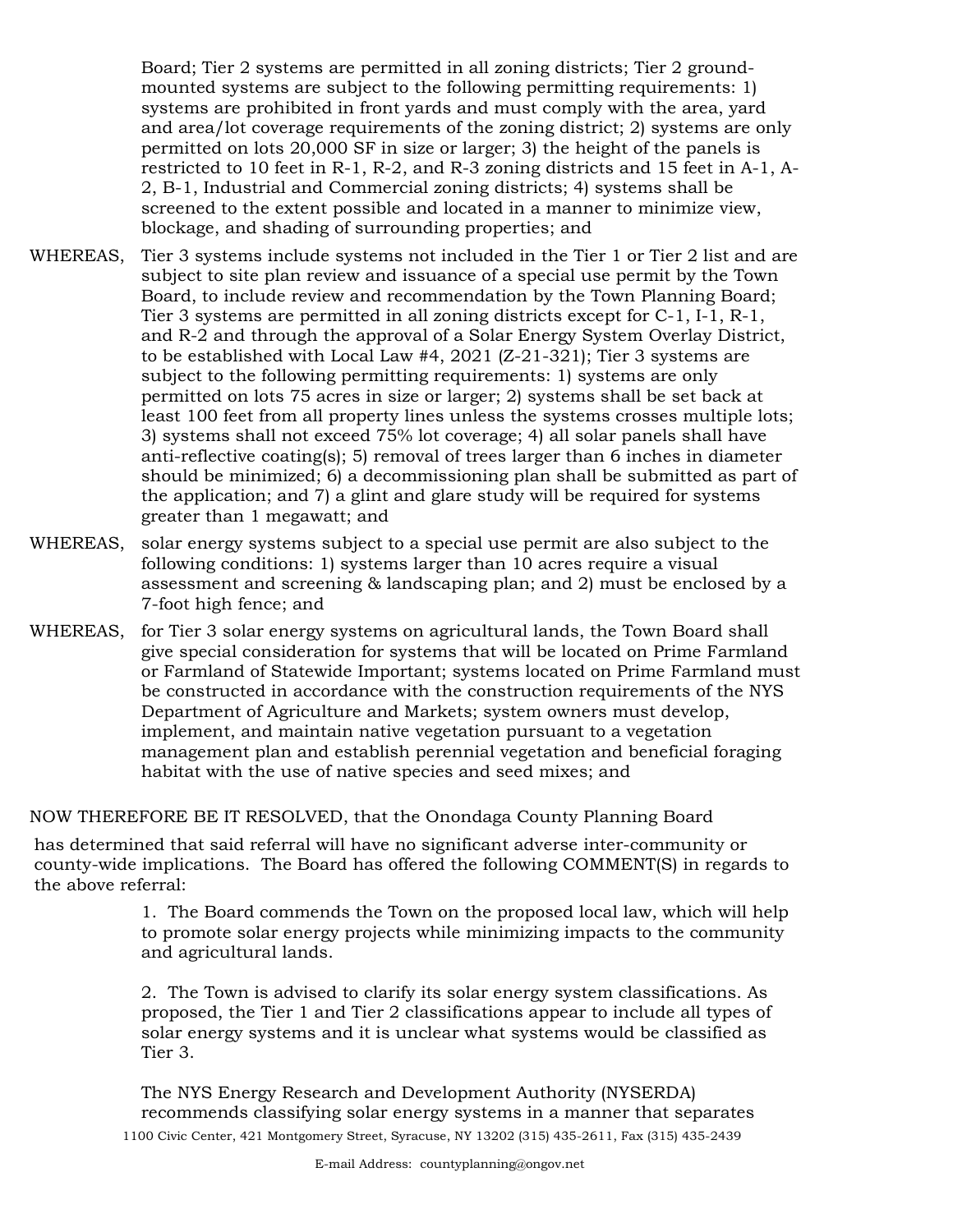ground-mounted systems based on their intended energy consumption on-site versus off-site, which may be a useful distinction for the Town to make in its solar regulations.

3. The Town is encouraged to consult with the CNY Regional Planning and Development Board (RPDB) Energy Management office regarding best practices for regulating solar energy systems, for additional feedback prior to enacting the proposed regulations.

**The motion was made by James Corbett and seconded by David Skeval. The votes were recorded as follows: Daniel Cupoli - yes; James Corbett - yes; Mike LaFlair yes; Marty Masterpole - yes; David Skeval - yes; Jim Stelter - yes; Marty Voss - yes.**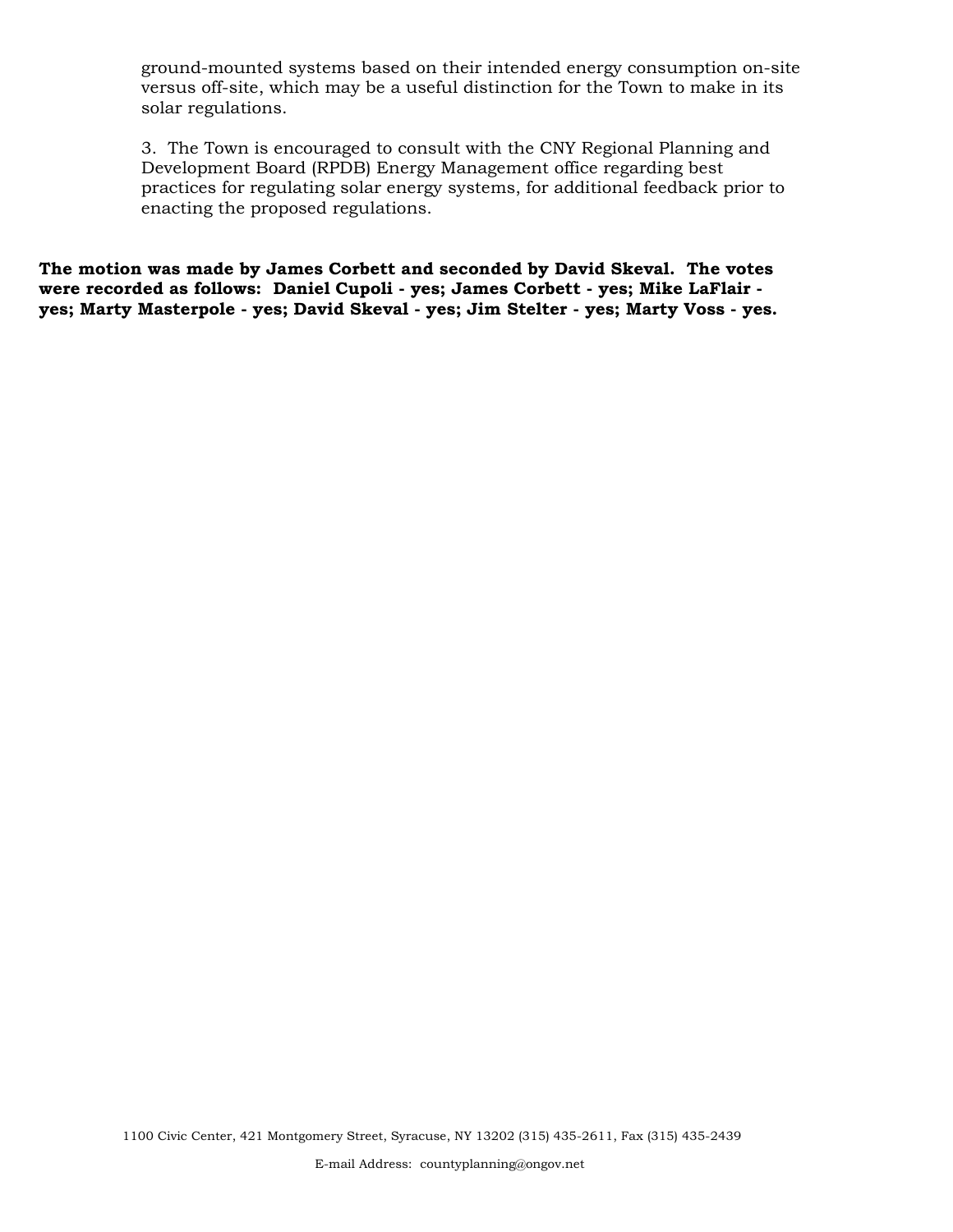

RESOLUTION OF THE ONONDAGA COUNTY PLANNING BOARD

COUNTY EXECUTIVE

Meeting Date: November 17, 2021 OCPB Case # Z-21-321

- WHEREAS, the Onondaga County Planning Board, pursuant to General Municipal Law, Section 239 l, m and n, has considered and reviewed the referral for a LOCAL LAW from the Town of Fabius Town Board at the request of Town of Fabius for the property located ; and
- WHEREAS, General Municipal Law Section 239-m allows the County Planning Board to review the adoption or amendment of a zoning ordinance or local law; and
- WHEREAS, the applicant is proposing Local Law #4, 2021 to amend the Town Code and establish a Tier 3 Solar Energy Systems Overlay Zone District in the Town of Fabius; and
- WHEREAS, the Board is concurrently reviewing a local law referral (Z-21-320) for Local Law #3, 2021 to establish a Solar Energy System Law, which designates that Tier 3 solar energy systems are permitted in all zoning districts except for C-1, I-1, R-1, and R-2 and through the approval of a Solar Energy System Overlay District; and
- WHEREAS, per the proposed local law, the "Tier 3 Solar Energy Systems Overlay Zone District shall apply to a property in conjunction with and in addition to the uses and dimensional controls of the underlying zoning district"; and
- WHEREAS, the Town Board, on recommendation of the Town Planning Board, or at the request of a property owner or on the Board's own initiative may expand or establish a Tier 3 Solar Energy Systems Overlay Zone on any property in the Town; and
- the overlay zone will be subject to the following locational guidelines: 1) the preservation of prime farmland is of imperative importance; 2) to minimize saturation of solar energy systems in any one area of Town, no new overlay zone shall be approved within 1 mile of an already approved Tier 3 solar energy system; 3) avoid sites of scenic quality; and 5) assess the availability and feasibility of alternative sites; and WHEREAS,

NOW THEREFORE BE IT RESOLVED, that the Onondaga County Planning Board

has determined that said referral will have no significant adverse inter-community or county-wide implications. The Board has offered the following COMMENT(S) in regards to the above referral:

> 1. The Board commends the Town on the proposed local law, which will help to promote solar energy projects while minimizing impacts to the community and agricultural lands.

> 2. The Town is encouraged to consult with the CNY Regional Planning and Development Board (RPDB) Energy Management office regarding best practices for regulating solar energy systems, for additional feedback prior to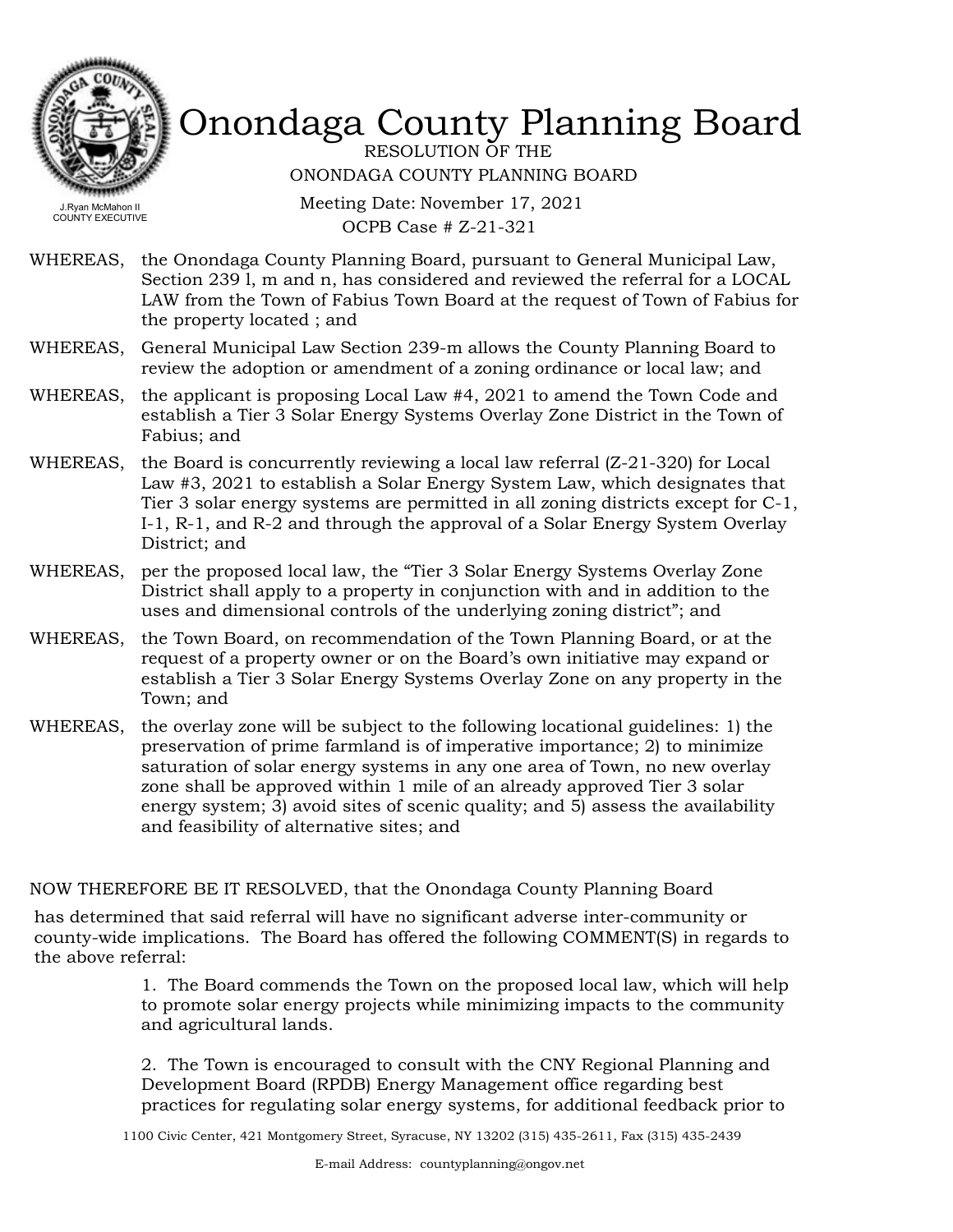enacting the proposed regulations.

**The motion was made by James Corbett and seconded by David Skeval. The votes were recorded as follows: Daniel Cupoli - yes; James Corbett - yes; Mike LaFlair yes; Marty Masterpole - yes; David Skeval - yes; Jim Stelter - yes; Marty Voss - yes.**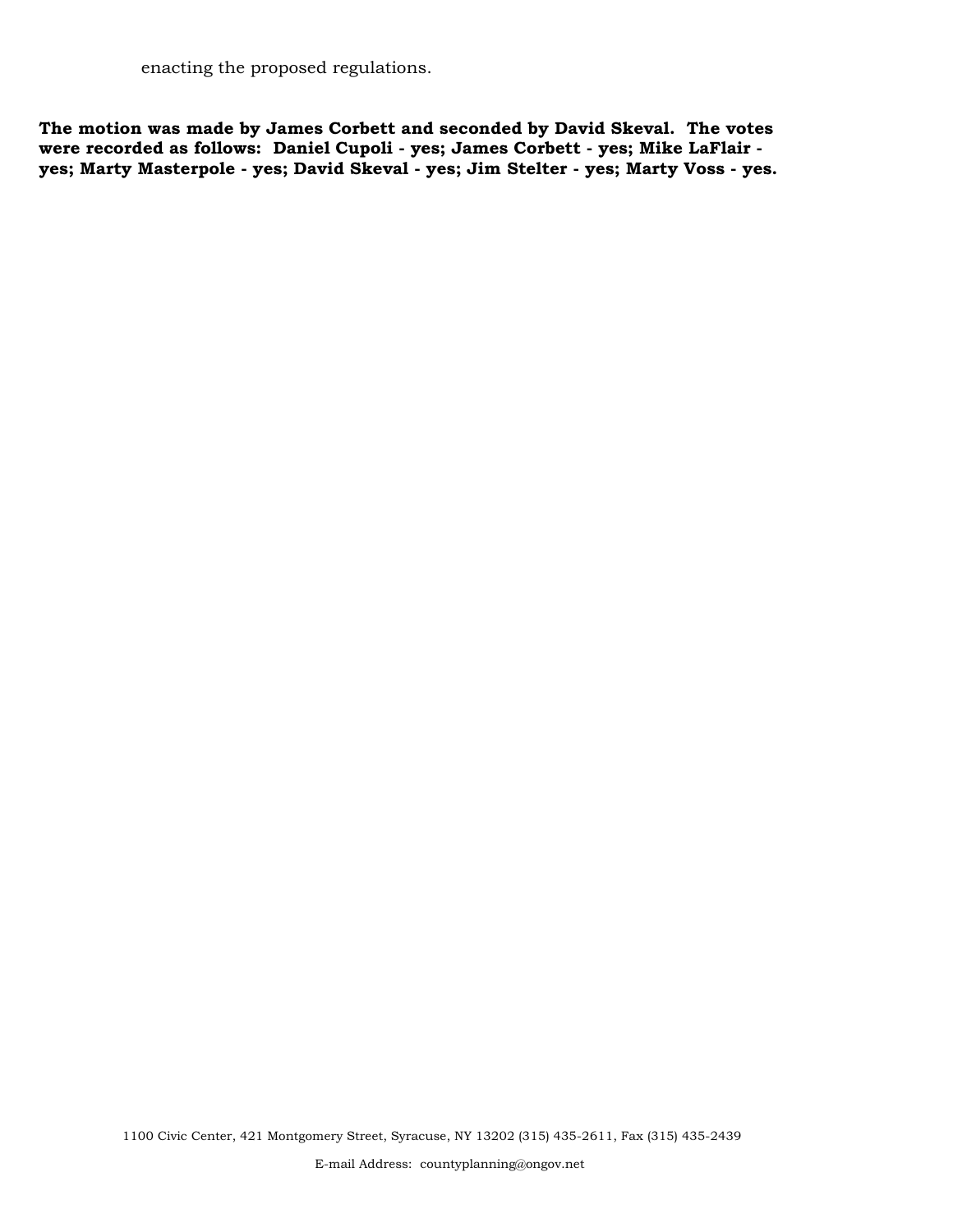

RESOLUTION OF THE ONONDAGA COUNTY PLANNING BOARD

Meeting Date: November 17, 2021 OCPB Case # Z-21-322

- WHEREAS, the Onondaga County Planning Board, pursuant to General Municipal Law, Section 239 l, m and n, has considered and reviewed the referral for a SITE PLAN from the Town of Clay Planning Board at the request of Clay Quad West, LLC / Kia Matthews Facility Expansion for the property located at 3885 State Route 31; and
- WHEREAS, General Municipal Law Section 239-m allows the County Planning Board to review approval of site plans and the site is located within 500 feet of State Route 31, a state highway; and
- WHEREAS, the applicant is proposing to expand an existing car dealership on a 4.03-acre parcel in a Regional Commercial (RC-1) zoning district; and
- WHEREAS, the Board recently offered no position with comment for a special permit referral (Z-21-305) to expand an existing special permit as part of the proposed project; in 2020, the Board recommended modification of a site plan referral (Z-20-116) to construct a cross-access driveway on two lots, including the subject parcel; the Board cited required coordination with OCWA regarding an easement/right-of-way on the site; the application was withdrawn locally; and
- WHEREAS, the site is located along NYS Route 31, which is a highly commercialized corridor with big box retail uses; and
- WHEREAS, aerial imagery dated May 2021 and the Topographic Survey dated June 17, 2021 show the site has additional frontage on Dell Center Drive, a local road, and contains an existing auto dealership with a one-story building surrounded on all sides by asphalt; there are automobile display areas at the rear and east sides of the lot; there is an existing detention basin at the front of the parcel; the lot has an existing full access driveway onto Dell Center Drive; there is a triangular-shaped area (approximately half an acre) at the rear of the parcel labeled "Lands to be acquired"; and
- a letter from a representative for the applicant to the Town, dated September 28, 2021, indicates the site plan application is intended to bring the Kia Matthews of Clay dealership into conformance with the Kia brand facility requirements; and WHEREAS,
- WHEREAS, per the Site Layout plan, site modifications will include construction of two building additions, one at the front of the building for additional sales space and one at the rear for additional service bays; the rear vehicle display area will be expanded to the "Lands to be acquired," which will have new asphalt pavement; the Onondaga County Planning Board has not reviewed a subdivision plan relating to the land acquisition; and
- WHEREAS, the Site Layout plan shows a second proposed driveway with access to Dell Center Road; and
- WHEREAS, per the submitted Environmental Assessment Form (EAF) dated September 1100 Civic Center, 421 Montgomery Street, Syracuse, NY 13202 (315) 435-2611, Fax (315) 435-2439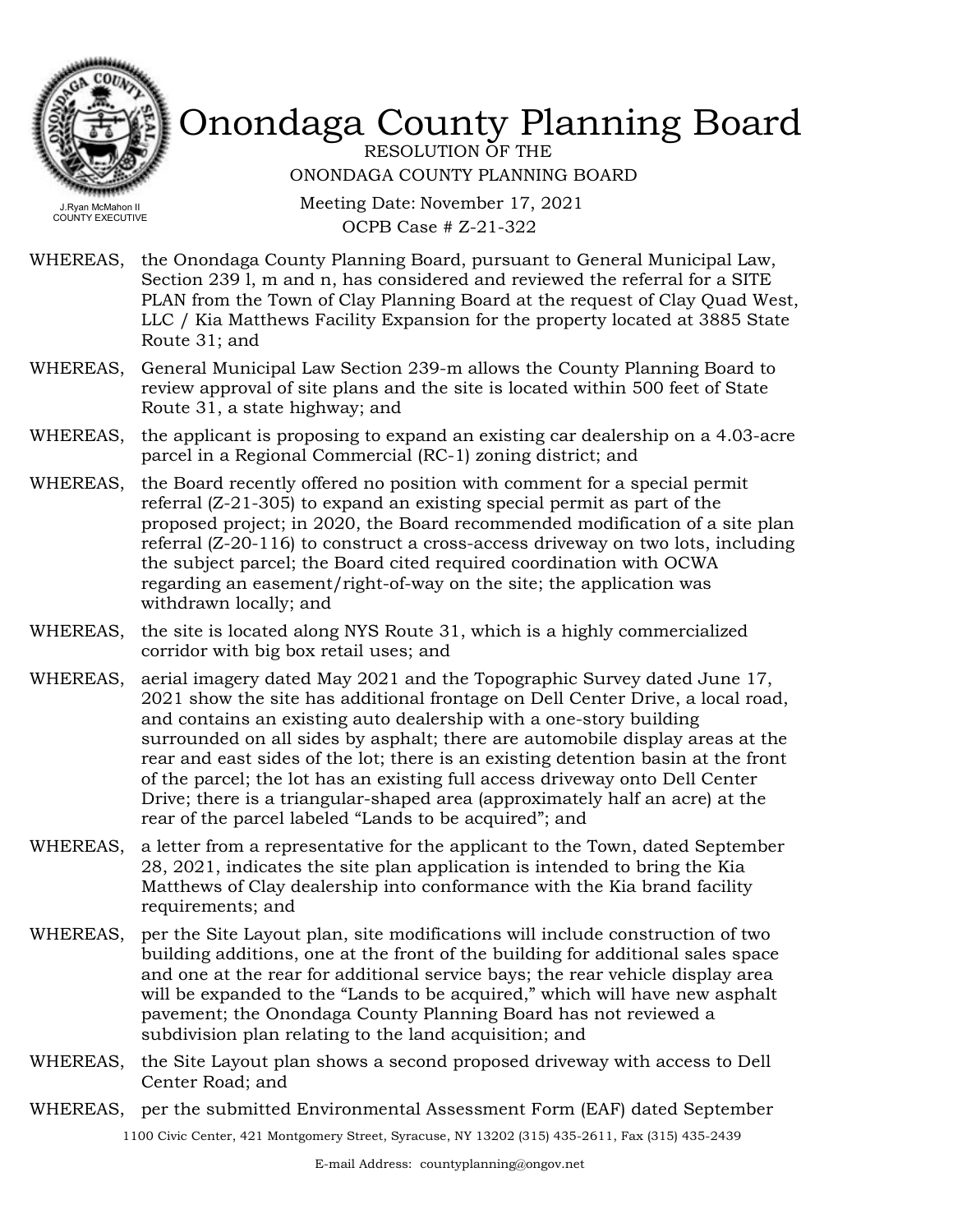29, 2021, 0.8 acres of the site will be disturbed by the proposed project; ADVISORY NOTE: per the NYS Department of Transportation, additional stormwater runoff into the state's drainage system is prohibited; and

- WHEREAS, the site is served by public drinking water and sewers and is located in the Oak Orchard Wastewater Treatment Plant and Gaskin Road Pump Station service areas; per the EAF, the proposed action will increase both water demand and liquid waste generation by 300 gallons per day; and
- WHEREAS, per the Onondaga County Department of Water Environment Protection, the submitted project is located in an area designated as flow constrained or impacted by excessive wet weather flow or is tributary to a Combined Sewer Overflow (CSO);

ADVISORY NOTE: per the Onondaga County Department of Water Environment Protection, unless it can be demonstrated that anticipated sanitary flows will not exceed previous flows in excess of one sewer unit over prior uses, the applicant must develop a 1 gallon to 1 gallon sanitary flow offset plan/project in coordination with the municipal engineer; and

WHEREAS, the site may contain the Indiana bat, or its associated habitat, which has been listed by the state or federal government as a threatened or endangered animal species (per EAF Mapper); impacts to bat species are often associated with tree clearing and from the plans it appears that no trees will be removed as part of the proposed project; and

NOW THEREFORE BE IT RESOLVED, that the Onondaga County Planning Board

has determined that said referral will have no significant adverse inter-community or county-wide implications. The Board has offered the following COMMENT(S) in regards to the above referral:

> Given the expansion of the use on-site, the Onondaga County Department of Water Environment Protection asks that the applicant contact the Department at (315) 435-2260 early in the planning process to determine sewer availability and capacity and to discuss any offset requirements if needed.

**The motion was made by James Corbett and seconded by David Skeval. The votes were recorded as follows: Daniel Cupoli - yes; James Corbett - yes; Mike LaFlair yes; Marty Masterpole - yes; David Skeval - yes; Jim Stelter - yes; Marty Voss - yes.**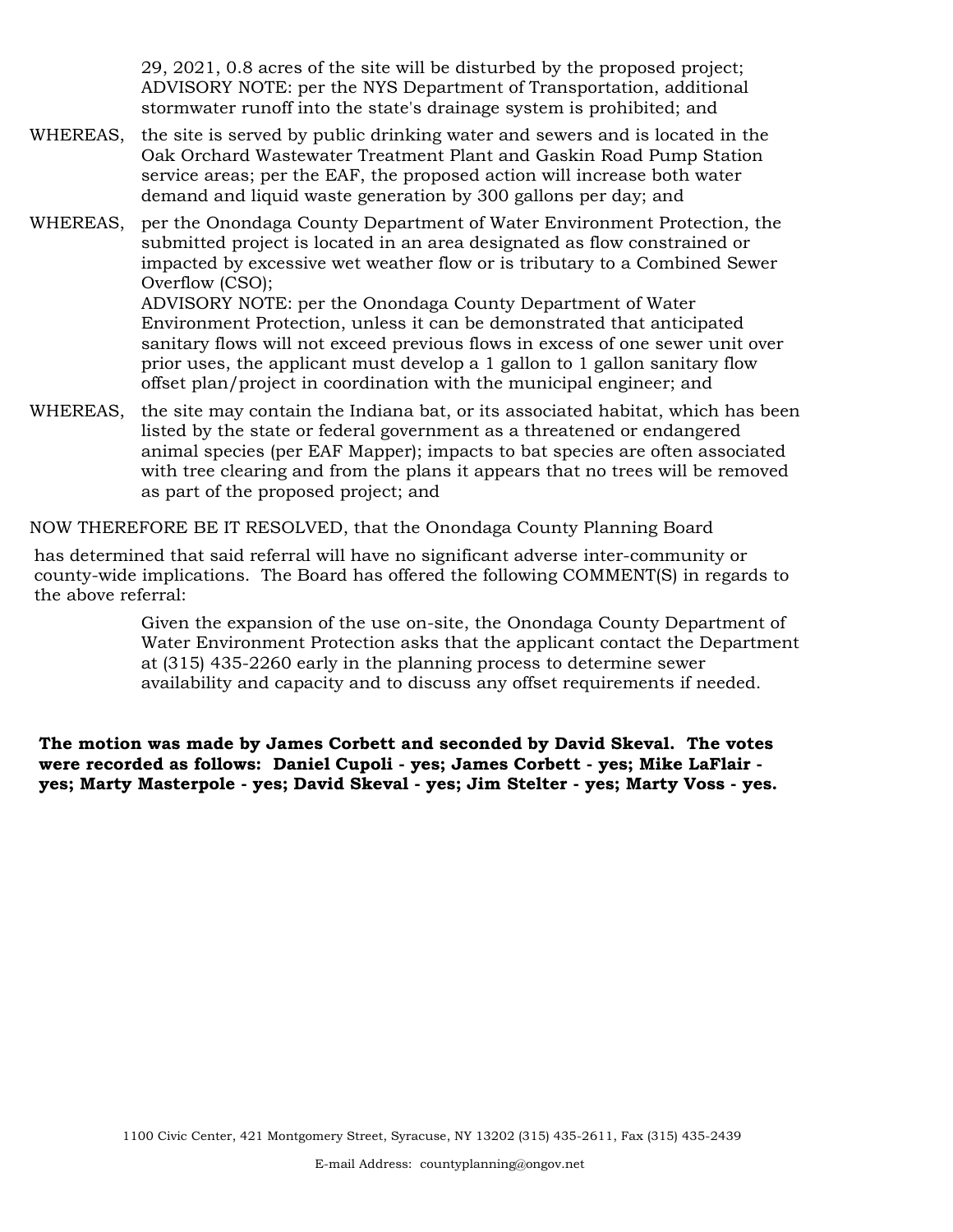

RESOLUTION OF THE ONONDAGA COUNTY PLANNING BOARD

Meeting Date: November 17, 2021 OCPB Case # Z-21-323

- WHEREAS, the Onondaga County Planning Board, pursuant to General Municipal Law, Section 239 l, m and n, has considered and reviewed the referral for a AREA VARIANCE from the Town of Geddes Zoning Board of Appeals at the request of CB Lakeside Properties, LLC for the property located at 779 State Fair Boulevard; and
- WHEREAS, General Municipal Law Section 239-m allows the County Planning Board to review the granting of use or area variances and the site is located within 500 feet of State Fair Boulevard (Route 80) and Armstrong Road (Route 106), both county highways; and
- the applicant is requesting an area variance to install an 8' tall stockade fence in the front yard of a 0.79-acre parcel in a Commercial B - Highway Commercial zoning district; and WHEREAS,
- WHEREAS, the Board recently offered no position with comment for a site plan referral (Z-21-40) to convert a storage room in the existing building into a retail meat market, while maintaining the existing restaurant use in the remainder of the building; the Board encouraged the application to convert the asphalt islands along State Fair Boulevard to grass or landscaping; previously, the Board offered no position with comment for a special permit referral (Z-09-319) to construct a 918 sf addition to the existing building, which expanded the rear of the building; and
- the site is located at the intersection of State Fair Boulevard and Armstrong Road in the Lakeland area; the surrounding area includes mostly residential properties interspersed with commercial and professional uses, particularly along State Fair Boulevard; and WHEREAS,
- WHEREAS, aerial imagery and the submitted survey map show the site contains an existing one-story building (formerly Ernie's Lakeland Cafe) and asphalt parking at the front of the building; there are two curb cuts, one each on State Fair Boulevard and Armstrong Road; an existing sign is shown in a green space at the State Fair Boulevard/Armstrong Road intersection; ADVISORY NOTE: per the Onondaga County Department of Transportation, all existing or proposed driveways on State Fair Boulevard or Armstrong Road must meet Department requirements; and
- per the referral notice, an 8' tall stockade fence will be installed to screen the neighboring residential lot to the west; the fence will be 70' in length and begin 10' from the front property line, where a 30' front yard setback is required; per the Town Zoning Code, screening devices are permitted in the front yard but may not exceed 4' in height; the location of the fence is hand drawn and unclear on the survey map; and WHEREAS,
- WHEREAS, the site is served by public drinking water and sewers and is located in the Metropolitan Wastewater Treatment Plant service area; no changes to the existing infrastructure are proposed; and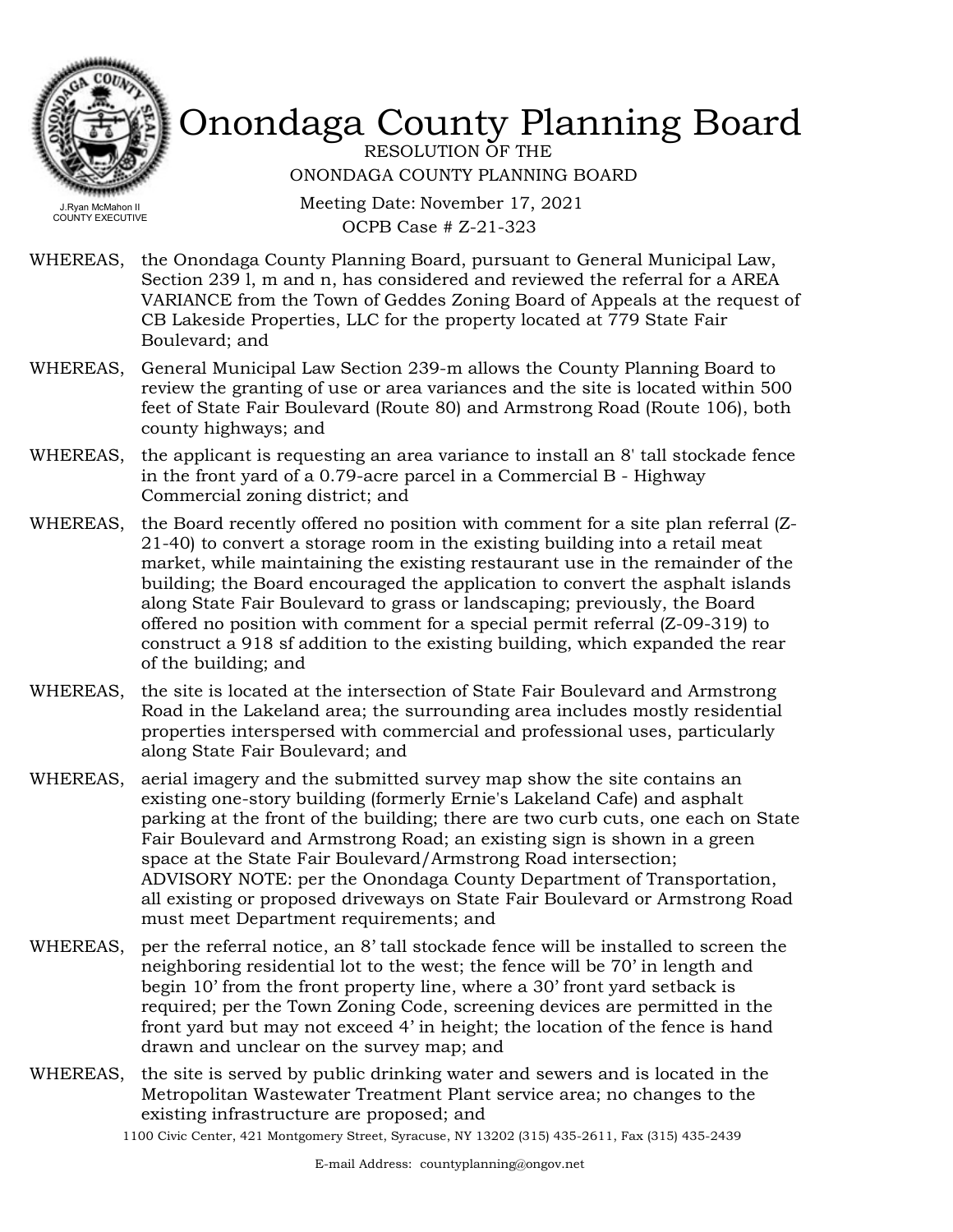- WHEREAS, per the Onondaga County Department of Water Environment Protection, the submitted project is located in an area designated as flow constrained or impacted by excessive wet weather flow or is tributary to a Combined Sewer Overflow (CSO); and
- WHEREAS, the project is within 2,000 feet of multiple sites (IDs: 734076, 734040) in the NYS Department of Environmental Conservation Environmental Site Remediation database (per EAF Mapper); and
- WHEREAS, the site is located over, or immediately adjoining, primary and principal aquifers (per EAF Mapper); and
- WHEREAS, the site may contain the Northern long-eared bat or Indiana bat, or their associated habitats, which have been listed by the state or federal government as threatened or endangered animal species (per EAF Mapper); impacts to bat species are often associated with tree clearing and it appears that no trees will be removed as part of the proposed project; and
- WHEREAS, the site or a portion of it is located in or adjacent to an area designated as sensitive for archaeological sites on the NYS Historic Preservation Office archaeological site inventory (per EAF Mapper); and

NOW THEREFORE BE IT RESOLVED, that the Onondaga County Planning Board

has determined that said referral will have no significant adverse inter-community or county-wide implications and may consequently be acted on solely by the referring board.

**The motion was made by James Corbett and seconded by Jim Stelter. The votes were recorded as follows: Daniel Cupoli - yes; James Corbett - yes; Mike LaFlair yes; Marty Masterpole - yes; David Skeval - yes; Jim Stelter - yes; Marty Voss - yes.**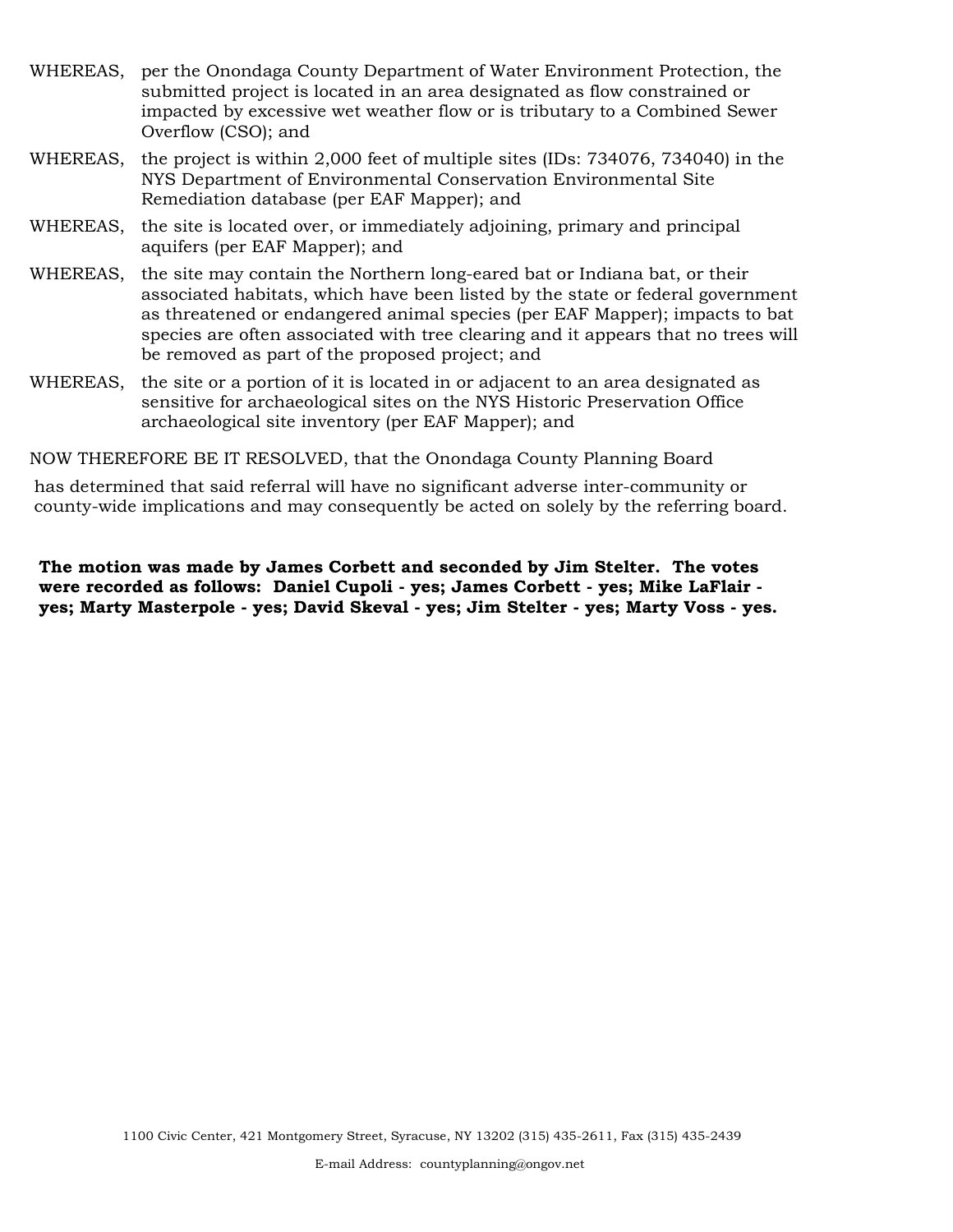

RESOLUTION OF THE ONONDAGA COUNTY PLANNING BOARD

Meeting Date: November 17, 2021 OCPB Case # Z-21-324

- WHEREAS, the Onondaga County Planning Board, pursuant to General Municipal Law, Section 239 l, m and n, has considered and reviewed the referral for a LOCAL LAW from the Town of Spafford Town Board at the request of Town of Spafford Town Board for the property located ; and
- WHEREAS, General Municipal Law Section 239-m allows the County Planning Board to review the adoption or amendment of a zoning ordinance or local law; and
- WHEREAS, the applicant is proposing Local Law No. B-2021 to amend the Town of Spafford Zoning Law to limit the installation of commercial solar energy systems on important farmlands; and
- WHEREAS, the proposed Local Law will amend Article XVI ("Solar Energy Law") by adding definitions for Farmland of Local Importance, Farmland of Statewide Importance, Prime Farmland, and Unique Farmland; and
- WHEREAS, the definition for Farmland of Local Importance will read as follows: "Land that has been identified by the local agency or agencies as farmlands for the production of food, feed, fiber, forage, and oilseed crops, even though these lands are not identified as having national or statewide importance. Farmland of Local Importance may include tracts of land that have been designated for agriculture by local law"; and
- WHEREAS, the definition for Farmland of Statewide Importance will read as follows: "Land, in addition to Prime Farmland and Unique Farmland, that is of statewide importance for the production of food, feed, fiber, forage, and oilseed crops as determined by the appropriate state agency or agencies. Farmland of Statewide Importance may include tracts of land that have been designated for agriculture by state law"; and
- the definition for Prime Farmland will read as follows: "Land, designated as "Prime Farmland" in the U.S. Department of Agriculture Natural Resources Conservation Service's (NRCS's) Soil Survey Geographic (SSURGO) Database on Web Soil Survey, that has the best combination of physical and chemical characteristics for producing food, feed, forage, fiber, and oilseed crops and is also available for these land uses"; and WHEREAS,
- WHEREAS, the definition for Unique Farmland will read as follows: "Land that is uniquely suited for the production of high value crops, including, but not limited to, fruits, vegetables and horticultural specialties"; and
- per the Town Zoning Code, Commercial Solar Energy Systems, which is "a Solar Energy System that produces energy primarily for the purpose of offsite sale or consumption," are currently permitted in the Town's Residential-Agricultural (R-A) and Planned Development District (PDD) districts upon issuance of a special use permit; and WHEREAS,
- WHEREAS, the proposed local law will amend Section 16-6 ("Approval Standards for Commercial Solar Systems as a Special Use") by adding the following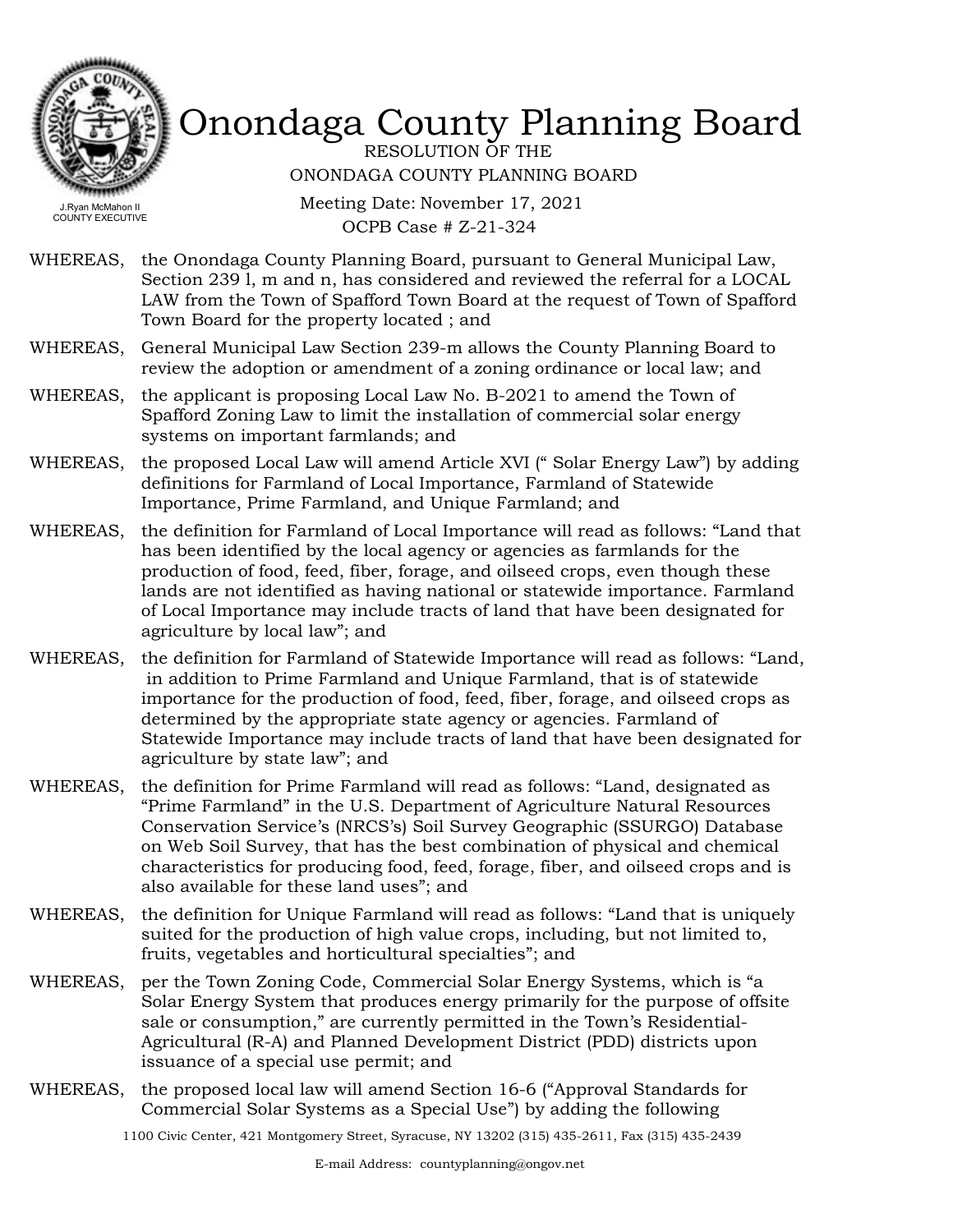regulation: "Any Commercial Solar Energy System located on the areas that consist of Prime Farmland, Farmland of Local Importance, Farmland of Statewide Importance, or Unique Farmland shall not exceed 50% of the area of Prime Farmland or Farmland of Local Importance or Farmland of Statewide Importance of Unique Farmland on that parcel"; and

NOW THEREFORE BE IT RESOLVED, that the Onondaga County Planning Board

has determined that said referral will have no significant adverse inter-community or county-wide implications and may consequently be acted on solely by the referring board.

**The motion was made by James Corbett and seconded by Jim Stelter. The votes were recorded as follows: Daniel Cupoli - yes; James Corbett - yes; Mike LaFlair yes; Marty Masterpole - yes; David Skeval - yes; Jim Stelter - yes; Marty Voss - yes.**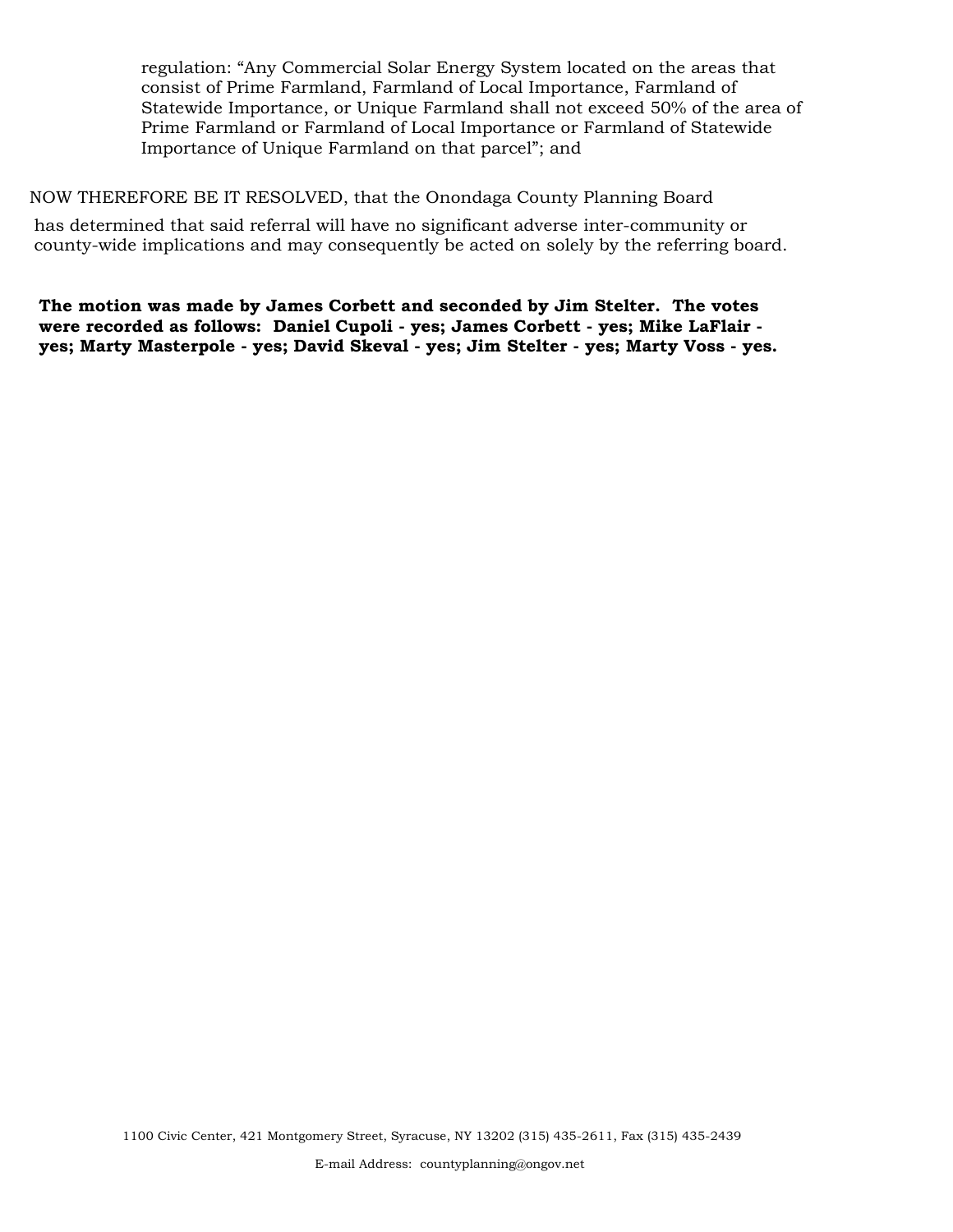

RESOLUTION OF THE ONONDAGA COUNTY PLANNING BOARD

Meeting Date: November 17, 2021 OCPB Case # Z-21-325

- WHEREAS, the Onondaga County Planning Board, pursuant to General Municipal Law, Section 239 l, m and n, has considered and reviewed the referral for a SITE PLAN from the Town of Salina Planning Board at the request of Justin Bonn & Carrie Lindley for the property located at 7194 Oswego Road; and
- WHEREAS, General Municipal Law Section 239-m allows the County Planning Board to review approval of site plans and the site is located within 500 feet of Oswego Road (Old Route 57) and Liverpool Bypass (Route 88), both county highways, an on-ramp to the NYS Thruway (Route 90), a state-owned highway, and the municipal boundary between the Town of Salina and the Town of Clay; and
- the applicant is proposing to construct an 8,700 square foot building for a dog day care (Justin's Canine Campus) on a 2.1-acre parcel in a Planned Commercial (C-3) zoning district; and WHEREAS,
- WHEREAS, the Board is concurrently reviewing a special permit referral  $(Z-21-326)$  as part of the proposed project; and
- WHEREAS, the site is located along Oswego Road with surrounding commercial land uses; the site has rear frontage on Liverpool Bypass, which is without access in this area; aerial imagery dated May 2021 shows the site contains an existing onestory house that was converted to a spa use; the site also contains an attached garage and an existing driveway onto Oswego Road, all to be removed; ADVISORY NOTE: any work within the county right-of-way, including removal

of the existing driveway, is subject to a work permit from the Onondaga County Department of Transportation; and

- WHEREAS, the submitted Sketch Plan dated October 4, 2021 shows the new building (8,700 SF) will be set back 158' from Oswego Road; there will be an asphalt parking area (25 spaces) at the front of the building, an outdoor asphalt play area at the rear of the building, to be enclosed by a 7' tall chainlink fence with green fabric screen, and a dumpster enclosure on the side of the building; and
- WHEREAS, per the Sketch Plan, a new 20' wide driveway is proposed with access to Oswego Road occurring close to the southern lot line; ADVISORY NOTE: the proposed driveway onto Oswego Road requires highway access and work permits from the Onondaga County Department of Transportation and will be subject to the availability of sight distance; and
- per the local application, hours of operation will be Monday through Friday from 6:30AM to 6PM; Justin's Canine Campus offers dog training, dog grooming, and dog day care services with 80-100 dogs enrolled in day care; the maximum number of employees is 13 with approximately 6 on-site at a given time; peak pick up and drop off times are 6:30AM to 9AM and 4PM to 6PM, respectively; and WHEREAS,
- WHEREAS, the site is served by public drinking water and an individual septic system; a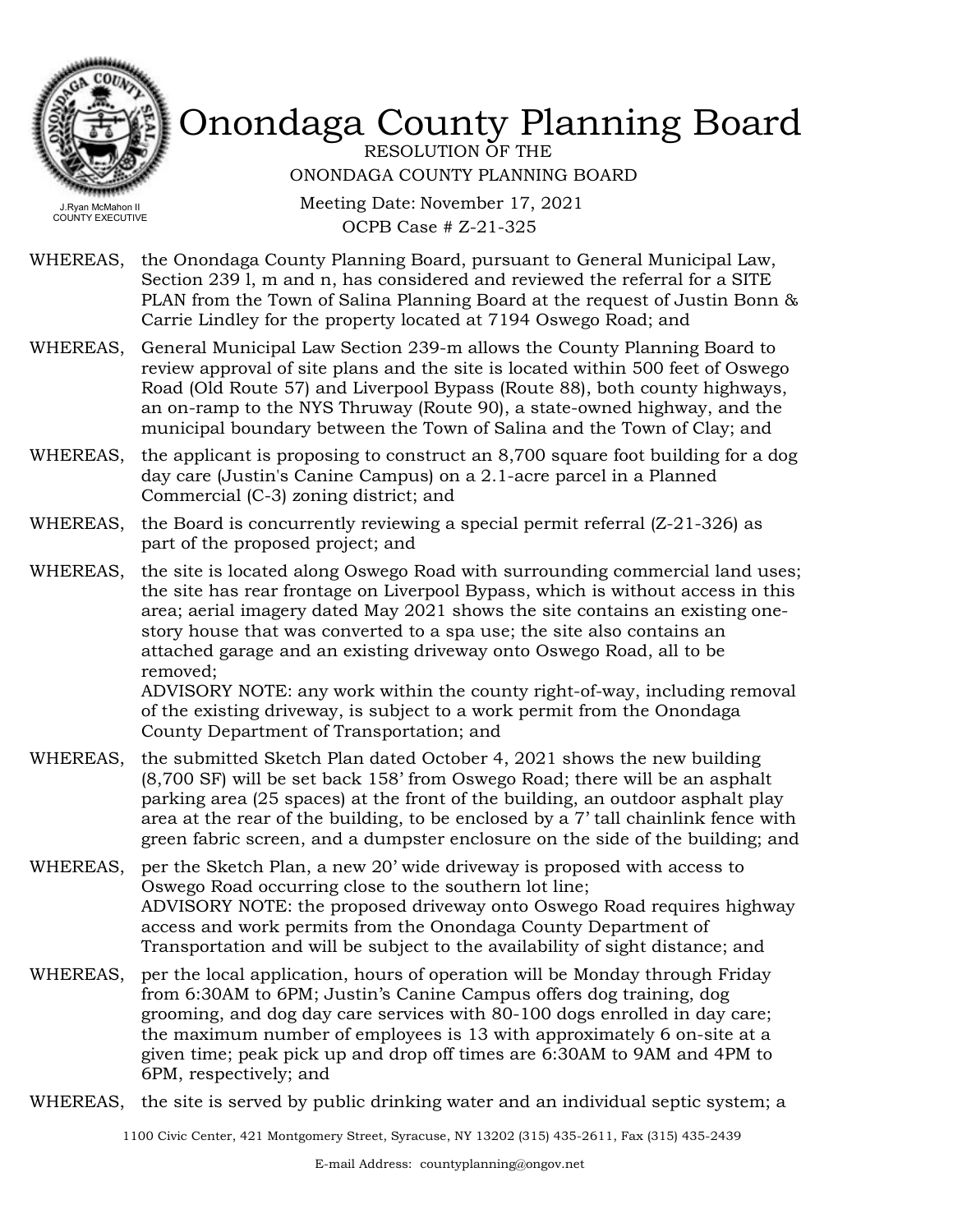new septic system is proposed, though it is not shown in the plans for the project; and

- WHEREAS, there is a tributary to Onondaga Lake on parcel north across Liverpool Bypass from the site; and
- WHEREAS, current FEMA Flood Insurance Rate Maps (FIRM) indicate the rear, wooded portion of the site is located within the 100-year floodplain, which may require elevation of structures and other mitigation; the Onondaga County Hazard Mitigation Plan has identified flooding as one of five primary natural hazards of local concern, with the potential to cause extensive threat to property and safety; buildings within the floodplain can negatively affect the free flow of nearby waterways and drainage, and building within a floodplain is therefore discouraged; and

WHEREAS, the site may contain the Indiana bat, or its associated habitat, which has been listed by the state or federal government as a threatened or endangered animal species (per EAF Mapper); impacts to bat species are often associated with tree clearing and from the plans it appears that trees will need to be removed as part of the proposed project; ADVISORY NOTE: per the NYS Department of Environmental Conservation (DEC), if the site contains a threatened or endangered species and/or associated habitat, and the project requires review under the State Environmental Quality Review Act (SEQRA), a request for a project screening should be submitted to the New York Natural Heritage Program or to the regional DEC Division of Environmental Permits office; and

- WHEREAS, the site or a portion of it is located in or adjacent to an area designated as sensitive for archaeological sites on the NYS Historic Preservation Office archaeological site inventory (per EAF Mapper); and
- WHEREAS, ADVISORY NOTE: per GML § 239-nn, the legislative body or other authorized body having jurisdiction in a municipality shall give notice to an adjacent municipality when a hearing is held by such body relating to a subdivision, site plan, special use permit, or a use variance on property that is within five hundred feet of an adjacent municipality; such notice shall be given by mail or electronic transmission to the clerk of the adjacent municipality at least ten days prior to any such hearing; and

NOW THEREFORE BE IT RESOLVED, that the Onondaga County Planning Board

recommends the following MODIFICATION(S) to the proposed action prior to local board approval of the proposed action:

> 1. The Onondaga County Health Department's Bureau of Public Health Engineering must formally accept or approve, respectively, any existing or proposed septic system to service this property prior to, or as a condition of, municipal approval of the project.

2. The applicant is required to coordinate Oswego Road access plans with the Onondaga County Department of Transportation. To further meet Department requirements, the applicant must contact the Department to discuss any traffic data requirements and submit a copy of a lighting plan. The municipality must ensure any mitigation as may be determined by the Department is reflected on the project plans prior to, or as a condition of, municipal approval.

The Board also offers the following comment: 1100 Civic Center, 421 Montgomery Street, Syracuse, NY 13202 (315) 435-2611, Fax (315) 435-2439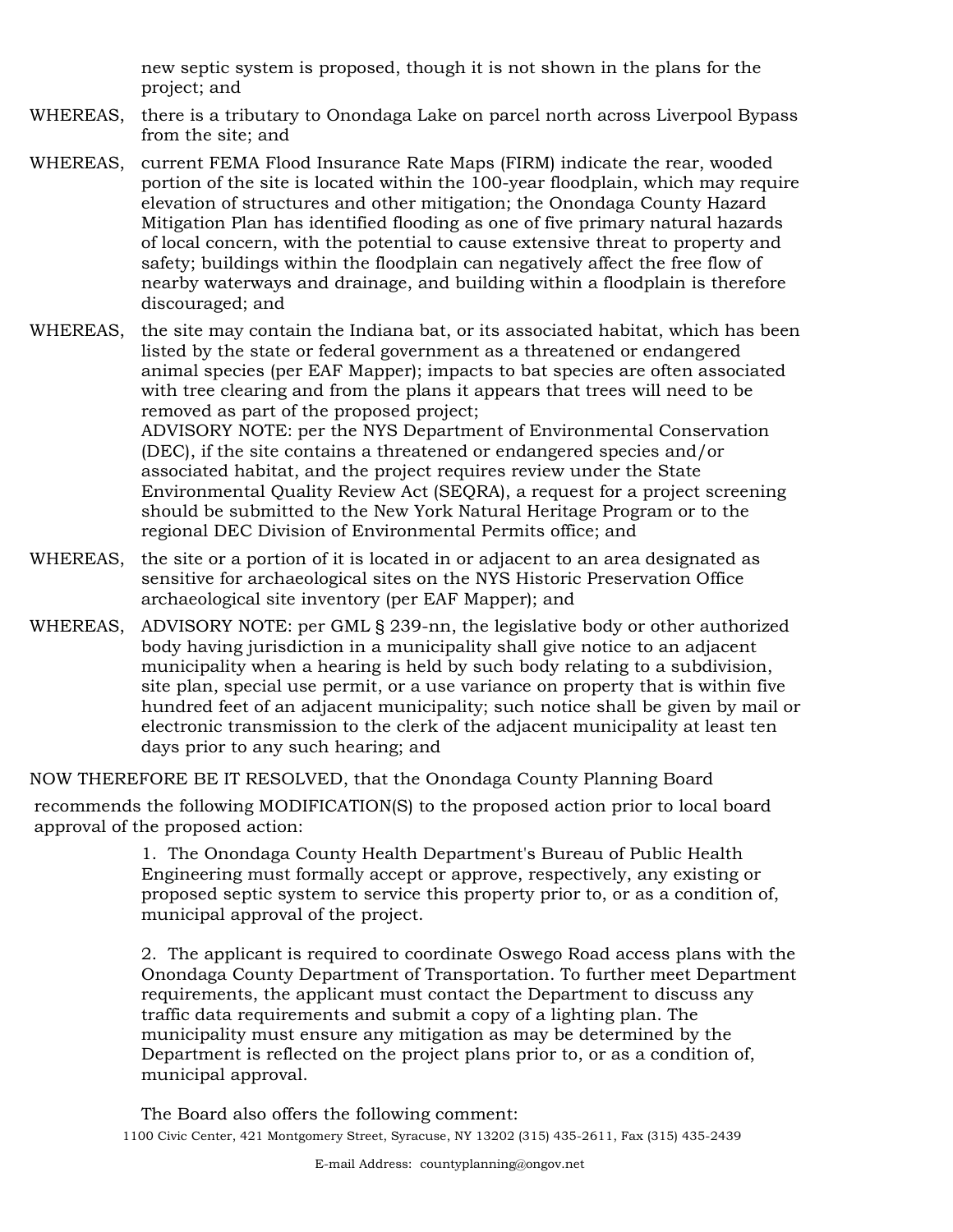The municipality is encouraged to minimize exposure to damage from natural hazards and uphold local flood ordinance requirements, as required for good standing in the National Flood Insurance Program, by ensuring that any proposed development would not negatively affect drainage patterns in or near the floodplain.

**The motion was made by Marty Voss and seconded by Marty Masterpole. The votes were recorded as follows: Daniel Cupoli - yes; James Corbett - yes; Mike LaFlair yes; Marty Masterpole - yes; David Skeval - yes; Jim Stelter - yes; Marty Voss - yes.**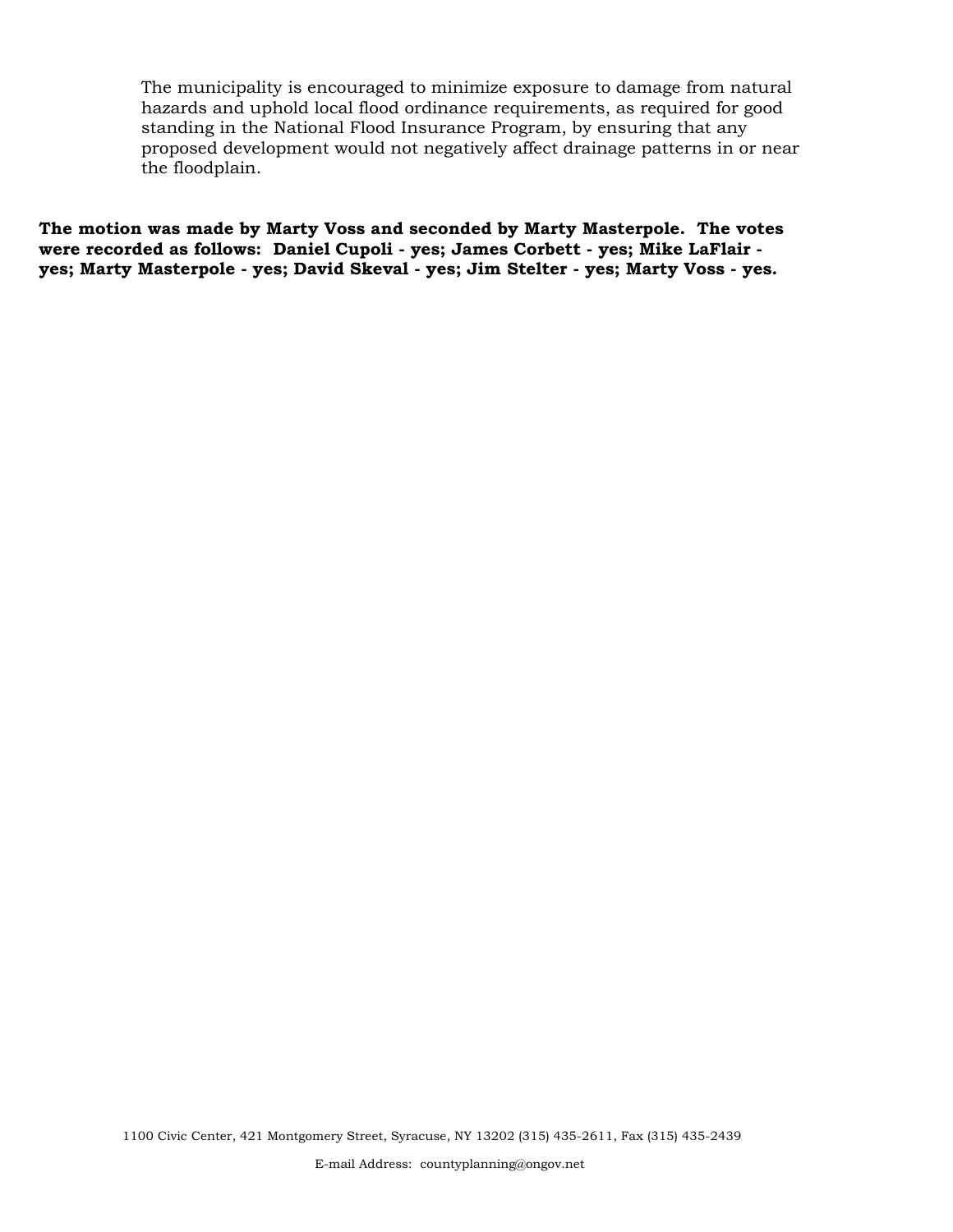

RESOLUTION OF THE ONONDAGA COUNTY PLANNING BOARD

Meeting Date: November 17, 2021 OCPB Case # Z-21-326

WHEREAS, the Onondaga County Planning Board, pursuant to General Municipal Law, Section 239 l, m and n, has considered and reviewed the referral for a SPECIAL PERMIT from the Town of Salina Planning Board at the request of Justin Bonn & Carrie Lindley for the property located at 7194 Oswego Road; and

- WHEREAS, General Municipal Law Section 239-m allows the County Planning Board to review issuance of special permits and the site is located within 500 feet of Oswego Road (Old Route 57) and Liverpool Bypass (Route 88), both county highways, an on-ramp to the NYS Thruway (Route 90), a state-owned highway, and the municipal boundary between the Town of Salina and the Town of Clay; and
- WHEREAS, the applicant is requesting a special permit to allow a dog day care facility (Justin's Canine Campus) on a 2.1-acre parcel in a Planned Commercial (C-3) zoning district; and
- WHEREAS, the Board is concurrently reviewing a site plan referral  $(Z-21-325)$  as part of the proposed project; and
- WHEREAS, the site is located along Oswego Road with surrounding commercial land uses; the site has rear frontage on Liverpool Bypass, which is without access in this area; aerial imagery dated May 2021 shows the site contains an existing onestory house that was converted to a spa use; the site also contains an attached garage and an existing driveway onto Oswego Road, all to be removed;

ADVISORY NOTE: any work within the county right-of-way, including removal of the existing driveway, is subject to a work permit from the Onondaga County Department of Transportation; and

- WHEREAS, the submitted Sketch Plan dated October 4, 2021 shows the new building (8,700 SF) will be set back 158' from Oswego Road; there will be an asphalt parking area (25 spaces) at the front of the building, an outdoor asphalt play area at the rear of the building, to be enclosed by a 7' tall chainlink fence with green fabric screen, and a dumpster enclosure on the side of the building; and
- per the Sketch Plan, a new 20' wide driveway is proposed with access to Oswego Road occurring close to the southern lot line; ADVISORY NOTE: the proposed driveway onto Oswego Road requires highway access and work permits from the Onondaga County Department of Transportation and will be subject to the availability of sight distance; and WHEREAS,
- WHEREAS, per the local application, hours of operation will be Monday through Friday from 6:30AM to 6PM; Justin's Canine Campus offers dog training, dog grooming, and dog day care services with 80-100 dogs enrolled in day care; the maximum number of employees is 13 with approximately 6 on-site at a given time; peak pick up and drop off times are 6:30AM to 9AM and 4PM to 6PM, respectively; and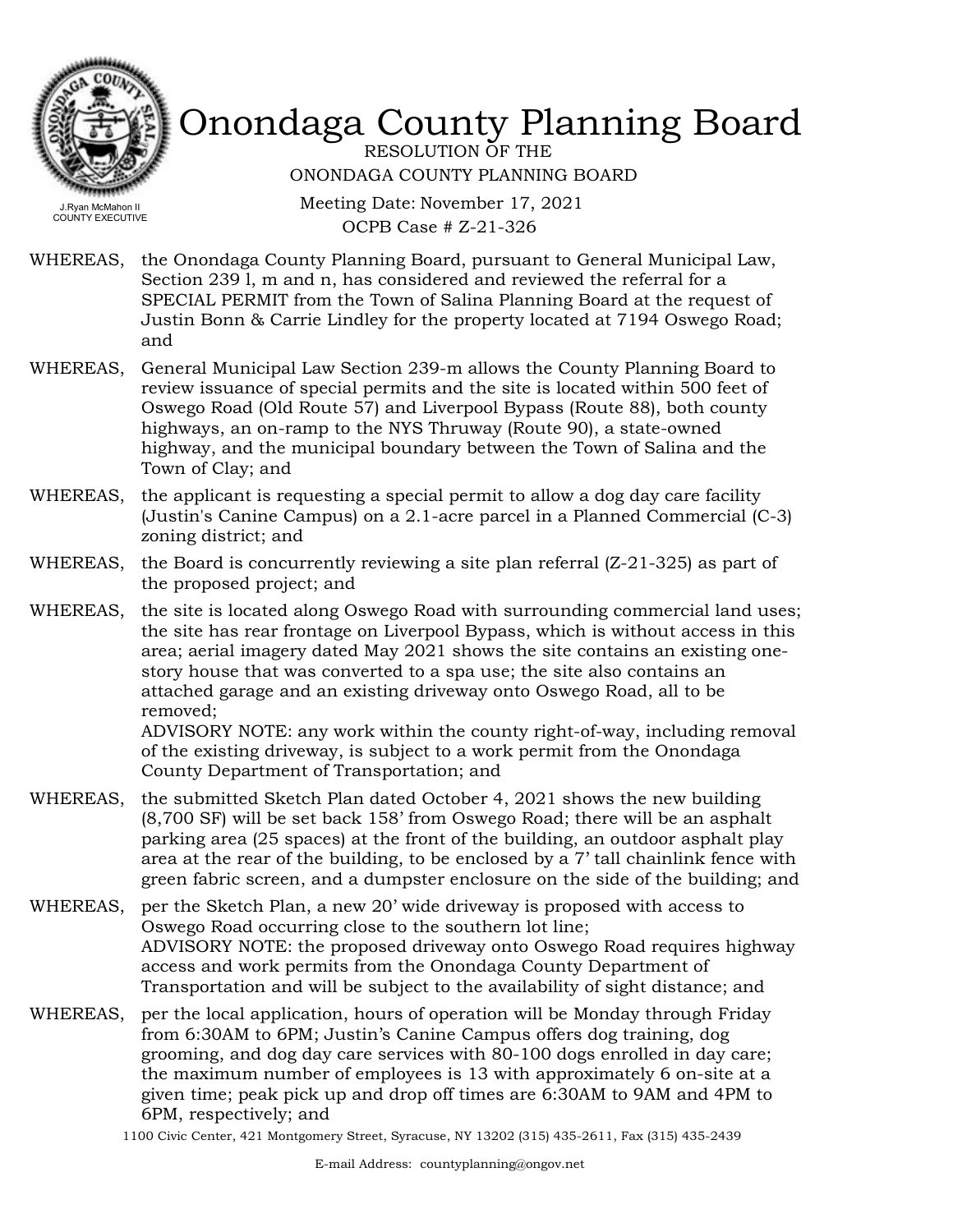- WHEREAS, the site is served by public drinking water and an individual septic system; a new septic system is proposed, though it is not shown in the plans for the project; and
- WHEREAS, there is a tributary to Onondaga Lake on parcel north across Liverpool Bypass from the site; and
- WHEREAS, current FEMA Flood Insurance Rate Maps (FIRM) indicate the rear, wooded portion of the site is located within the 100-year floodplain, which may require elevation of structures and other mitigation; the Onondaga County Hazard Mitigation Plan has identified flooding as one of five primary natural hazards of local concern, with the potential to cause extensive threat to property and safety; buildings within the floodplain can negatively affect the free flow of nearby waterways and drainage, and building within a floodplain is therefore discouraged; and

WHEREAS, the site may contain the Indiana bat, or its associated habitat, which has been listed by the state or federal government as a threatened or endangered animal species (per EAF Mapper); impacts to bat species are often associated with tree clearing and from the plans it appears that trees will need to be removed as part of the proposed project; ADVISORY NOTE: per the NYS Department of Environmental Conservation (DEC), if the site contains a threatened or endangered species and/or associated habitat, and the project requires review under the State Environmental Quality Review Act (SEQRA), a request for a project screening should be submitted to the New York Natural Heritage Program or to the regional DEC Division of Environmental Permits office; and

- WHEREAS, the site or a portion of it is located in or adjacent to an area designated as sensitive for archaeological sites on the NYS Historic Preservation Office archaeological site inventory (per EAF Mapper); and
- WHEREAS, ADVISORY NOTE: per GML § 239-nn, the legislative body or other authorized body having jurisdiction in a municipality shall give notice to an adjacent municipality when a hearing is held by such body relating to a subdivision, site plan, special use permit, or a use variance on property that is within five hundred feet of an adjacent municipality; such notice shall be given by mail or electronic transmission to the clerk of the adjacent municipality at least ten days prior to any such hearing; and

NOW THEREFORE BE IT RESOLVED, that the Onondaga County Planning Board

recommends the following MODIFICATION(S) to the proposed action prior to local board approval of the proposed action:

> 1. The Onondaga County Health Department's Bureau of Public Health Engineering must formally accept or approve, respectively, any existing or proposed septic system to service this property prior to, or as a condition of, municipal approval of the project.

2. The applicant is required to coordinate Oswego Road access plans with the Onondaga County Department of Transportation. To further meet Department requirements, the applicant must contact the Department to discuss any traffic data requirements and submit a copy of a lighting plan. The municipality must ensure any mitigation as may be determined by the Department is reflected on the project plans prior to, or as a condition of, municipal approval.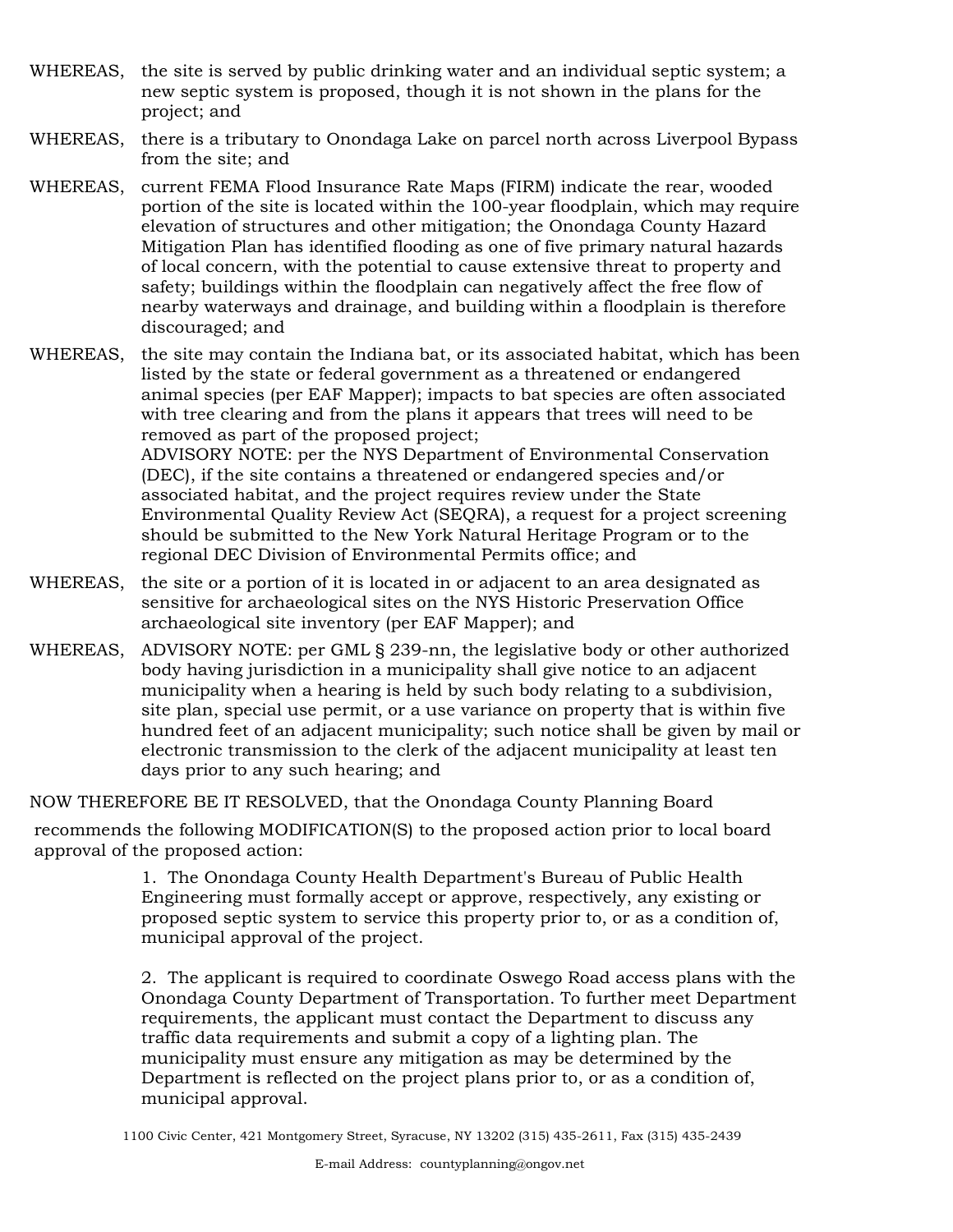The Board also offers the following comment:

The municipality is encouraged to minimize exposure to damage from natural hazards and uphold local flood ordinance requirements, as required for good standing in the National Flood Insurance Program, by ensuring that any proposed development would not negatively affect drainage patterns in or near the floodplain.

**The motion was made by Marty Voss and seconded by Marty Masterpole. The votes were recorded as follows: Daniel Cupoli - yes; James Corbett - yes; Mike LaFlair yes; Marty Masterpole - yes; David Skeval - yes; Jim Stelter - yes; Marty Voss - yes.**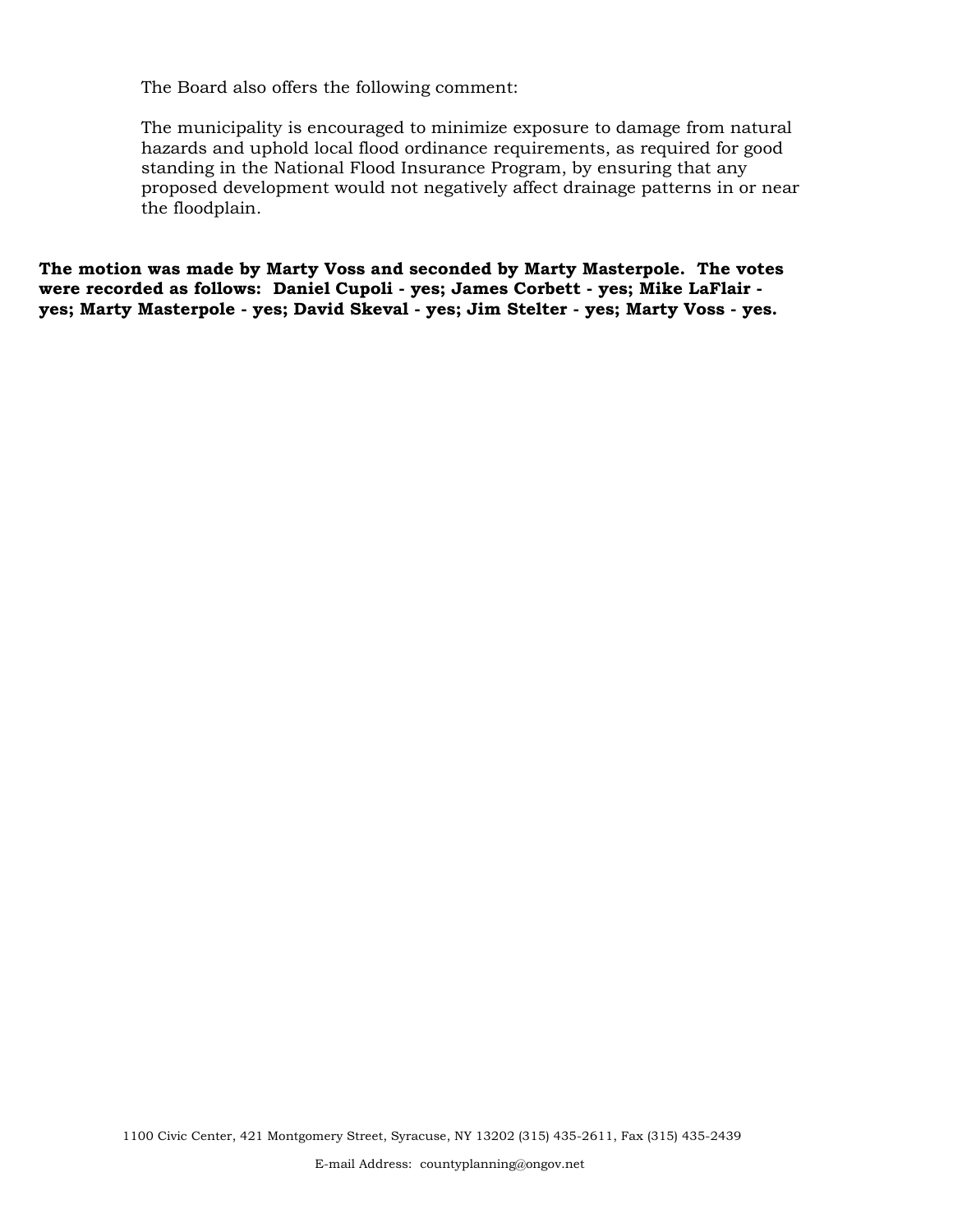

RESOLUTION OF THE ONONDAGA COUNTY PLANNING BOARD

Meeting Date: November 17, 2021 OCPB Case # Z-21-327

- WHEREAS, the Onondaga County Planning Board, pursuant to General Municipal Law, Section 239 l, m and n, has considered and reviewed the referral for a AREA VARIANCE from the Town of Clay Zoning Board of Appeals at the request of Joseph Rinefierd for the property located at 4648 & 4650 State Route 31; and
- WHEREAS, General Municipal Law Section 239-m allows the County Planning Board to review the granting of use or area variances and the site is located within 500 feet of State Route 31, a state highway, and Grange Road (Route 197), a county highway; and
- WHEREAS, the applicant is requesting several area variances in order to demolish 8 existing greenhouses and construct 9 new ones on two parcels totaling 5.07 acres in a Residential / Agricutlural (RA-100) zoning district; and
- WHEREAS, the site is located along NYS Route 31 with surrounding low-density residential and commercial land uses interspersed with smalls pockets of suburban-style residential neighborhoods; and
- WHEREAS, the submitted Final Plot dated October 4, 2021 shows the site contains an existing one-story house that is served by an asphalt driveway, to remain; the greenhouse use (Joe's Plant Shak, formerly Goike's Greenhouses) is situated at the front of the site and includes an existing one-story building, to remain, and 8 existing greenhouse buildings, all to be demolished; the Final Plot shows the two lots will be combined into one 5.07-acre parcel; the Onondaga County Planning Board has not reviewed a subdivision referral associated with this action; and
- WHEREAS, the submitted Area Variance Site Plan dated October 27, 2021 shows 9 proposed greenhouses, 5 to be constructed as part of the proposed project and 4 labeled "future"; aerial imagery dated May 2021 shows the site currently has unrestricted access to Route 31 with pull-in parking spaces that require backing into the right-of-way; as part of the proposed project, a new parking area (33 spaces) will be constructed with two designated driveways onto Route 31, one entrance-only and one exit-only; ADVISORY NOTE: the proposed driveways onto Route 31 require highway access and work permits from the NYS Department of Transportation and will be subject to the availability of sight distance; and
- per the local application, additional site modifications include relocating an existing free-standing sign from the state right-of-way to a location inside the property boundaries; there is an existing pond adjacent to the new parking area that will be protected by a proposed retaining wall; ADVISORY NOTE: any work within the state right-of-way is subject to a work permit from the NYS Department of Transportation; and WHEREAS,
- WHEREAS, per the local application, area variances are sought to 1) reduce the side yard setback from 50 feet to 25 feet, 2) reduce the required front yard setback for the Highway Overlay Zone District from 165 feet to 124 feet for the principal 1100 Civic Center, 421 Montgomery Street, Syracuse, NY 13202 (315) 435-2611, Fax (315) 435-2439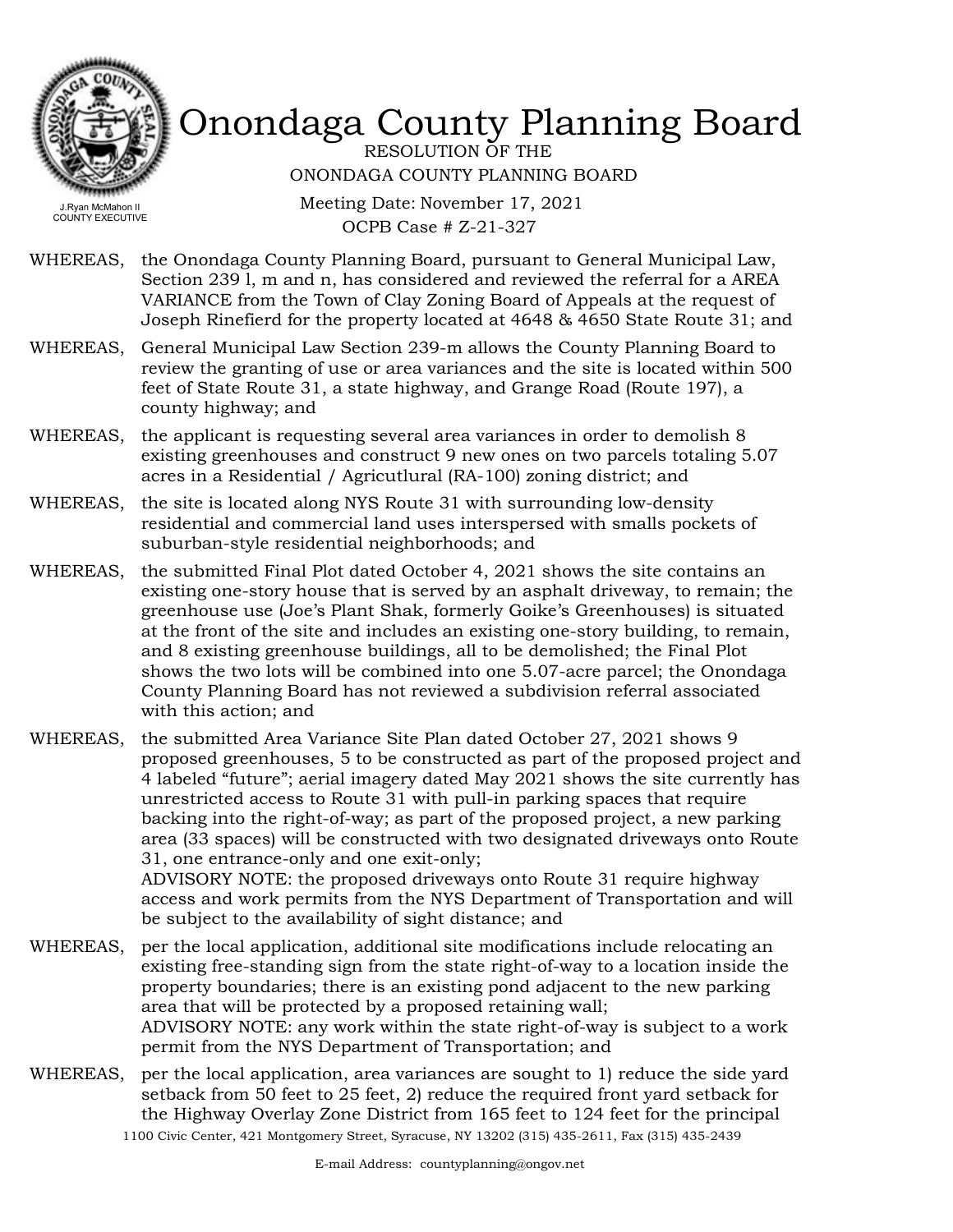structure and 90 feet to 44 feet for parking, and 3) reduce the required setback for freestanding signs from 25 feet to 5 feet; the submitted Standards of Proof indicate the variances sought are reduced from the existing nonconformities; furthermore, the site is constrained by an existing pond, wooded areas, and the existing septic system location, which prevents alternative site layouts; and

WHEREAS, the existing house is served by an individual well and septic system shown in the Area Variance Site Plan to occur behind the house; it is not clear if the greenhouse use has drinking water or wastewater services; no changes to the existing infrastructure are proposed; and

WHEREAS, GIS mapping shows the site may contain a riverine federal wetland, which appears to occur at the front of the site where existing and proposed structures are located; ADVISORY NOTE: any proposed development in, placement of fill in, or drainage of a federal wetland requires appropriate permits from the U.S. Army Corps of Engineers; and

WHEREAS, the site may contain the Indiana bat, or its associated habitat, which has been listed by the state or federal government as a threatened or endangered animal species (per EAF Mapper); impacts to bat species are often associated with tree clearing and from the plans it appears that trees will need to be removed as part of the proposed project; ADVISORY NOTE: per the NYS Department of Environmental Conservation (DEC), if the site contains a threatened or endangered species and/or associated habitat, and the project requires review under the State Environmental Quality Review Act (SEQRA), a request for a project screening should be submitted to the New York Natural Heritage Program or to the regional DEC Division of Environmental Permits office; and

NOW THEREFORE BE IT RESOLVED, that the Onondaga County Planning Board

has determined that said referral will have no significant adverse inter-community or county-wide implications. The Board has offered the following COMMENT(S) in regards to the above referral:

> Should the Town grant the variance request, the Board offers the following comments for the next phase of development:

1. The applicant will be required to continue coordinating Route 31 access plans with the New York State Department of Transportation. To further meet Department requirements, the applicant must submit a lighting plan to the Department for review. The municipality must ensure any mitigation as may be determined by the Department is reflected on the project plans prior to, or as a condition of, municipal approval.

2. The Onondaga County Health Department's Bureau of Public Health Engineering must formally accept or approve, respectively, any existing or proposed septic system to service this property prior to, or as a condition of, municipal approval of the project.

**The motion was made by James Corbett and seconded by David Skeval. The votes were recorded as follows: Daniel Cupoli - yes; James Corbett - yes; Mike LaFlair yes; Marty Masterpole - yes; David Skeval - yes; Jim Stelter - yes; Marty Voss - yes.**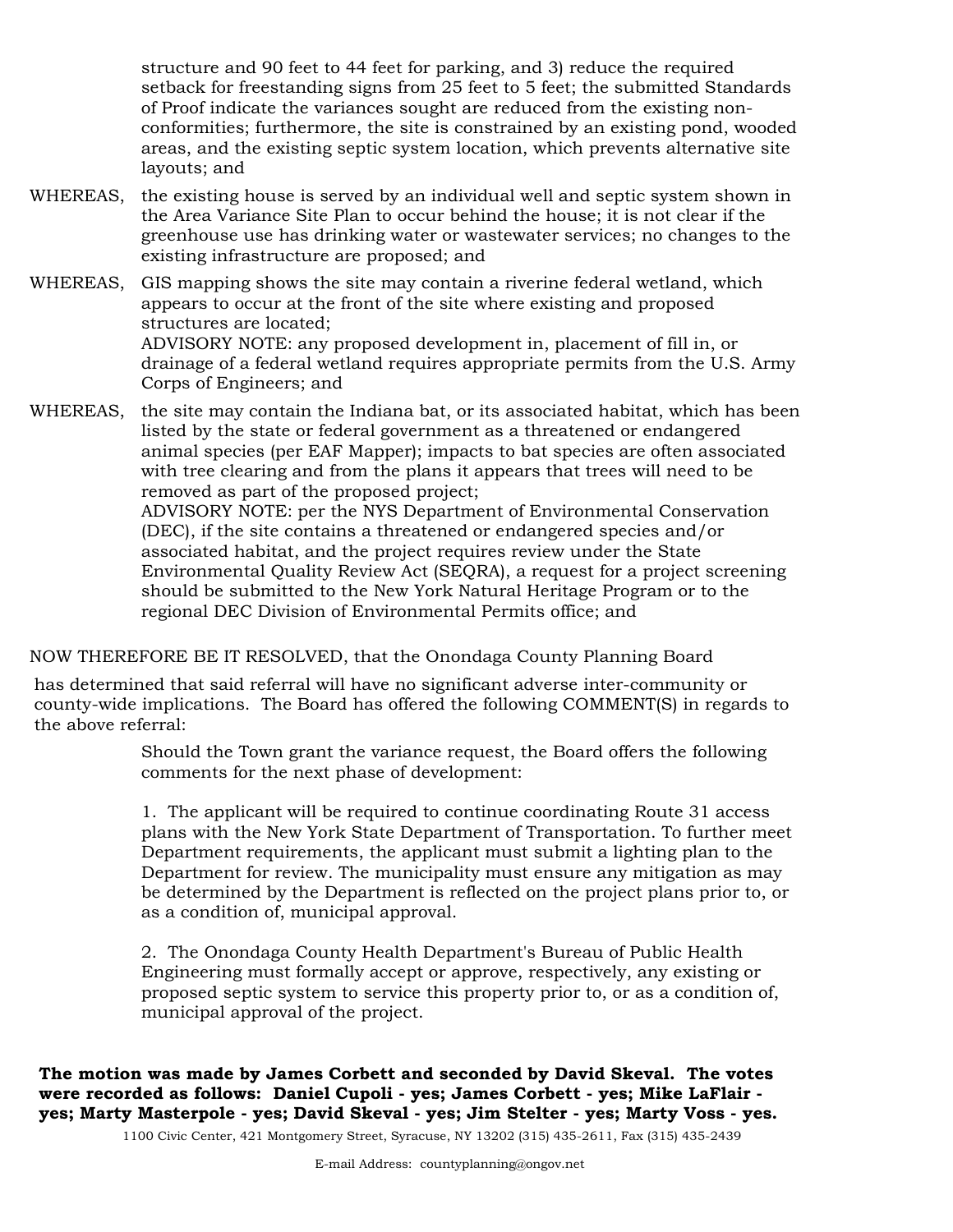

RESOLUTION OF THE ONONDAGA COUNTY PLANNING BOARD

Meeting Date: November 17, 2021 OCPB Case # Z-21-328

- WHEREAS, the Onondaga County Planning Board, pursuant to General Municipal Law, Section 239 l, m and n, has considered and reviewed the referral for a SITE PLAN from the Town of Manlius Planning Board at the request of Keplinger Freeman Associates for the property located at 8195 Cazenovia Road; and
- WHEREAS, General Municipal Law Section 239-m allows the County Planning Board to review approval of site plans and the site is located within 500 feet of Cazenovia Road (Route 92), a state highway, and Pompey Center Road (Route 10), a county highway; and
- WHEREAS, the applicant is proposing construction of a 3,090 sf dental office on a proposed 0.594-acre parcel in a Commercial A (CA) zoning district; and
- the Board is concurrently reviewing a preliminary subdivision referral (S-21- 77) to subdivide the subject parcel into two new lots, Lot 1 (2.794 acres) and Lot 2 (0.594 acres); and WHEREAS,
- the site is located just outside the Village of Manlius with surrounding commercial, office and civic land uses; the site abuts the Eagle Hill Middle School to the north; the Topographic Survey Map dated August 17, 2021 shows the site has frontage on NYS Route 92 and contains an existing twostory, multi-tenant building, the Millstone Building, and a detached garage structure; there is a row of parking at the front of the building with two existing access points onto Route 92; the site also contains a rear gravel parking lot and a side parking lot that has an additional driveway onto Route 92; WHEREAS,

ADVISORY NOTE: per the NYS Department of Transportation, all existing or proposed driveways on Route 92 must meet Department requirements; and

- WHEREAS, the submitted Subdivision Survey Map dated August 17, 2021 shows proposed Lot 1 (2.794 acres) to contain the existing structures and access; proposed Lot 2 (0.594 acres) will have 131.59' of frontage on Route 92 and includes lands at the western corner of the property; proposed Lot 2 appears to contain part of the side parking lot, which will be partially removed and modified to allow for the new dental office; and
- the Site Layout and Planting Plan shows the proposed 3,090 SF building on Lot 2 with parking (20 spaces total) on two sides of the building; the site will use an existing driveway on Lot 1; an Agreement for Ingress and Egress Easement was included with the referral materials, granting ingress and egress rights to the buyer of Lot 2 for the easement area depicted; and WHEREAS,
- WHEREAS, proposed lighting is shown in a Site Photometric Plan to include four wallmounted fixtures; per the elevation drawings, proposed signage will include a wall-mounted sign on the side of the building facing Route 92; and
- WHEREAS, per the submitted Environmental Assessment Form (EAF) dated August 30, 2021, 0.97 acres will be disturbed by the proposed project; stormwater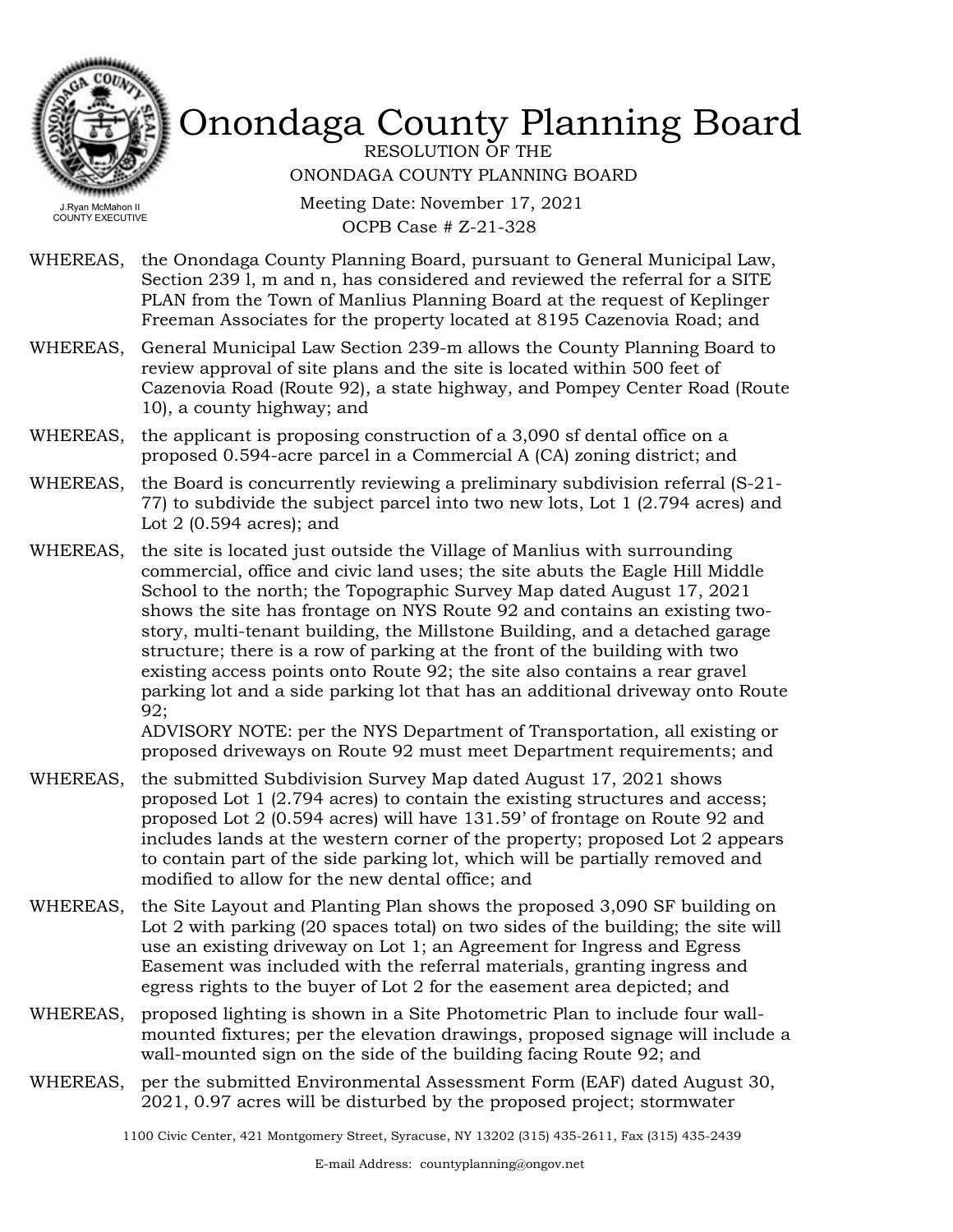discharges will be directed to on-site facilities and then discharged to Route 92; per the submitted Concept Site Plan, a subsurface stormwater management area (1,880 SF) will be designed and located under the parking lot; a Drainage Study dated October 8, 2021 was included with the referral materials

ADVISORY NOTE: per the NYS Department of Transportation, additional stormwater runoff into the state's drainage system is prohibited; and

- WHEREAS, the site has access to public drinking water and sewers and is located in the Meadowbrook-Limestone Wastewater Treatment Plant service area; new connections for drinking water and wastewater services are proposed; ADVISORY NOTES: the applicant is advised to contact OCWA's Engineering Department to determine the activities and structures permitted within OCWA easements/right-of-ways, water availability and service options, obtain hydrant flow test information, evaluate backflow prevention requirements, and/or request that the Authority conduct hydrant flow testing to assess fire flow availability; the Onondaga County Department of Water Environment Protection asks that the applicant contact the Department's Flow Control office to determine sewer availability and capacity; and
- WHEREAS, per the Onondaga County Department of Water Environment Protection, the submitted project is located in an area designated as flow constrained or impacted by excessive wet weather flow or is tributary to a Combined Sewer Overflow (CSO); ADVISORY NOTE: per the Onondaga County Department of Water Environment Protection, the applicant must develop a 2 gallon to 1 gallon sanitary flow offset plan/project in coordination with the municipal engineer;

and

WHEREAS, the site may contain the Northern long-eared bat, or its associated habitat, which has been listed by the state or federal government as a threatened or endangered animal species (per EAF Mapper); impacts to bat species are often associated with tree clearing and from the Site Preparation Plan some trees will be removed as part of the proposed project; ADVISORY NOTE: per the NYS Department of Environmental Conservation (DEC), if the site contains a threatened or endangered species and/or

associated habitat, and the project requires review under the State Environmental Quality Review Act (SEQRA), a request for a project screening should be submitted to the New York Natural Heritage Program or to the regional DEC Division of Environmental Permits office; and

WHEREAS, the site or a portion of it is located in or adjacent to an area designated as sensitive for archaeological sites on the NYS Historic Preservation Office archaeological site inventory (per EAF Mapper); ADVISORY NOTE: the applicant and/or municipality is advised to contact the NYS Historic Preservation Office to determine if the project should be submitted to the Office for review as part of the State Environmental Quality Review (SEQR) process; and

NOW THEREFORE BE IT RESOLVED, that the Onondaga County Planning Board

recommends the following MODIFICATION(S) to the proposed action prior to local board approval of the proposed action:

> The applicant must continue to coordinate with the New York State Department of Transportation on review of traffic data, stormwater management plans, and lighting plans and issuance of a permit. The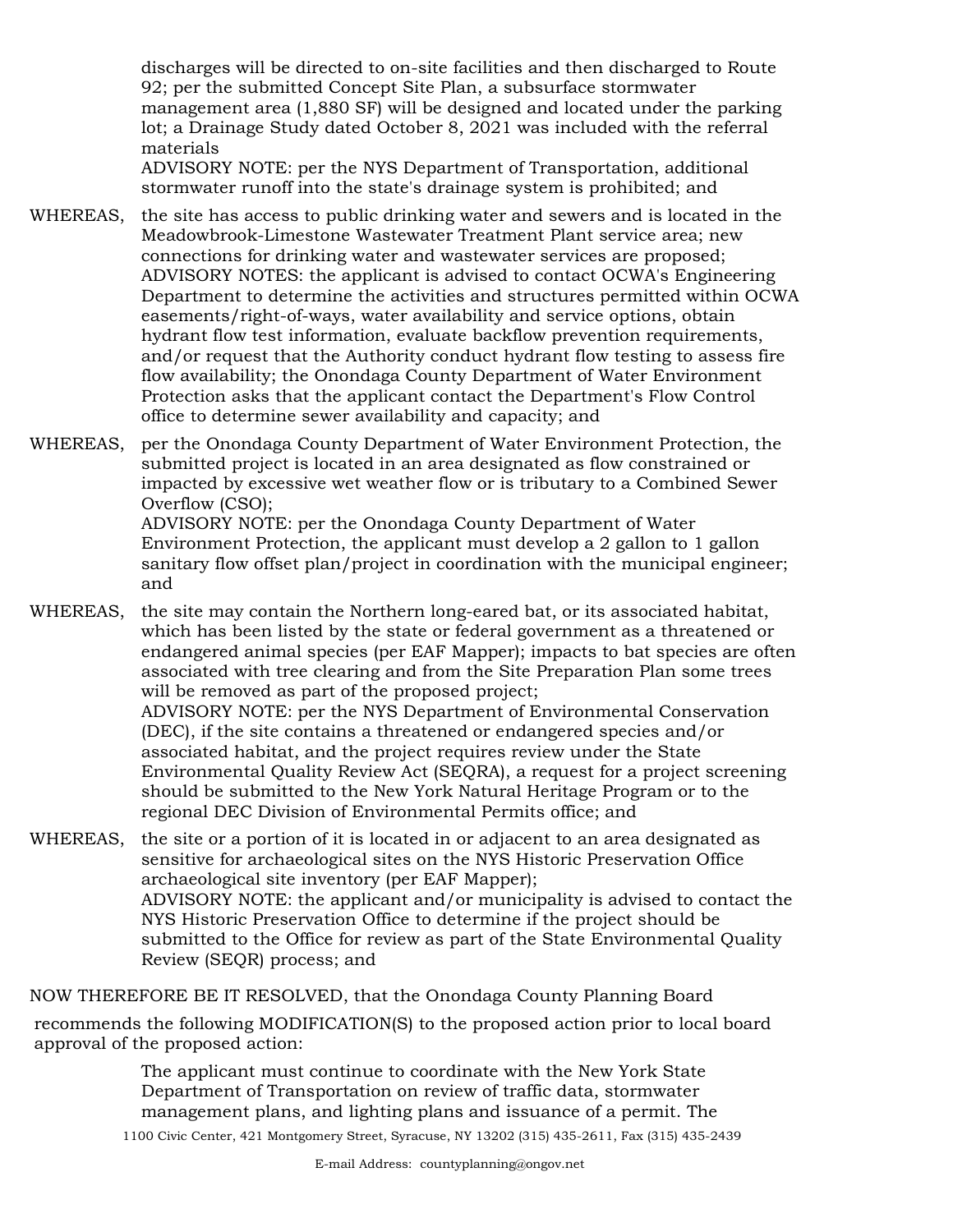municipality must ensure any mitigation as may be determined by the Department is reflected on the project plans prior to, or as a condition of, municipal approval.

The Board also offers the following comment:

The Onondaga County Department of Water Environment Protection asks that the applicant contact the Department at (315) 435-2260 early in the planning process to determine sewer availability and capacity and to discuss any offset requirements if needed.

**The motion was made by Marty Voss and seconded by Marty Masterpole. The votes were recorded as follows: Daniel Cupoli - yes; James Corbett - yes; Mike LaFlair yes; Marty Masterpole - yes; David Skeval - yes; Jim Stelter - yes; Marty Voss - yes.**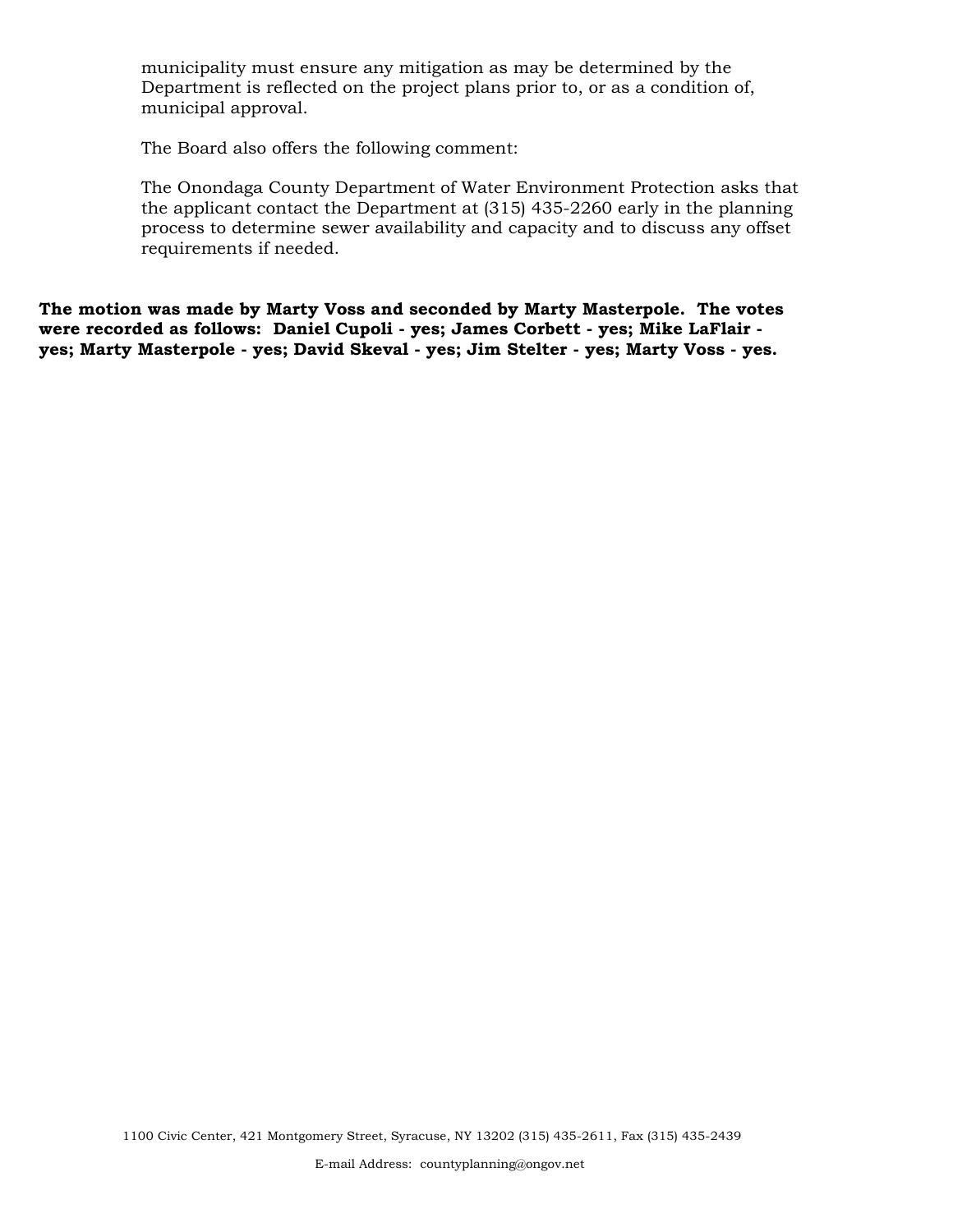

RESOLUTION OF THE ONONDAGA COUNTY PLANNING BOARD

Meeting Date: November 17, 2021 OCPB Case # Z-21-329

- WHEREAS, the Onondaga County Planning Board, pursuant to General Municipal Law, Section 239 l, m and n, has considered and reviewed the referral for a PROJECT SITE REVIEW from the City of Syracuse Zoning Administration at the request of Albert LaValley for the property located at 633-539 North Salina Street; and
- WHEREAS, General Municipal Law Section 239-m allows the County Planning Board to review approval of site plans and the site is located within 500 feet of Route 81, a state highway; and
- WHEREAS, the applicant is proposing façade renovations on an existing building and various site improvements on a 0.28-acre parcel in a Commercial A (CA) zoning district; and
- WHEREAS, the site is located in the City's Northside neighborhood with surrounding commercial, office, and residential; buildings in this area commonly have first floor commercial uses and office or residential on upper floors; the site is located in the North Salina Street Historic District, which is listed on the National and State Registers of Historic Places; and
- WHEREAS, aerial imagery dated May 2021 and the submitted survey map show the site has frontage on North Salina Street and contains an existing one- to two-story building; the remainder of the side yard is covered by asphalt parking and has an existing curb cut onto North Salina Street; and
- WHEREAS, per the local application, the existing building was previously used for offices and will remain an office use; interior renovations are intended to accommodate the needs of the new owner's business, Sustainable Comfort; and
- WHEREAS, the submitted elevation drawings show exterior alterations will include prepping and painting the existing brick, installing a new glass storefront system, replacing windows, and installing new signage; proposed signage will include a wall sign on the front of building, which will be lit by three new gooseneck-style, wall-mounted fixtures, and a projecting sign; and
- WHEREAS, per the submitted Site Plan, the parking lot will be seal coated and striped for 19 parking spaces, a new dumpster enclosure and fence will be installed, the fencing along the rear and side lot lines will be replaced, and new planter beds will be added at the front of the site; and
- WHEREAS, the site is served by public drinking water and sewers and is located in the Metropolitan Wastewater Treatment Plant service area; no changes to the existing infrastructure are proposed; and
- WHEREAS, per the Onondaga County Department of Water Environment Protection, the submitted project is located in an area designated as flow constrained or impacted by excessive wet weather flow or is tributary to a Combined Sewer Overflow (CSO); and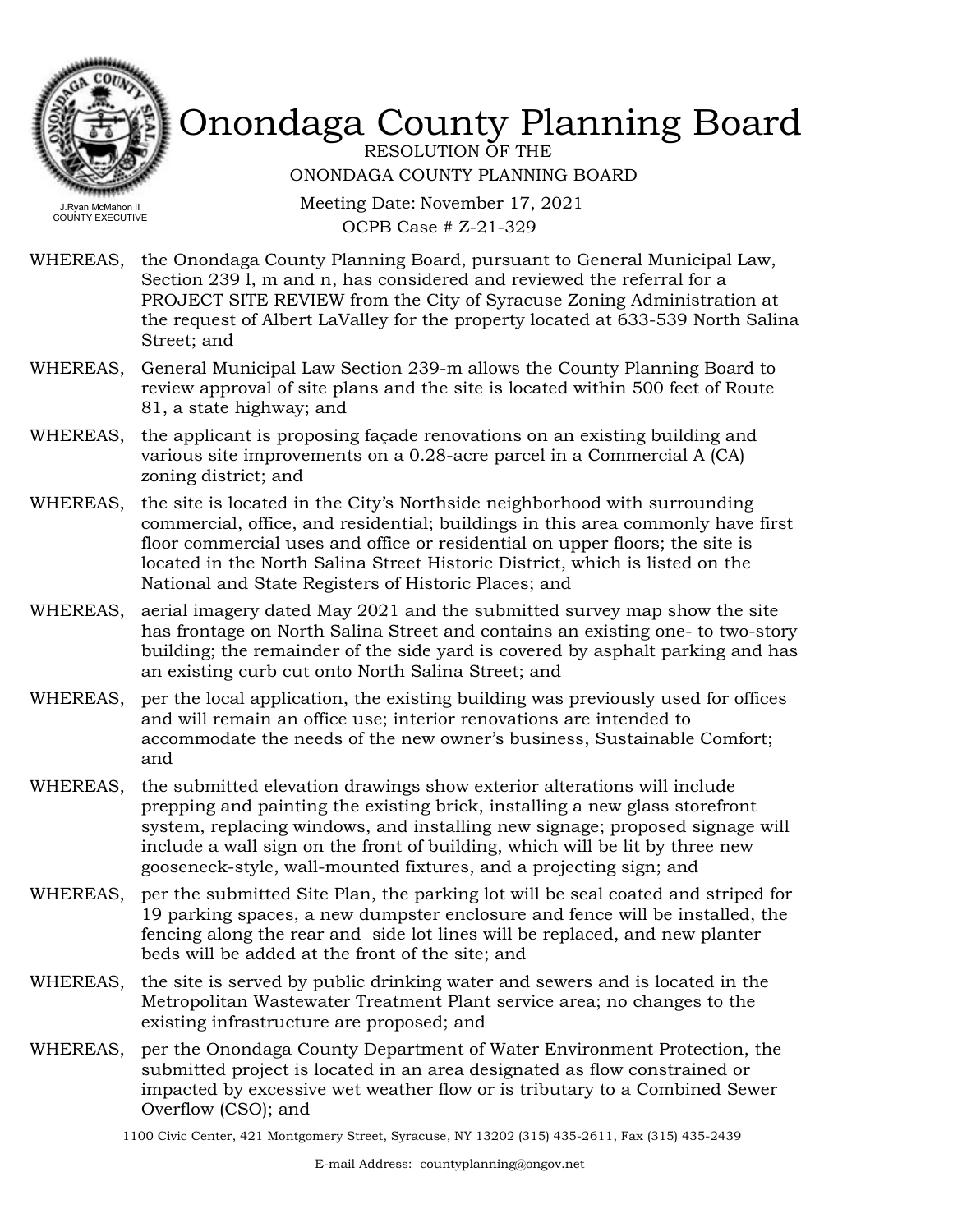WHEREAS, the project is within 2,000 feet of multiple sites (IDs: C734143, V00588, E734109, C734089) in the NYS Department of Environmental Conservation Environmental Site Remediation database (per EAF Mapper); and

NOW THEREFORE BE IT RESOLVED, that the Onondaga County Planning Board

has determined that said referral will have no significant adverse inter-community or county-wide implications and may consequently be acted on solely by the referring board.

**The motion was made by James Corbett and seconded by Jim Stelter. The votes were recorded as follows: Daniel Cupoli - yes; James Corbett - yes; Mike LaFlair yes; Marty Masterpole - yes; David Skeval - yes; Jim Stelter - yes; Marty Voss - yes.**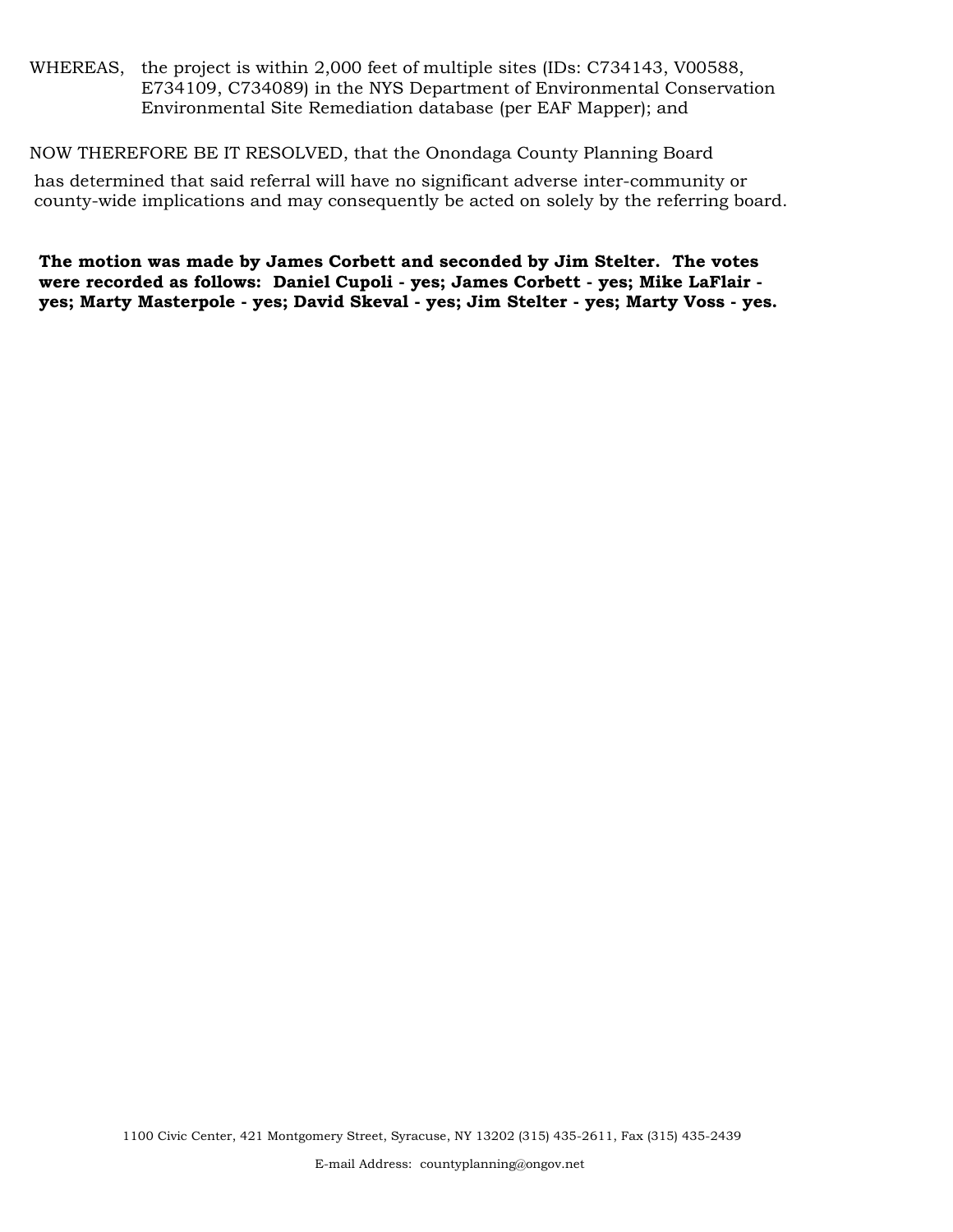

RESOLUTION OF THE ONONDAGA COUNTY PLANNING BOARD

Meeting Date: November 17, 2021 OCPB Case # Z-21-330

- WHEREAS, the Onondaga County Planning Board, pursuant to General Municipal Law, Section 239 l, m and n, has considered and reviewed the referral for a SITE PLAN from the Town of Salina Planning Board at the request of Napierala Consulting for the property located at 1308 Buckley Road; and
- WHEREAS, General Municipal Law Section 239-m allows the County Planning Board to review approval of site plans and the site is located within 500 feet of Buckley Road (Route 48) and Seventh North Street (Route 45), both county highways, and the NYS Thruway (Route 90), a state highway; and
- WHEREAS, the applicant is proposing to construct a 46,000 square foot retail/warehouse facility (Restaurant Depot) on a 5.17-acre parcel in a Commercial (C-3) zoning district; and
- WHEREAS, the Board is concurrently reviewing an area variance referral  $(Z-21-331)$  as part of the proposed project; and
- WHEREAS, the vacant site is located along Buckley Road in a node of commercial and hotel uses along the NYS Thruway (I-90); the site abuts a Thruway ramp to the east; aerial imagery dated May 2021 shows the site contains remnant asphalt, gravel, and concrete pads from a previous hotel that has been demolished; ADVISORY NOTE: per the NYS Thruway Authority, all noise mitigation shall be the sole responsibility of the owner; and
- WHEREAS, the submitted Layout Plan dated November 1, 2021 shows the proposed onestory building (46,000 SF) for retail/warehousing for Restaurant Depot; the building will be surrounded on four sides by asphalt with parking at the front and sides (167 spaces total) and loading areas at the rear of the building; there is an area at the front of the building labeled "future building expansion 3,893 SF"; and
- WHEREAS, the site has two existing driveways onto Buckley Road that will be used to serve the site; the southernmost driveway is intended for truck access only and the other driveway will provide access to the parking areas; ADVISORY NOTE: per the Onondaga County Department of Transportation, all existing or proposed driveways on Buckley Road must meet Department requirements; and
- WHEREAS, the Layout Plan shows a proposed freestanding sign (20' high, 24 SF) at the front of the site; the building elevation drawings show additional signage to include 4 internally-illuminated wall signs (circular, 12' diameter), one on each face of the building, and 4 internally-illuminated wall signs (rectangular, 3' x 20'), one on each face of the building;

ADVISORY NOTES: per the NYS Thruway Authority Bureau of Traffic Management Advertising Guidelines, any advertising signage within 660 feet of the nearest edge of the Thruway right-of-way requires an Ad Device Permit from the Thruway Authority; any fencing between the proposed property and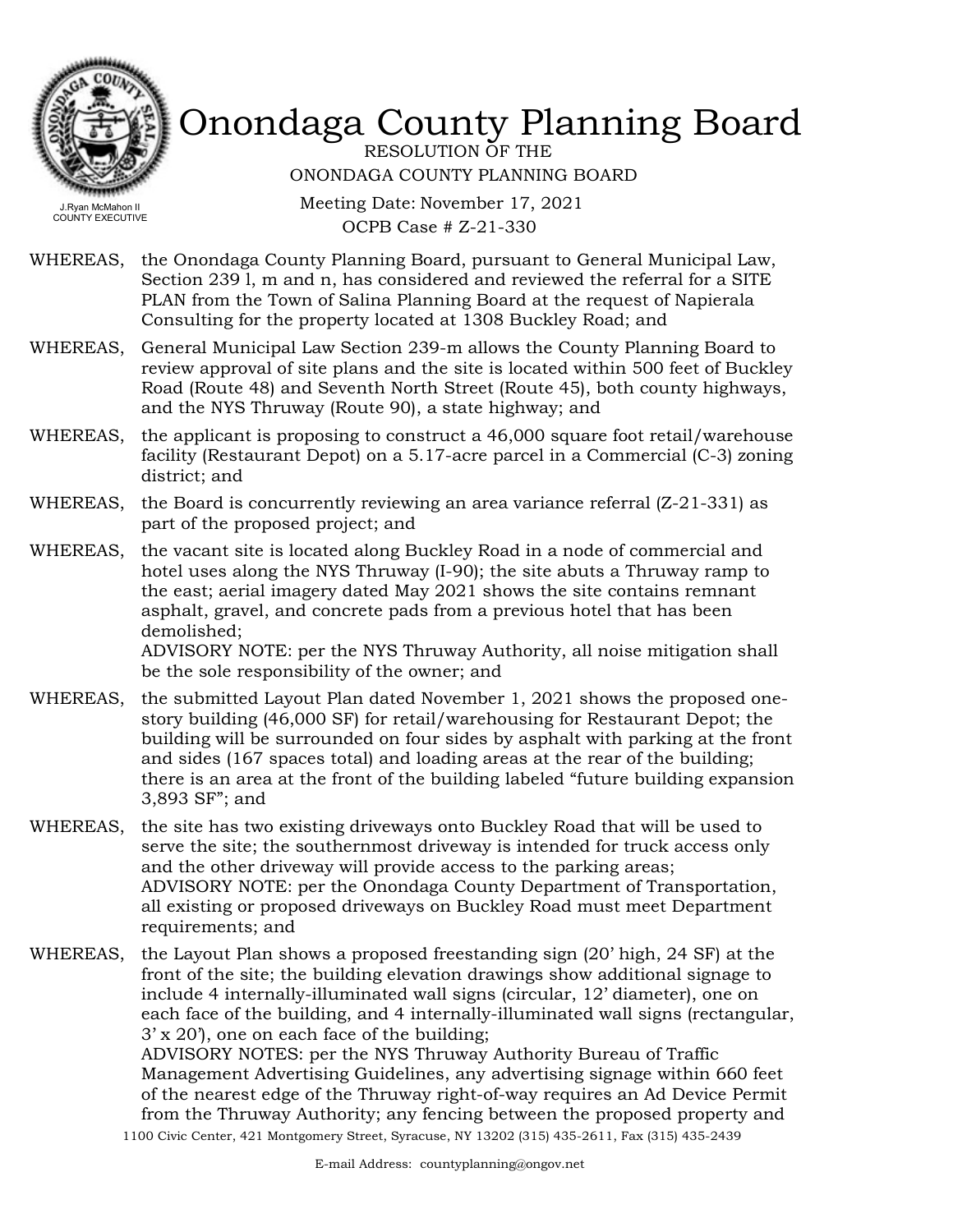Thruway Authority right-of-way must be maintained; and

- WHEREAS, area variances are sought to 1) increase the building height to  $36'$  where  $30'$  is allowed, 2) decrease parking from 470 spaces to 167 spaces, and 3) increase signage area from 192 SF to 692 SF; and
- WHEREAS, per the submitted Environmental Assessment Form (EAF) dated November 4, 2021, 4.2 acres of the site will be physically disturbed by the proposed project; stormwater runoff will be directed to existing stormwater drainage systems; the site is located in an Onondaga County Drainage District for Bear Trap and Ley Creek, which are maintained by the Department of Water Environment Protection in this area;

ADVISORY NOTES: per the Onondaga County Department of Transportation, additional stormwater runoff into the county's drainage system is prohibited; any project that cumulatively disturbs one acre or more of land must be covered under the NYS SPDES Permit, and the municipality is advised to ensure that the applicant has obtained the appropriate permits from the NYS Department of Environmental Conservation prior to municipal approval; and

WHEREAS, the site has access to public drinking water and sewers and is located in the Metropolitan Wastewater Treatment Plant and Ley Creek Pump Station service areas; per the Onondaga County Department of Water Environment Protection, the submitted project is located in an area designated as flow constrained or impacted by excessive wet weather flow or is tributary to a Combined Sewer Overflow (CSO);

ADVISORY NOTE: the applicant is advised to contact OCWA's Engineering Department to determine the activities and structures permitted within OCWA easements/right-of-ways, water availability and service options, obtain hydrant flow test information, evaluate backflow prevention requirements, and/or request that the Authority conduct hydrant flow testing to assess fire flow availability; and

- WHEREAS, the site is located over, or immediately adjoining, primary and principal aquifers (per EAF Mapper); and
- WHEREAS, the site or a portion of it is located in or adjacent to an area designated as sensitive for archaeological sites on the NYS Historic Preservation Office archaeological site inventory (per EAF Mapper); ADVISORY NOTE: the applicant and/or municipality is advised to contact the NYS Historic Preservation Office to determine if the project should be submitted to the Office for review as part of the State Environmental Quality Review (SEQR) process; and

NOW THEREFORE BE IT RESOLVED, that the Onondaga County Planning Board

recommends the following MODIFICATION(S) to the proposed action prior to local board approval of the proposed action:

> 1. The applicant is required to coordinate Buckley Road access plans with the Onondaga County Department of Transportation. To further meet Department requirements, the applicant must submit a copy of the Stormwater Pollution Prevention Plan (SWPPP), traffic data, and a lighting plan to the Department for review. The municipality must ensure any mitigation as may be determined by the Department is reflected on the project plans prior to, or as a condition of, municipal approval.

2. The municipality must submit a copy of the Stormwater Pollution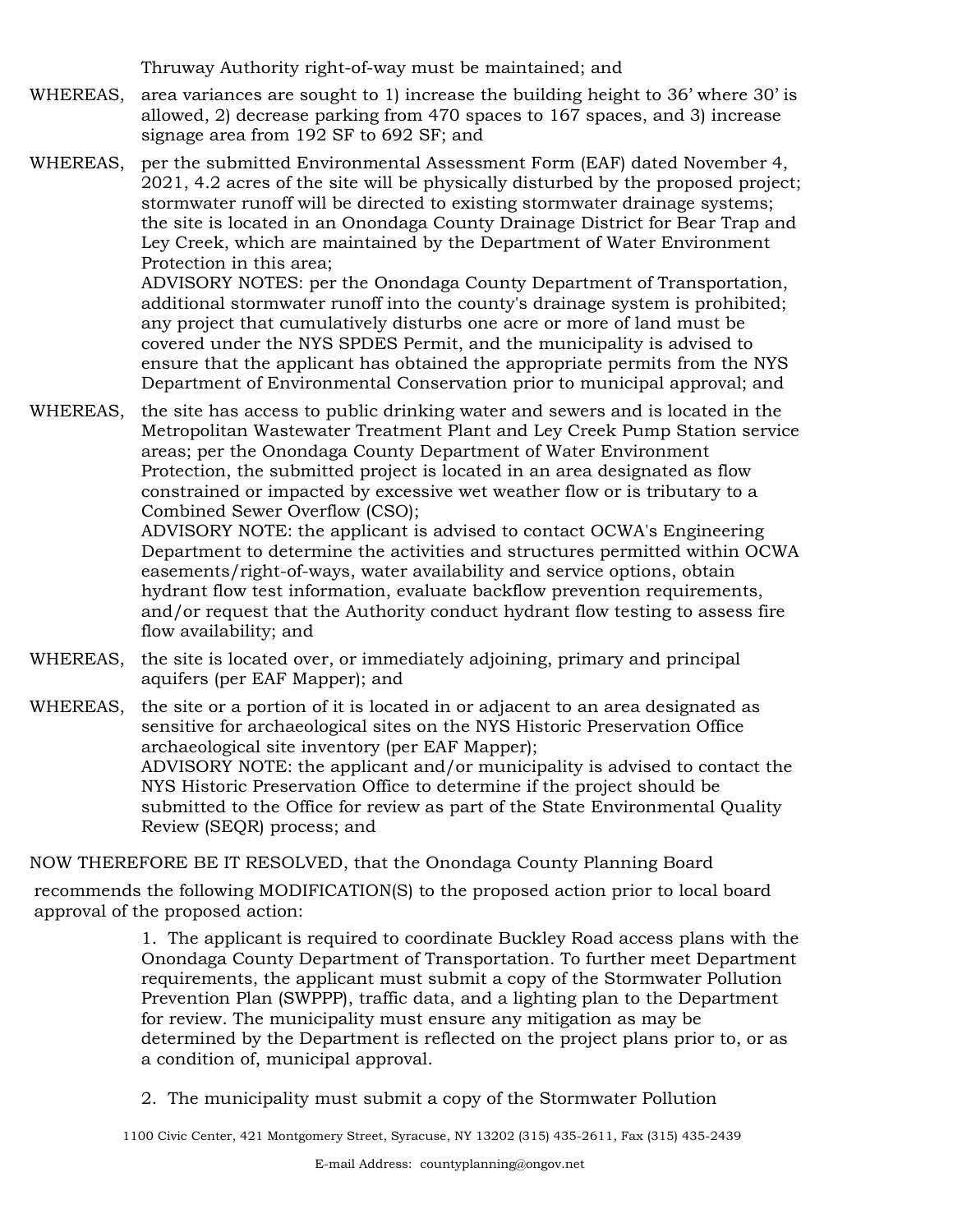Prevention Plan (SWPPP) to the Onondaga County Department of Water Environment Protection for review. Any mitigation as may be determined by the Department must be reflected on project plans prior to, or as a condition of, municipal approval.

3. A drainage and grading plan must be provided to the New York State Thruway Authority (NYSTA) for review. The municipality must ensure any mitigation as may be determined by the NYSTA is reflected on the project plans prior to, or as a condition of, municipal approval. No increase to the amount of site drainage entering onto the Thruway as a result of this construction will be permitted.

4. A site lighting plan must be provided to the New York State Thruway Authority (NYSTA) for review, and site lighting must be designed so as not to affect Thruway patrons. The municipality must ensure any mitigation as may be determined by the NYSTA is reflected on the project plans prior to, or as a condition of, municipal approval.

5. Per the New York State Thruway Authority, headlight screening must be provided to prevent headlight glare from affecting Thruway patrons.

The Board also offers the following comment:

The Onondaga County Department of Water Environment Protection asks that the applicant contact the Department at (315) 435-2260 early in the planning process to determine sewer availability and capacity and to discuss any offset requirements if needed.

**The motion was made by Marty Voss and seconded by Marty Masterpole. The votes were recorded as follows: Daniel Cupoli - yes; James Corbett - yes; Mike LaFlair yes; Marty Masterpole - yes; David Skeval - yes; Jim Stelter - yes; Marty Voss - yes.**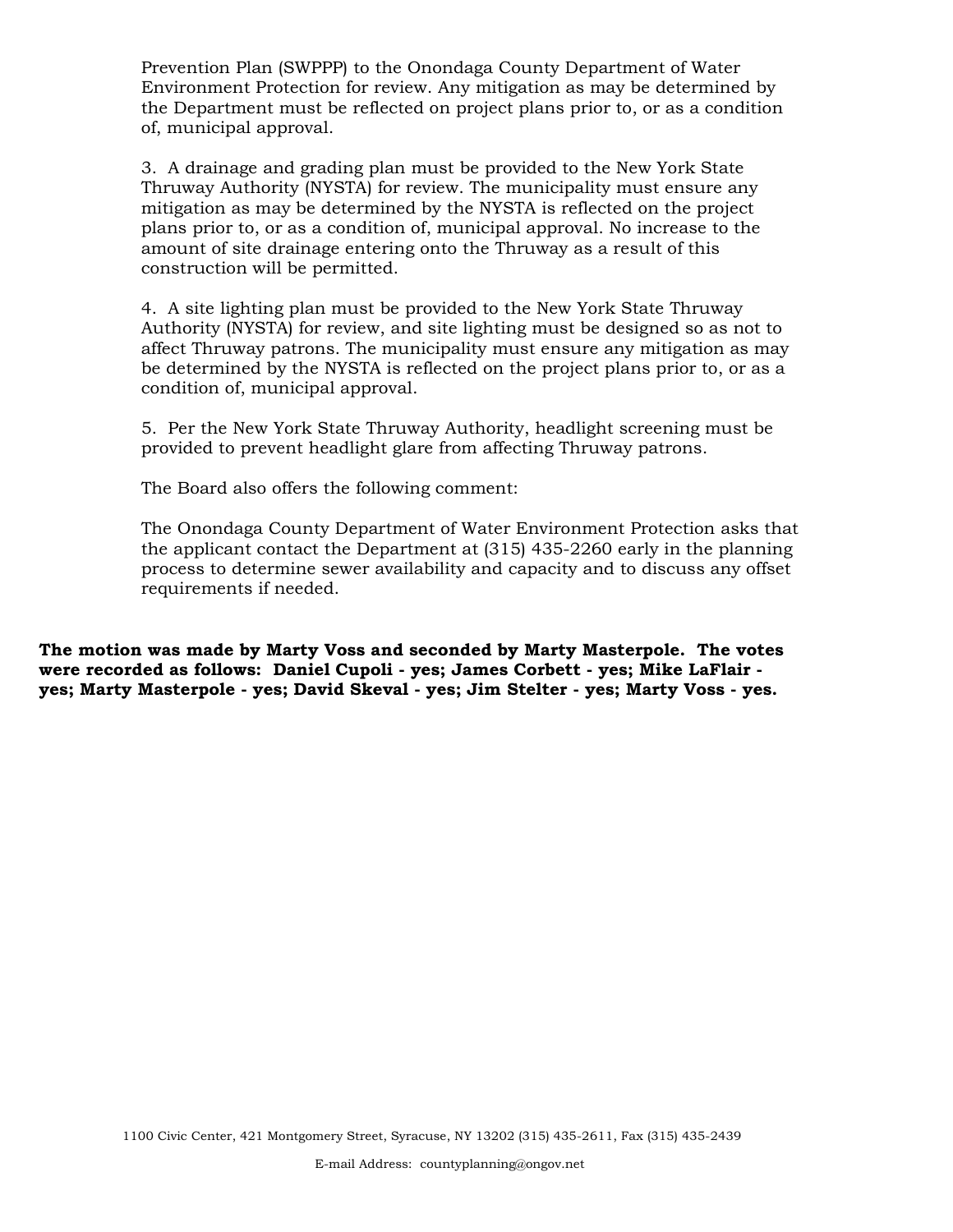

RESOLUTION OF THE ONONDAGA COUNTY PLANNING BOARD

Meeting Date: November 17, 2021 OCPB Case # Z-21-331

WHEREAS, the Onondaga County Planning Board, pursuant to General Municipal Law, Section 239 l, m and n, has considered and reviewed the referral for a AREA VARIANCE from the Town of Salina Zoning Board of Appeals at the request of Napierala Consulting for the property located at 1308 Buckley Road; and

- WHEREAS, General Municipal Law Section 239-m allows the County Planning Board to review the granting of use or area variances and the site is located within 500 feet of Buckley Road (Route 48) and Seventh North Street (Route 45), both county highways, and the NYS Thruway (Route 90), a state highway; and
- WHEREAS, the applicant is requesting several area variances related to the construction of a 46,000 sf retail/warehouse facility (Restaurant Depot) on a vacant 5.17 acre parcel in a Commercial (C-3) zoning district; and
- WHEREAS, the Board is concurrently reviewing a site plan referral  $(Z-21-330)$  as part of the proposed project; and
- WHEREAS, the vacant site is located along Buckley Road in a node of commercial and hotel uses along the NYS Thruway (I-90); the site abuts a Thruway ramp to the east; aerial imagery dated May 2021 shows the site contains remnant asphalt, gravel, and concrete pads from a previous hotel that has been demolished; ADVISORY NOTE: per the NYS Thruway Authority, all noise mitigation shall be the sole responsibility of the owner; and
- WHEREAS, the submitted Layout Plan dated November 1, 2021 shows the proposed onestory building (46,000 SF) for retail/warehousing for Restaurant Depot; the building will be surrounded on four sides by asphalt with parking at the front and sides (167 spaces total) and loading areas at the rear of the building; there is an area at the front of the building labeled "future building expansion 3,893 SF"; and
- WHEREAS, the site has two existing driveways onto Buckley Road that will be used to serve the site; the southernmost driveway is intended for truck access only and the other driveway will provide access to the parking areas; ADVISORY NOTE: per the Onondaga County Department of Transportation, all existing or proposed driveways on Buckley Road must meet Department requirements; and
- WHEREAS, the Layout Plan shows a proposed freestanding sign (20' high, 24 SF) at the front of the site; the building elevation drawings show additional signage to include 4 internally-illuminated wall signs (circular, 12' diameter), one on each face of the building, and 4 internally-illuminated wall signs (rectangular, 3' x 20'), one on each face of the building;

ADVISORY NOTES: per the NYS Thruway Authority Bureau of Traffic Management Advertising Guidelines, any advertising signage within 660 feet of the nearest edge of the Thruway right-of-way requires an Ad Device Permit from the Thruway Authority; any fencing between the proposed property and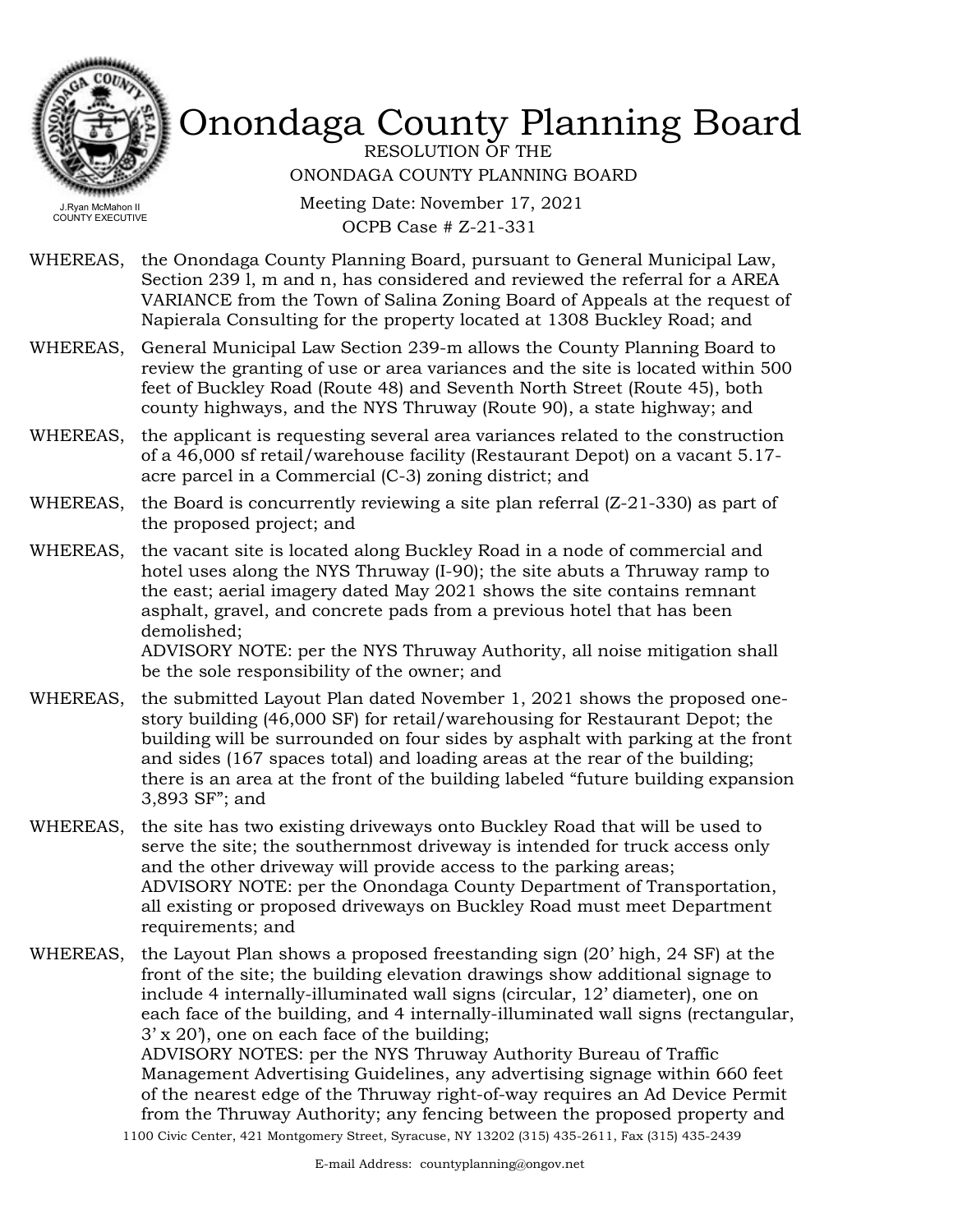Thruway Authority right-of-way must be maintained; and

- WHEREAS, area variances are sought to 1) increase the building height to  $36'$  where  $30'$  is allowed, 2) decrease parking from 470 spaces to 167 spaces, and 3) increase signage area from 192 SF to 692 SF; and
- WHEREAS, per the submitted Environmental Assessment Form (EAF) dated November 4, 2021, 4.2 acres of the site will be physically disturbed by the proposed project; stormwater runoff will be directed to existing stormwater drainage systems; the site is located in an Onondaga County Drainage District for Bear Trap and Ley Creek, which are maintained by the Department of Water Environment Protection in this area;

ADVISORY NOTES: per the Onondaga County Department of Transportation, additional stormwater runoff into the county's drainage system is prohibited; any project that cumulatively disturbs one acre or more of land must be covered under the NYS SPDES Permit, and the municipality is advised to ensure that the applicant has obtained the appropriate permits from the NYS Department of Environmental Conservation prior to municipal approval; and

WHEREAS, the site has access to public drinking water and sewers and is located in the Metropolitan Wastewater Treatment Plant and Ley Creek Pump Station service areas; per the Onondaga County Department of Water Environment Protection, the submitted project is located in an area designated as flow constrained or impacted by excessive wet weather flow or is tributary to a Combined Sewer Overflow (CSO);

ADVISORY NOTE: the applicant is advised to contact OCWA's Engineering Department to determine the activities and structures permitted within OCWA easements/right-of-ways, water availability and service options, obtain hydrant flow test information, evaluate backflow prevention requirements, and/or request that the Authority conduct hydrant flow testing to assess fire flow availability; and

- WHEREAS, the site is located over, or immediately adjoining, primary and principal aquifers (per EAF Mapper); and
- WHEREAS, the site or a portion of it is located in or adjacent to an area designated as sensitive for archaeological sites on the NYS Historic Preservation Office archaeological site inventory (per EAF Mapper); ADVISORY NOTE: the applicant and/or municipality is advised to contact the NYS Historic Preservation Office to determine if the project should be submitted to the Office for review as part of the State Environmental Quality Review (SEQR) process; and

NOW THEREFORE BE IT RESOLVED, that the Onondaga County Planning Board

has determined that said referral will have no significant adverse inter-community or county-wide implications. The Board has offered the following COMMENT(S) in regards to the above referral:

The Board offers the following comments for the project as a whole:

1. The applicant is required to coordinate Buckley Road access plans with the Onondaga County Department of Transportation. To further meet Department requirements, the applicant must submit a copy of the Stormwater Pollution Prevention Plan (SWPPP), traffic data, and a lighting plan to the Department for review. The municipality must ensure any mitigation as may be determined by the Department is reflected on the project plans prior to, or as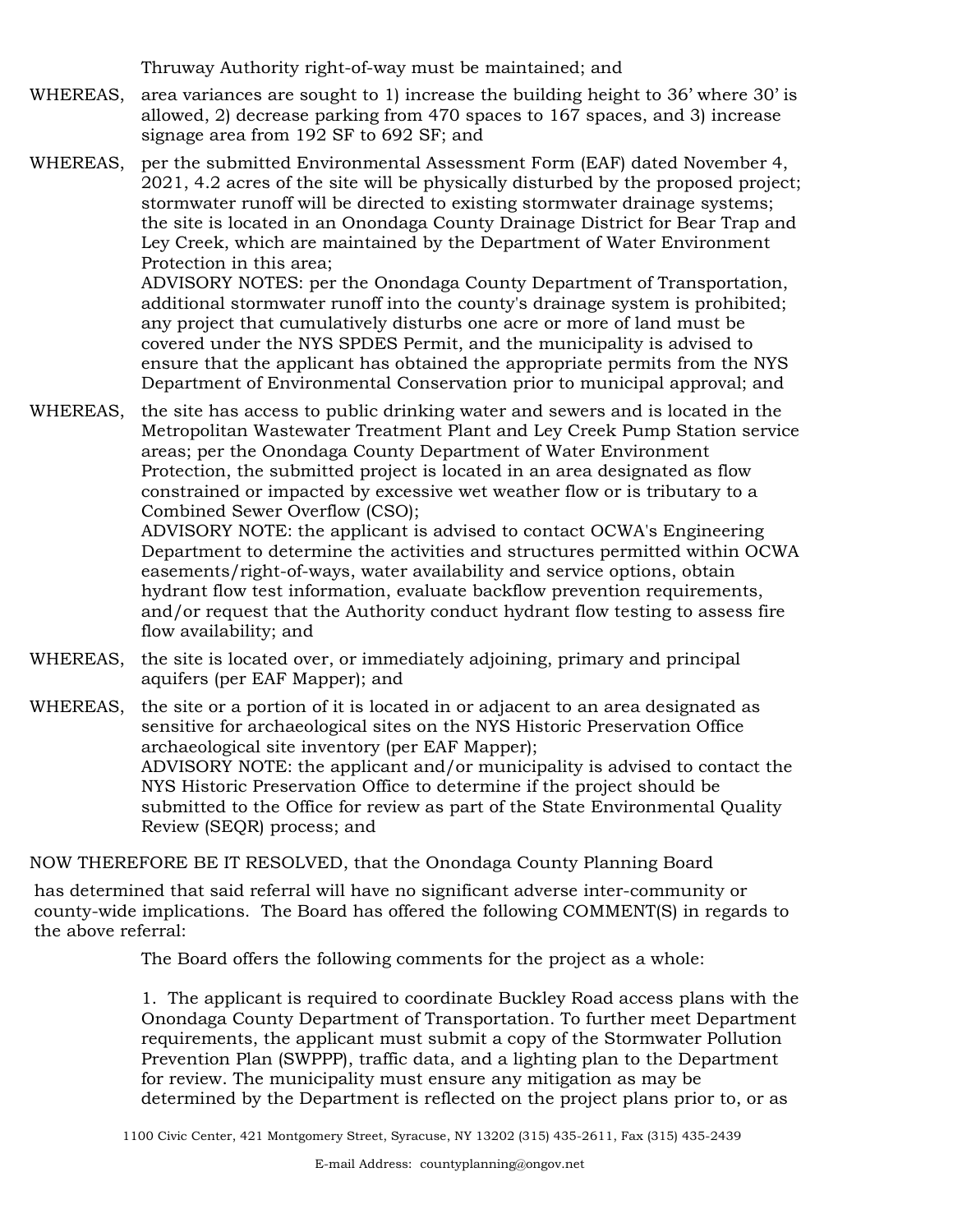a condition of, municipal approval.

2. The municipality must submit a copy of the Stormwater Pollution Prevention Plan (SWPPP) to the Onondaga County Department of Water Environment Protection for review. Any mitigation as may be determined by the Department must be reflected on project plans prior to, or as a condition of, municipal approval.

3. A drainage and grading plan must be provided to the New York State Thruway Authority (NYSTA) for review. The municipality must ensure any mitigation as may be determined by the NYSTA is reflected on the project plans prior to, or as a condition of, municipal approval. No increase to the amount of site drainage entering onto the Thruway as a result of this construction will be permitted.

4. A site lighting plan must be provided to the New York State Thruway Authority (NYSTA) for review, and site lighting must be designed so as not to affect Thruway patrons. The municipality must ensure any mitigation as may be determined by the NYSTA is reflected on the project plans prior to, or as a condition of, municipal approval.

5. Per the New York State Thruway Authority, headlight screening must be provided to prevent headlight glare from affecting Thruway patrons.

6. The Onondaga County Department of Water Environment Protection asks that the applicant contact the Department at (315) 435-2260 early in the planning process to determine sewer availability and capacity and to discuss any offset requirements if needed.

**The motion was made by James Corbett and seconded by David Skeval. The votes were recorded as follows: Daniel Cupoli - yes; James Corbett - yes; Mike LaFlair yes; Marty Masterpole - yes; David Skeval - yes; Jim Stelter - yes; Marty Voss - yes.**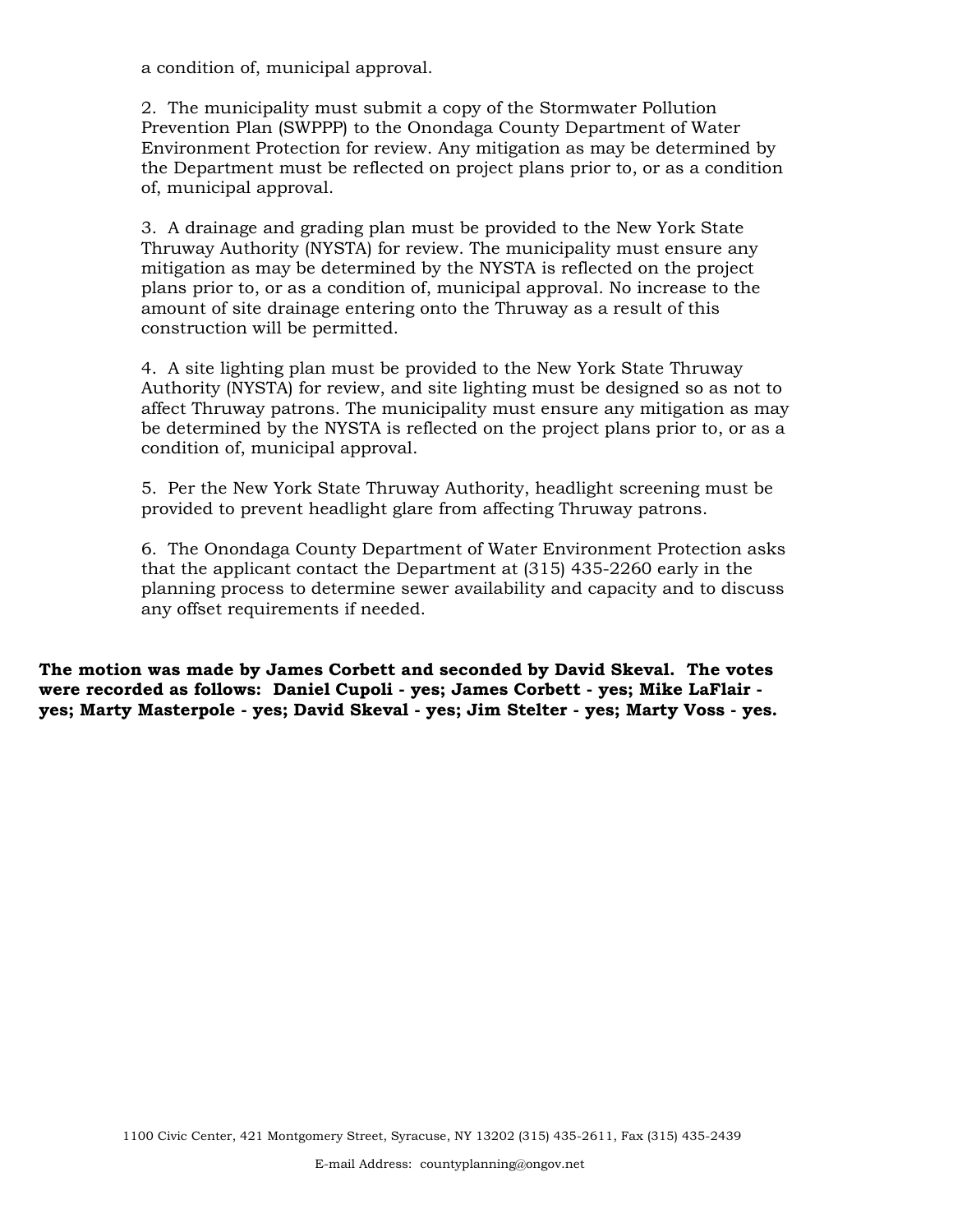

RESOLUTION OF THE ONONDAGA COUNTY PLANNING BOARD

Meeting Date: November 17, 2021 OCPB Case # Z-21-332

- WHEREAS, the Onondaga County Planning Board, pursuant to General Municipal Law, Section 239 l, m and n, has considered and reviewed the referral for a SITE PLAN from the Town of Cicero Planning Board at the request of Ashraf Almulaiki for the property located at 901 North Main Street (aka 7769 Brewerton Road); and
- WHEREAS, General Municipal Law Section 239-m allows the County Planning Board to review approval of site plans and the site is located within 500 feet of North Main Street (Brewerton Road / Route 11), a state highway, Bear Road (Route 191), a county highway west of Route 11 and a state highway to the east, and the municipal boundary between the Town of Cicero and the Village of North Syracuse; and
- WHEREAS, the applicant is proposing to establish a smoke shop (Power Exotic) in an existing vacant retail store on a 0.15-acre parcel in a General Commercial (GC) zoning district; and
- WHEREAS, the site is located at the intersection of US Route 11 and Bear Road, just outside the Village of North Syracuse boundary; surrounding land uses are commercial; the Bear Road frontage at this location is under county jurisdiction; and
- the submitted Site Plan Existing Features dated September 24, 2021 shows the site contains a one-story, vacant building (1,250 SF), formerly a Verizon store, surrounded on three sides by asphalt that is contiguous with adjacent parcels to the north and west; there is an existing concrete sidewalk along Route 11, and there appears to be 13 parking spaces wholly or partially located on the site; some of the parking spaces are located in the state and county rights-of-way; WHEREAS,

ADVISORY NOTE: per the Onondaga County and NYS Departments of Transportation, no parking, loading, or servicing of vehicles in the right-ofway, or backing of vehicles into the right-of-way, is permitted; and

WHEREAS, the submitted Site Plan – Proposed Features shows the parking lot will be restriped with 6 spaces occurring wholly on the subject parcel; the site has an existing curb cut onto Route 11, to remain; no additional site modifications are indicated; ADVISORY NOTES: per the NYS Department of Transportation, all existing or proposed driveways on Route 11 must meet Department requirements; any work within the state right-of-way is subject to a work permit from the NYS Department of Transportation; any work within the county right-of-way is subject to a work permit from the Onondaga County Department of

Transportation; and

WHEREAS, the submitted sign plan shows proposed signage to include LED-illuminated wall signs (16" x 10' and 6" x 36") on the two sides of the building that face the intersection; and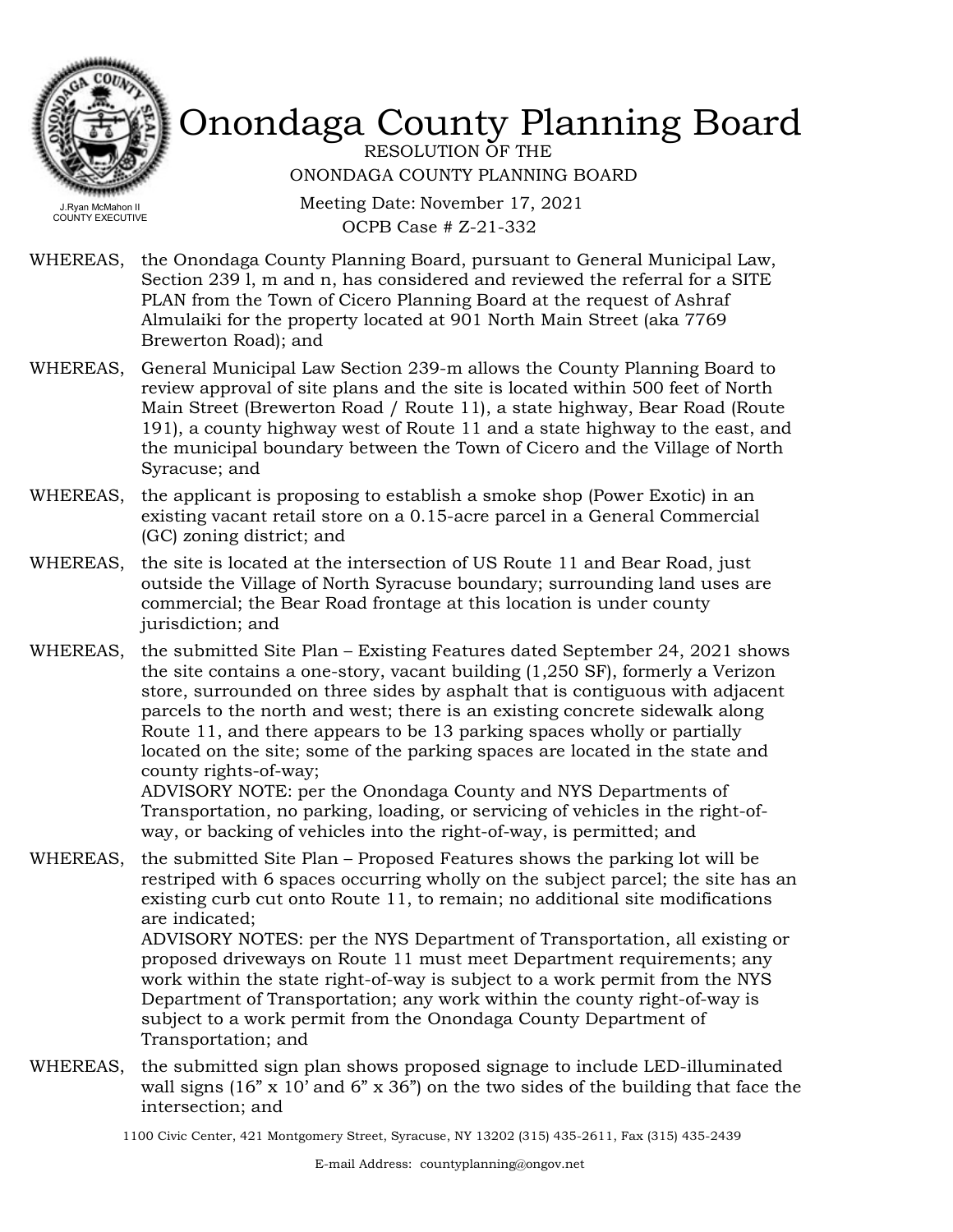- WHEREAS, per the local application, hours of operation will be Monday through Sunday from 8AM to 8PM with a maximum of 3 employees on-site at one time; the smoke shop will sell tobacco, hemp and CBD products; and
- WHEREAS, the site is served by public drinking water and sewers and is located in the Oak Orchard Wastewater Treatment Plant service area; projected daily water usage is estimated on the Site Plan – Proposed Features at 25 gallons; no changes to the existing infrastructure are proposed; and
- per the Onondaga County Department of Water Environment Protection, the submitted project is located in an area designated as flow constrained or impacted by excessive wet weather flow or is tributary to a Combined Sewer Overflow (CSO); WHEREAS,

ADVISORY NOTE: per the Onondaga County Department of Water Environment Protection, unless it can be demonstrated that anticipated sanitary flows will not exceed previous flows in excess of one sewer unit over prior uses, the applicant must develop a 1 gallon to 1 gallon sanitary flow offset plan/project in coordination with the municipal engineer; and

- WHEREAS, the site may contain the least bittern, or its associated habitat, which has been listed by the state or federal government as a threatened or endangered animal species (per EAF Mapper); and
- WHEREAS, ADVISORY NOTE: per GML § 239-nn, the legislative body or other authorized body having jurisdiction in a municipality shall give notice to an adjacent municipality when a hearing is held by such body relating to a subdivision, site plan, special use permit, or a use variance on property that is within five hundred feet of an adjacent municipality; such notice shall be given by mail or electronic transmission to the clerk of the adjacent municipality at least ten days prior to any such hearing; and

#### NOW THEREFORE BE IT RESOLVED, that the Onondaga County Planning Board

has determined that said referral will have no significant adverse inter-community or county-wide implications. The Board has offered the following COMMENT(S) in regards to the above referral:

> 1. The Board and Onondaga County and NYS Departments of Transportation encourage the Town to work with the applicant and adjacent property owners to develop an access and parking management strategy for this corner with shared driveways, fewer curbs cuts on Route 11 and Bear Road, shared parking areas, and cross connections between the parcels. Appropriate access and parking agreements should be put in place for any shared driveways or parking.

2. To improve the aesthetics of the site and enhance walkability in this area, the applicant is encouraged to convert any unused asphalt to grass or landscaping and install a sidewalk along the Bear Road frontage.

**The motion was made by James Corbett and seconded by David Skeval. The votes were recorded as follows: Daniel Cupoli - yes; James Corbett - yes; Mike LaFlair yes; Marty Masterpole - yes; David Skeval - yes; Jim Stelter - yes; Marty Voss - yes.**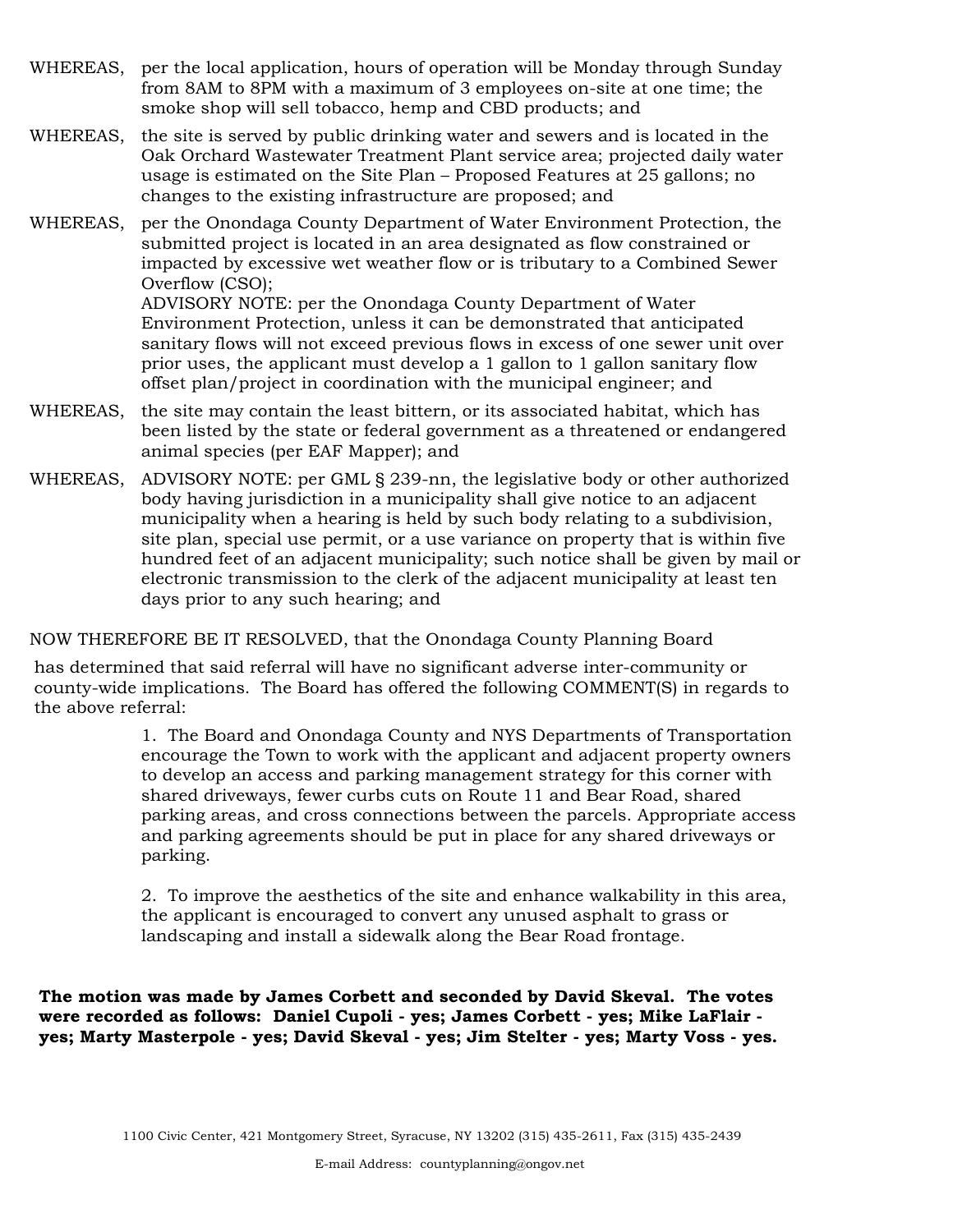

RESOLUTION OF THE ONONDAGA COUNTY PLANNING BOARD

Meeting Date: November 17, 2021 OCPB Case # Z-21-333

- WHEREAS, the Onondaga County Planning Board, pursuant to General Municipal Law, Section 239 l, m and n, has considered and reviewed the referral for a SITE PLAN from the Town of Cicero Planning Board at the request of Daryle Loguidice for the property located at 5665 State Route 31; and
- WHEREAS, General Municipal Law Section 239-m allows the County Planning Board to review approval of site plans and the site is located within 500 feet of State Route 31, a state highway; and
- WHEREAS, the applicant is proposing to establish a jiu jitsu and yoga studio in an existing commercial building on a 7.43-acre parcel in a General Commercial (GC) zoning district; and
- WHEREAS, in 2019, the Board offered no position with comment for a preliminary and final subdivision referral (S-19-37) to subdivide the subject parcel into two new lots, Lot 1 (0.87 acres) and Lot 2 (6.57 acres), which was never approved or filed; and
- WHEREAS, the site is located along NYS Route 31 just west of the intersection with NYS Route 11 and I-81; surrounding land uses are commercial and residential; the site abuts a vacant 22-acre parcel to the north; and
- WHEREAS, the submitted survey map dated April 26, 2021 shows the site contains a onestory, vacant building, formerly Awning Mart, with an 11-space front yard parking lot and two rear shed structures; there is an existing garage building on a neighboring residential parcel that encroaches on the subject parcel; and
- WHEREAS, the site has an existing driveway onto Route 31, to remain; ADVISORY NOTE: per the NYS Department of Transportation, all existing or proposed driveways on Route 31 must meet Department requirements; and
- WHEREAS, the submitted Parking Plan dated October 28, 2021 shows site modifications to include 4 new paved parking spaces (15 spaces total) and a new access aisle for a handicap accessible parking space; and
- WHEREAS, the submitted sign plan shows new signage  $(97.75" \times 48")$  will be mounted on the existing double-sided ground sign at the front of the site; the Parking Plan indicates the ground sign is located in the state right-of-way; and
- WHEREAS, per the local application, proposed hours of operation will be Monday through Friday from 11AM to 8PM, Saturday 10AM to 1PM, and Sunday 11AM to 1PM; there will be a maximum of 2 employees on-site at one time; and
- WHEREAS, the site is served by public drinking water and sewers and is located in the Oak Orchard Wastewater Treatment Plant and Davis Road Pump Station service areas; no changes to the existing infrastructure are proposed; and
- WHEREAS, per the Onondaga County Department of Water Environment Protection, the submitted project is located in an area designated as flow constrained or impacted by excessive wet weather flow or is tributary to a Combined Sewer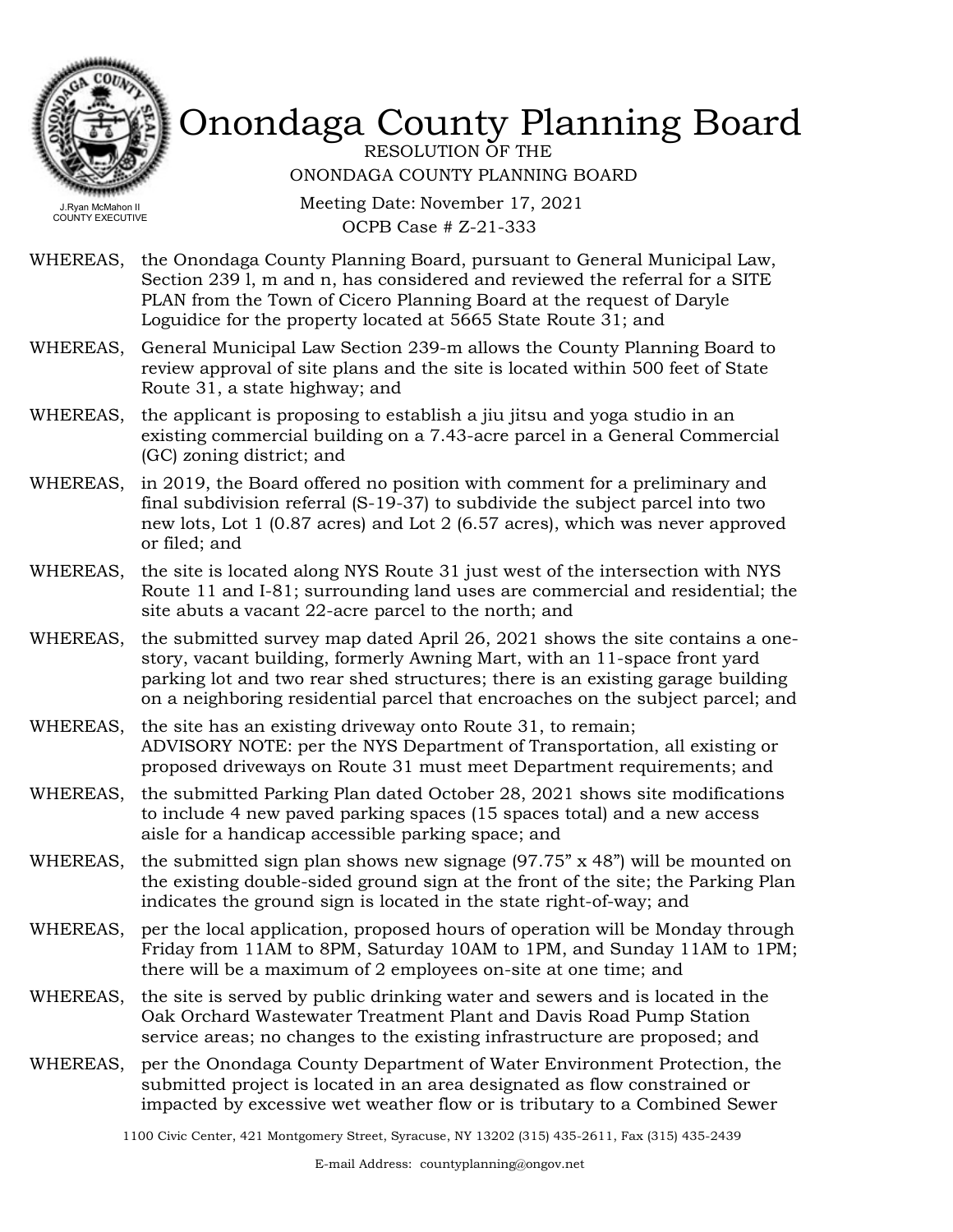Overflow (CSO); ADVISORY NOTE: per the Onondaga County Department of Water Environment Protection, unless it can be demonstrated that anticipated sanitary flows will not exceed previous flows in excess of one sewer unit over prior uses, the applicant must develop a 1 gallon to 1 gallon sanitary flow offset plan/project in coordination with the municipal engineer; and

WHEREAS, GIS mapping shows a potential, federal riverine wetland crossing the northeast corner of the site; and

NOW THEREFORE BE IT RESOLVED, that the Onondaga County Planning Board

recommends the following MODIFICATION(S) to the proposed action prior to local board approval of the proposed action:

> Per the NYS Department of Transportation, signage is not permitted in the state right-of-way. The existing ground sign must be relocated from the rightof-way and the new location must be reflected on the plans for the project prior to municipal approval.

**The motion was made by Marty Voss and seconded by Marty Masterpole. The votes were recorded as follows: Daniel Cupoli - yes; James Corbett - yes; Mike LaFlair yes; Marty Masterpole - yes; David Skeval - yes; Jim Stelter - yes; Marty Voss - yes.**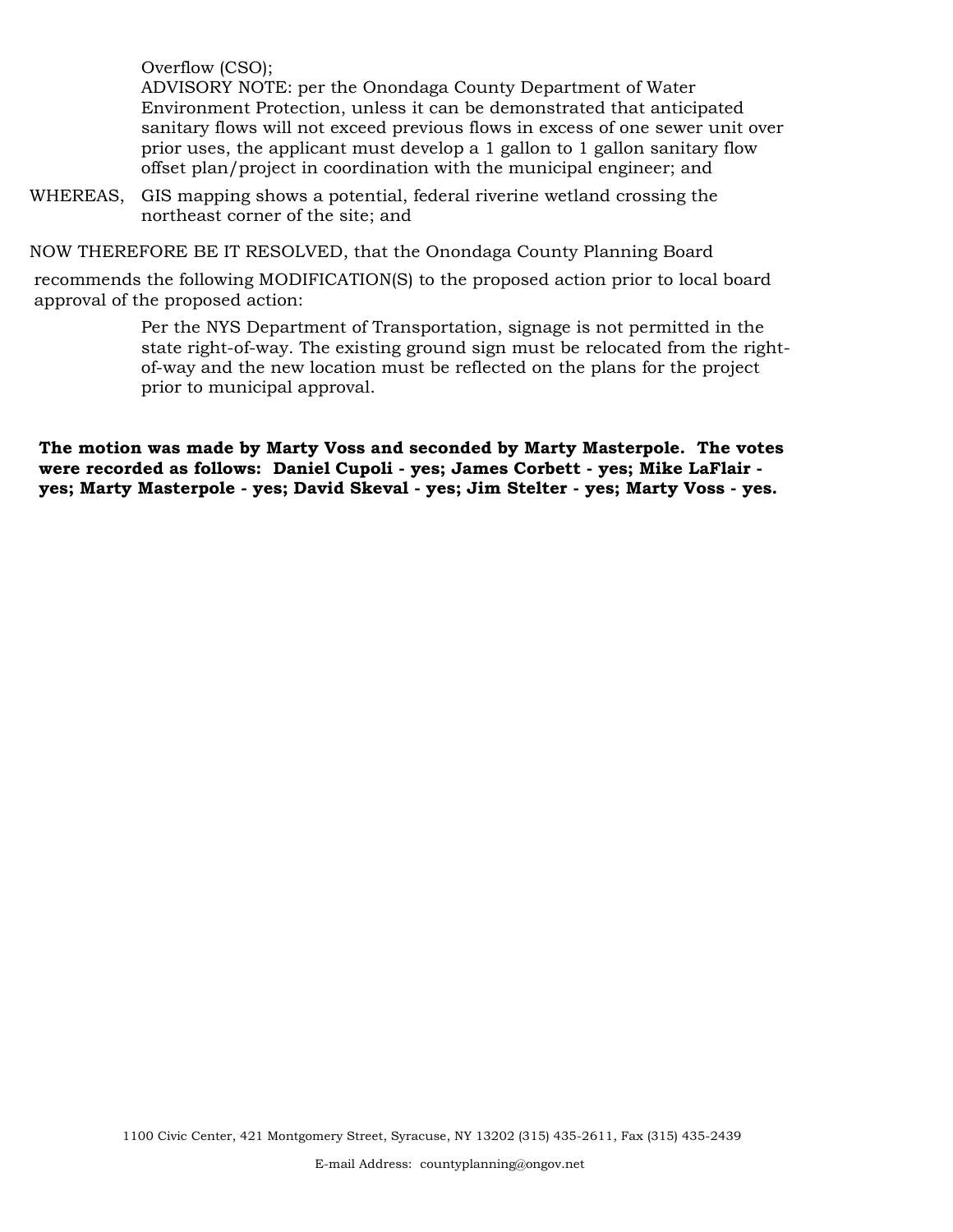

RESOLUTION OF THE ONONDAGA COUNTY PLANNING BOARD

Meeting Date: November 17, 2021 OCPB Case # Z-21-334

- WHEREAS, the Onondaga County Planning Board, pursuant to General Municipal Law, Section 239 l, m and n, has considered and reviewed the referral for a PROJECT SITE REVIEW from the City of Syracuse Planning Commission at the request of Opus AE Group, LLC for the property located at 1030-1060 East Genesee Street; and
- WHEREAS, General Municipal Law Section 239-m allows the County Planning Board to review approval of site plans and the site is located within 500 feet of the Institute for Human Performance (SUNY Upstate), a state-owned facility; and
- WHEREAS, the applicant is proposing to construct a seven-story residential building with 104 dwelling units on a proposed 0.885-acre parcel in an Office, Class B zoning district; and
- WHEREAS, the Board is concurrently reviewing a final subdivision referral (S-21-80) to subdivide the subject parcel into two new lots, New Scholar Hotel Lot (1.801 acres) and New Opus at Syracuse Lot (0.885 acres); previously, the Board offered no position for concurrent project site review (Z-14-111) and area variance (Z-14-112) referrals to enclose an existing open terrace associated with the property and located primarily in the City right-of-way; and
- WHEREAS, the site is located in the City's University Hill neighborhood; surrounding land uses include retail and restaurants, parking lots, student housing, and various buildings for the surrounding universities and hospitals; and
- WHEREAS, the submitted subdivision plan shows the site has frontage on three city streets, East Genesee Street, University Avenue, and Madison Street, and contains existing two-story and seven-story buildings for the Scholar Hotel and an associated parking lot; the site has three existing driveways, one on East Genesee Street and two on Madison Street; the proposed New Scholar Hotel Lot (1.801 acres) will have the East Genesee Street and University Avenue frontages and contain the existing hotel buildings and a portion of the parking lot, to be reconfigured for 24 hotel parking spaces; the proposed New Opus at Syracuse Lot (0.885 acres) will have the Madison Street frontage and contain the remainder of the parking lot; and
- the submitted Site Plan dated September 20, 2021 shows the proposed sevenstory residential building will be constructed on the New Opus at Syracuse Lot; both driveways on Madison Street will be removed; a new driveway is proposed that will provide direct access to the building's first level parking and three basement floor parking levels; the indoor parking will include 93 spaces for the apartment use and 136 spaces for Scholar Hotel; the upper floors of the new building will have 104 residential units including studio, onebedroom, two-bedroom, three-bedroom, and four-bedroom apartments; additional amenities for the residential use will include an outdoor deck and pool, lobby, indoor bike storage, fitness center, clubroom, and lounge; and WHEREAS,
- WHEREAS, the submitted Project Overview indicates the applicant is requesting waivers 1100 Civic Center, 421 Montgomery Street, Syracuse, NY 13202 (315) 435-2611, Fax (315) 435-2439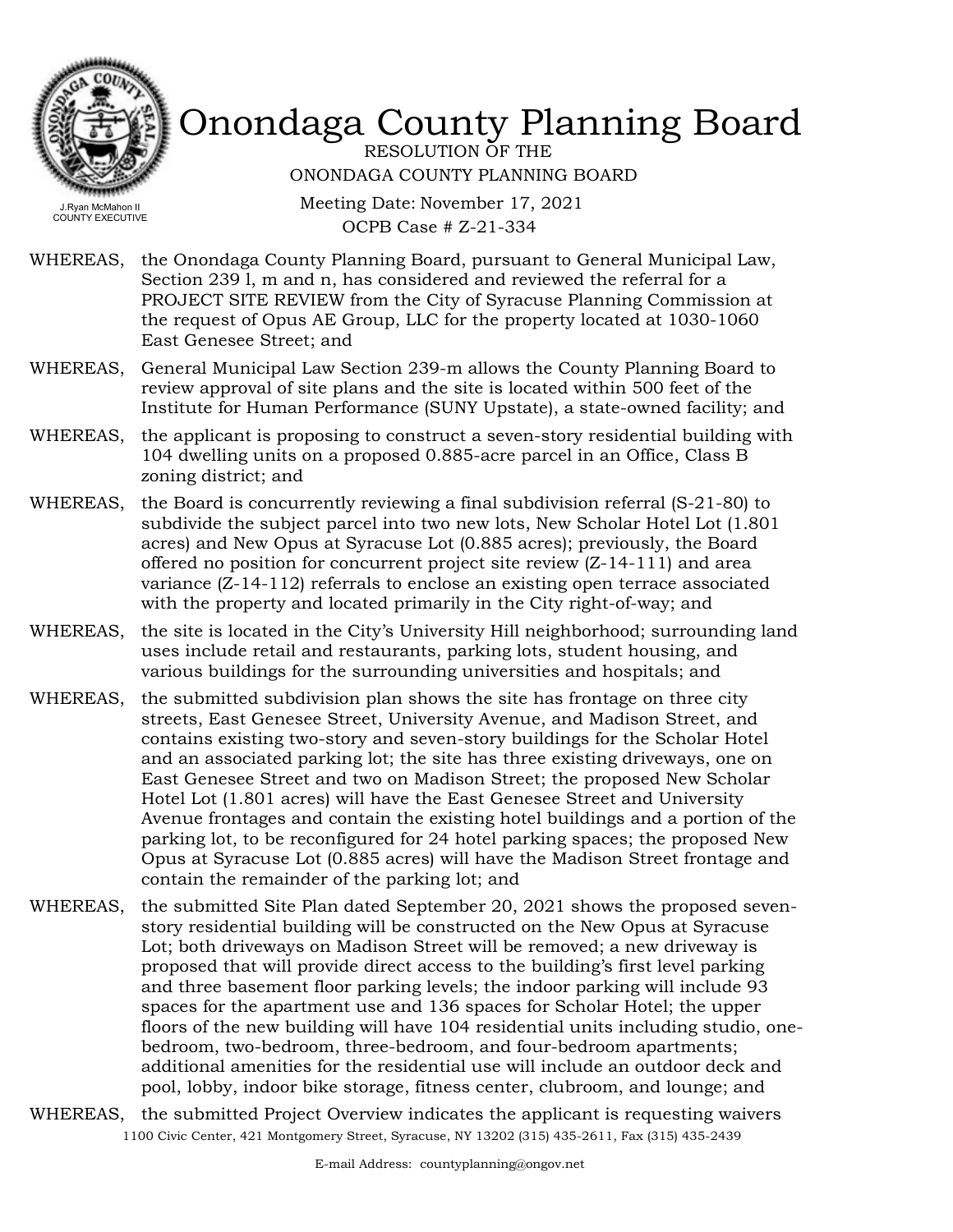for maximum lot coverage of buildings or structures (73% where 40% is permitted or 65% is permitted with premiums granted for provision of amenities), residential density (371 SF per dwelling unit where 425 SF per unit is required or 374 SF per unit is required with granted side and rear yard reductions), and off-street parking (93 spaces where 104 is required) for the Opus at Syracuse Lot; additional waivers will be necessary for the Scholar Lot and include maximum lot coverage for parking, floor area ratio, and open space; and

- WHEREAS, per the local application, proposed signage includes five wall signs  $(60" \times 11'$ -4", 14" x 12'-3", or 15" x 13'-6" in size) and two awning signs (20" x 23' or 12" x 11'-9" in size); all signs will be located on the north or south face of the building; and
- per the submitted Environmental Assessment Form (EAF) dated September 23, 2021, 0.88 acres of the site will be disturbed by the proposed project; an underground stormwater detention system is proposed; ADVISORY NOTE: any project that cumulatively disturbs one acre or more of land must be covered under the NYS SPDES Permit; the municipality is advised to ensure that the applicant has obtained the appropriate permits from the NYS Department of Environmental Conservation prior to municipal approval; and WHEREAS,
- WHEREAS, the site is served by public drinking water and sewers and is located in the Metropolitan Wastewater Treatment Plant service area; new municipal connections to drinking water and wastewater services are proposed for the residential building; per the EAF, anticipated water usage and liquid waste generation are each estimated at 31,240 gallons per day; and
- WHEREAS, per the Onondaga County Department of Water Environment Protection, the submitted project is located in an area designated as flow constrained or impacted by excessive wet weather flow or is tributary to a Combined Sewer Overflow (CSO); ADVISORY NOTE: per the Onondaga County Department of Water Environment Protection, the applicant must develop a 1 gallon to 1 gallon sanitary flow offset plan/project in coordination with the municipal engineer; and
- WHEREAS, the project is within 2,000 feet of multiple sites (IDs: C734111, B00003, V00502) in the NYS Department of Environmental Conservation Environmental Site Remediation database (per EAF Mapper); and
- WHEREAS, the site is located near the Grace Episcopal Church and Temple Society or Concord which are both listed on, or have been nominated by the NYS Board of Historic Preservation for inclusion on, the State or National Register of Historic Places; and

NOW THEREFORE BE IT RESOLVED, that the Onondaga County Planning Board

has determined that said referral will have no significant adverse inter-community or county-wide implications. The Board has offered the following COMMENT(S) in regards to the above referral:

> 1. The Onondaga County Department of Water Environment Protection asks that the applicant contact the Department at (315) 435-2260 early in the planning process to determine sewer availability and capacity and to discuss offset requirements.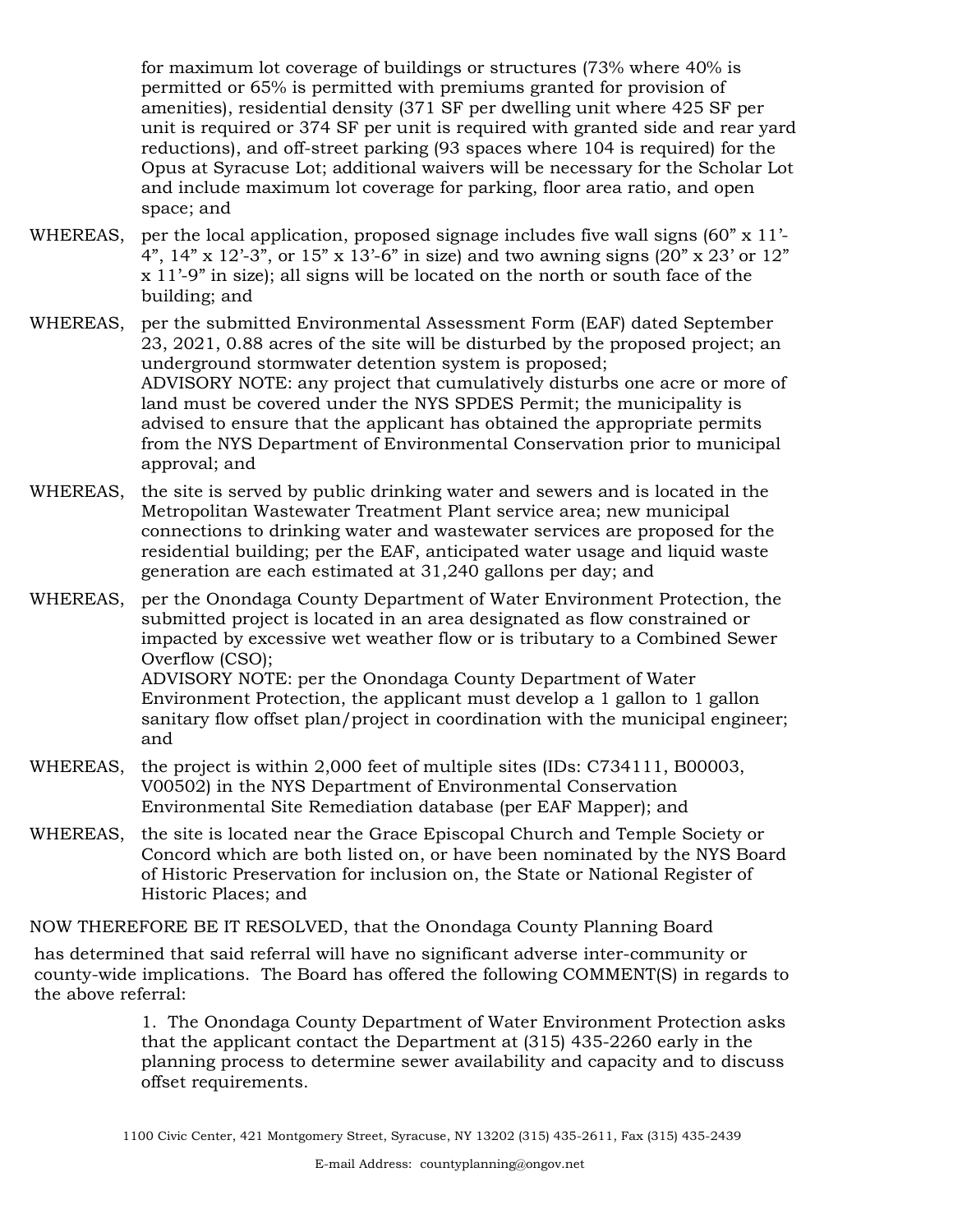2. Given the volume and density of recently proposed and completed projects in the University Hill area, the Onondaga County Department of Water Environment Protection (WEP) recommends that the City assess sewage capacity on a project level basis. A sewer flow study, to be completed by applicants or City staff, in consultation with WEP's Flow Control office, would assess anticipated flow and capacity impacts from the tie-in location of new projects to the Metropolitan Wastewater Treatment Plant.

3. The Board supports the multi-modal urban development activity within the University Hill area. To ensure continued mobility and access where parking is limited, the Board would like to see the universities, hospitals, developers, the City of Syracuse, and other partners work toward a comprehensive, updated Transportation Demand Management plan to coordinate a shared network of transportation options for University Hill workers, students and

**The motion was made by James Corbett and seconded by David Skeval. The votes were recorded as follows: Daniel Cupoli - yes; James Corbett - yes; Mike LaFlair yes; Marty Masterpole - yes; David Skeval - yes; Jim Stelter - yes; Marty Voss - yes.**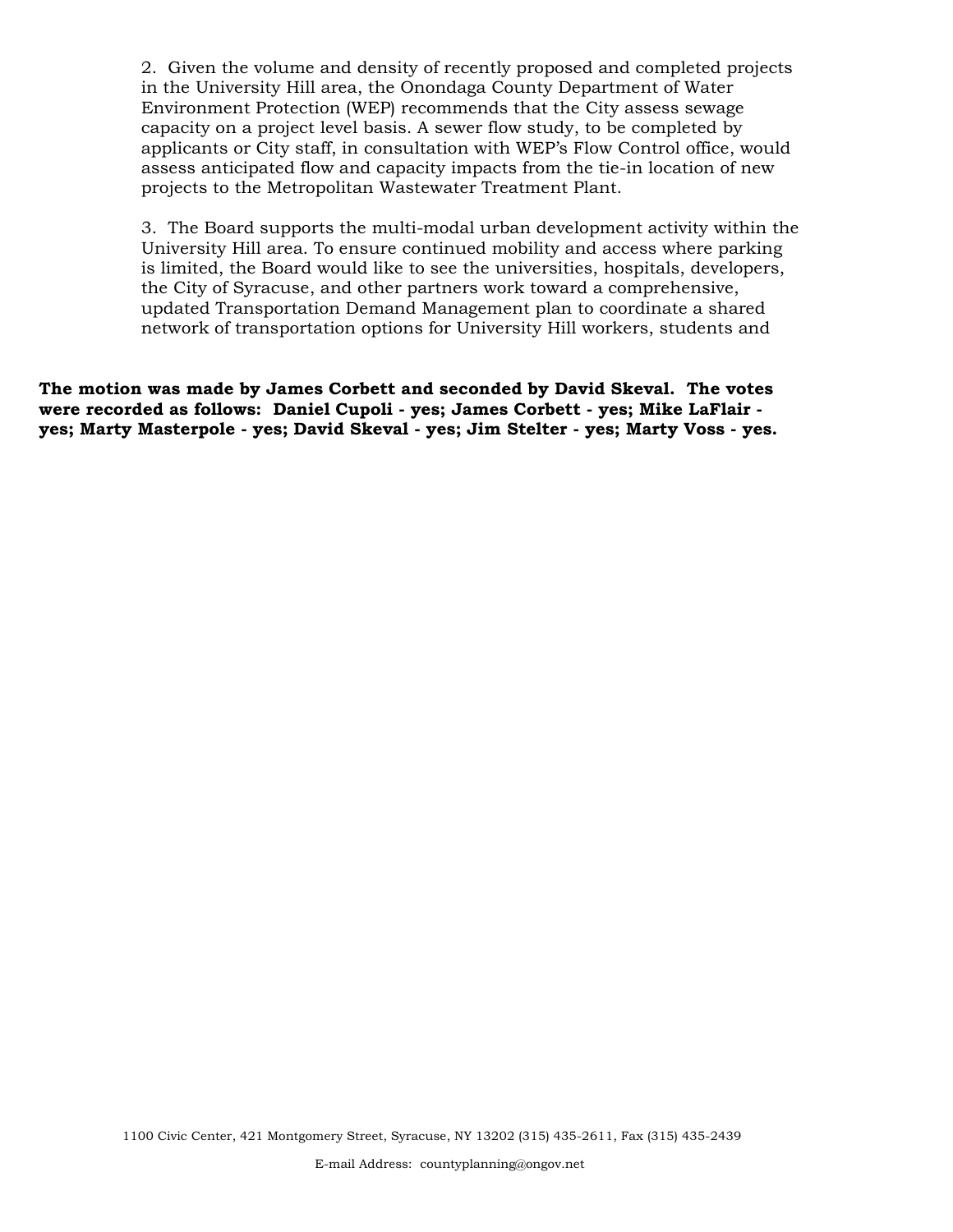

RESOLUTION OF THE ONONDAGA COUNTY PLANNING BOARD

Meeting Date: November 17, 2021 OCPB Case # Z-21-335

WHEREAS, the Onondaga County Planning Board, pursuant to General Municipal Law, Section 239 l, m and n, has considered and reviewed the referral for a SITE PLAN from the City of Syracuse Planning Commission at the request of Park Outdoor Advertising for the property located at 607-619 North Geddes Street; and

- WHEREAS, General Municipal Law Section 239-m allows the County Planning Board to review approval of site plans and the site is located within 500 feet of Route 690, a state highway; and
- WHEREAS, the applicant is proposing to install one center-mount, v-shaped, static billboard on a 0.10-acre parcel in a Commercial, Class A (CA) zoning district; and
- WHEREAS, the Board recently recommended modification of an other authorization referral (Z-21-170) to install a billboard, as currently proposed; the Board cited permit and approval requirements of the NYS Department of Transportation for off-premises signs located within 660 feet of a state right-ofway and discouraged the placement of new billboards near existing residential land uses; and
- WHEREAS, the vacant corner lot is located in the City's Westside neighborhood; surrounding land uses include residential lots and several auto repair shops; the site is just south of I-690 and near the highway on- and off-ramps; and
- WHEREAS, the submitted plan shows the site has frontage on two city streets, North Geddes Street and Edison Street; the proposed v-shaped billboard will be constructed at the front of the site with two externally-illuminated sign faces mounted on a center pole; one sign face will be visible from eastbound traffic traveling on I-690 and the other will be visible by westbound traffic; total sign height will be 40'; and
- WHEREAS, per the submitted Environmental Assessment Form (EAF) dated September 10, 2021, the billboard sign faces will be static and sized at 10'-6" x 40'; ADVISORY NOTE: off-premises signs located within 660 feet of the edge of the state right-of-way or are otherwise intended to be visible from the highway must be registered with the NYS Department of Transportation, in compliance with the Federal 1965 Highway Beautification Act and Part 150 of the Official Compilation of Codes, Rules and Regulations of the State of New York; and
- WHEREAS, a letter to the City of Syracuse dated November 4, 2021, included with the referral materials, indicates the sign faces will be lit from dusk to midnight; as part of its revised application, the applicant is proposing to remove an existing off-premises advertising sign located in the City's Lakefront neighborhood if this application is granted; the application also shows imagery with new sidewalks and landscaping along both road frontages, though the site modifications are not depicted in the plans; and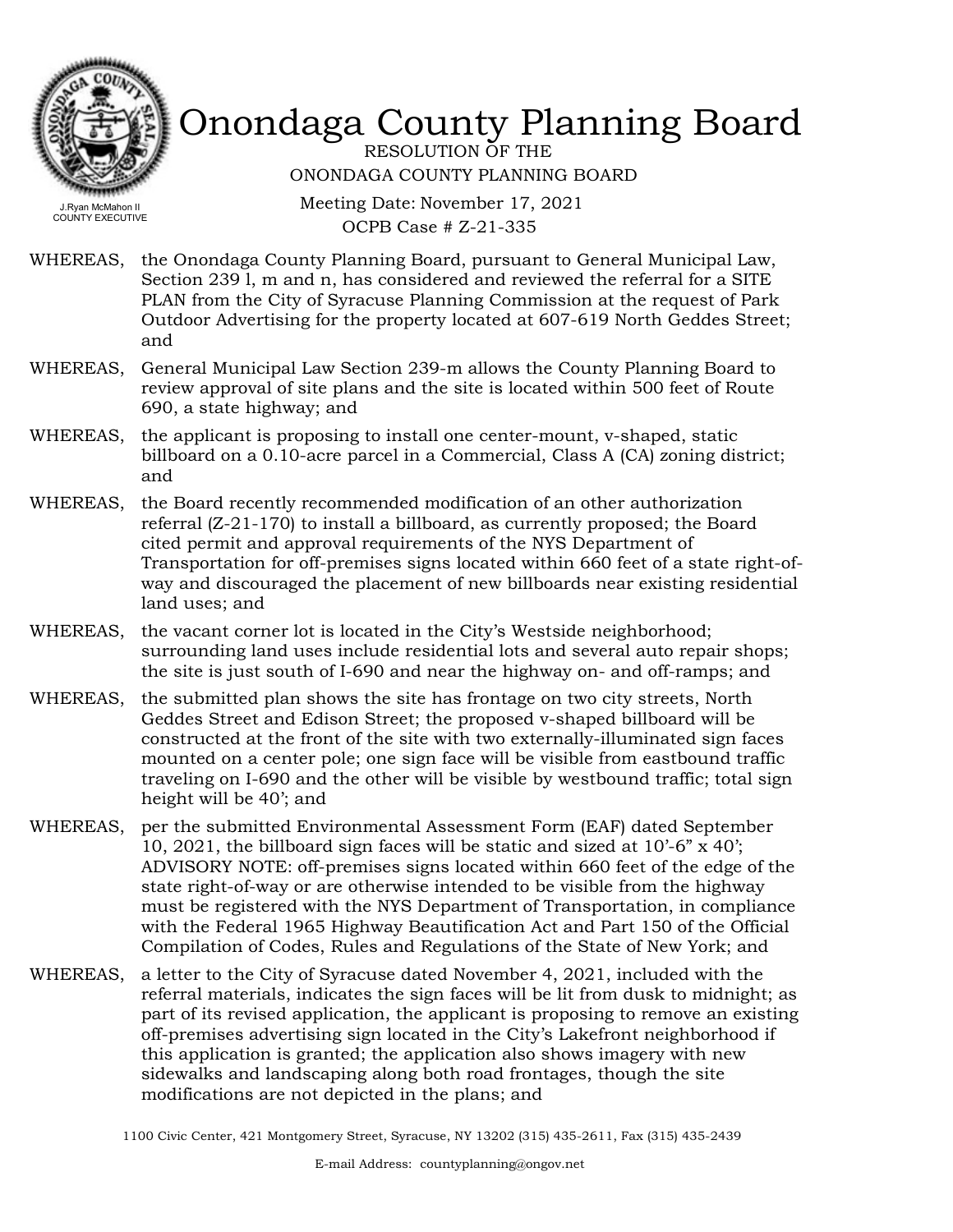- WHEREAS, the site has access to public drinking water and sewers and is located in the Metropolitan Wastewater Treatment Plant service area; no drinking water or wastewater services are proposed as part of the project; and
- WHEREAS, per the Onondaga County Department of Water Environment Protection, the submitted project is located in an area designated as flow constrained or impacted by excessive wet weather flow or is tributary to a Combined Sewer Overflow (CSO); and
- WHEREAS, the City of Syracuse is currently undertaking a comprehensive project to revise and modernize zoning in the City; per the ReZone Syracuse draft zoning map dated June 2019, the proposed zoning for this lot is Commercial (CM), which would act to "provide appropriate areas that permit the development and continued use of land for commercial and service uses characterized by frequent visits of customers and clients in high volumes"; and
- WHEREAS, the project is within 2,000 feet of multiple sites (IDs: V00222, 734039, 734020) in the NYS Department of Environmental Conservation Environmental Site Remediation database (per EAF Mapper); and
- WHEREAS, the site or a portion of it is located in or adjacent to an area designated as sensitive for archaeological sites on the NYS Historic Preservation Office archaeological site inventory (per EAF Mapper); and

NOW THEREFORE BE IT RESOLVED, that the Onondaga County Planning Board

recommends the following MODIFICATION(S) to the proposed action prior to local board approval of the proposed action:

> The City must ensure the appropriate approvals and permits are obtained from the NYS Department of Transportation for the proposed signage prior to, or as a condition of, municipal approval.

The Board also offers the following comment:

The Board discourages the placement of a new billboard near existing residential land uses, as these uses are generally considered incompatible in scale and aesthetic. This area also functions as a gateway to the City's Lakefront and Park Avenue areas, which have been targets for recent investment and redevelopment.

**The motion was made by Marty Voss and seconded by Marty Masterpole. The votes were recorded as follows: Daniel Cupoli - yes; James Corbett - yes; Mike LaFlair yes; Marty Masterpole - yes; David Skeval - yes; Jim Stelter - yes; Marty Voss - yes.**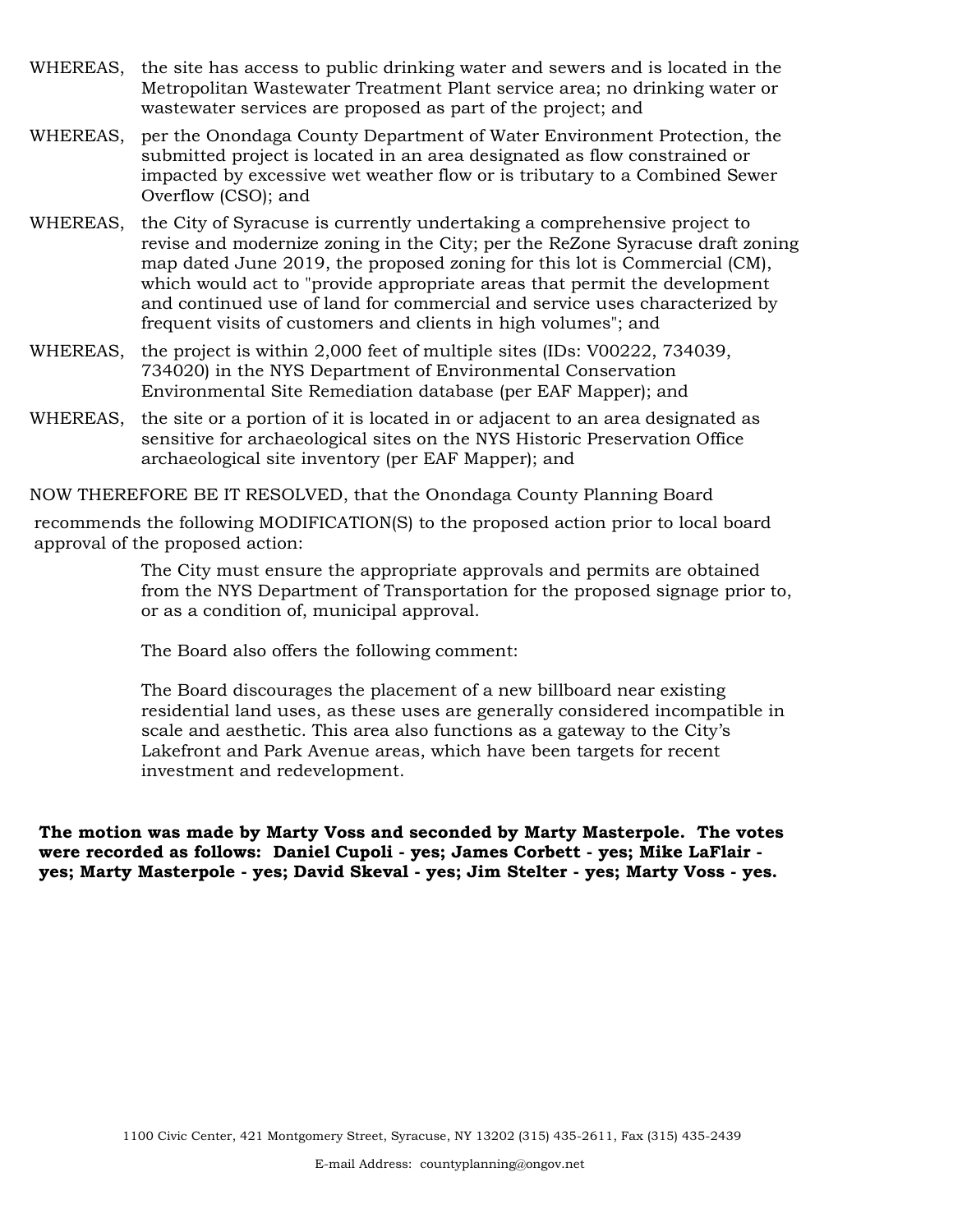

RESOLUTION OF THE ONONDAGA COUNTY PLANNING BOARD

Meeting Date: November 17, 2021 OCPB Case # Z-21-336

- WHEREAS, the Onondaga County Planning Board, pursuant to General Municipal Law, Section 239 l, m and n, has considered and reviewed the referral for a SPECIAL PERMIT from the Town of Clay Town Board at the request of Classy Chassy for the property located at 3610 NYS Route 31; and
- WHEREAS, General Municipal Law Section 239-m allows the County Planning Board to review issuance of special permits and the site is located within 500 feet of NYS Route 31, a state highway, and Oswego Road (Route 91), a county highway; and
- WHEREAS, the applicant is requesting a special permit to operate an automobile car wash facility on a 1.507-acre parcel in a Regional Commercial (RC-1) zoning district; and
- WHEREAS, the Board recently recommended modification of a special permit referral (Z-21-209) for the proposed project, which was denied locally; the special permit application currently under review (Z-21-336) has been revised from the previous application; in 2011, the Board offered no position with comment for a site plan referral (Z-11-306) to renovate an existing fast food restaurant for a new fast food restaurant; and
- WHEREAS, the site is located at the major regional intersection of NYS Route 31 and Oswego Road, known as Moyers Corners; surrounding land uses are primarily commercial; and
- WHEREAS, the submitted Site Plan Existing Features dated November 14, 2021 shows the site contains an existing vacant building, historically housing a number of drive-thru fast food franchises and other restaurants; the building is surrounded on all sides by asphalt; the site has two existing driveways onto an internal road network at the rear of the site that serves the adjacent shopping plaza; the internal road network has access to Route 31 at a signalized intersection to the east and two full access connections to Oswego Road to the south; per the local application, the existing building will be demolished where the previous special permit application (Z-21-209) planned to renovate and reuse the building; and
- the submitted Site Plan dated 10/21 shows the proposed building with two lanes for queueing on the west side of the building; vehicles will enter the car wash on the north side of the building and exit on the south side where they can then exit the site or enter the vacuum stations; 22 vacuum stations are proposed and 7 employee parking spaces are indicated, all to occur on the east side of the building; the Site Plan with Vehicle Stacking shows the queueing lanes can accommodate up to 37 vehicles; and WHEREAS,
- WHEREAS, per the local application, Classy Chassy is a staffed car wash with between two and four employees on-site at one time; the car wash building is a single lane wash bay tunnel; hours of operation will be 7AM to 9PM daily; and